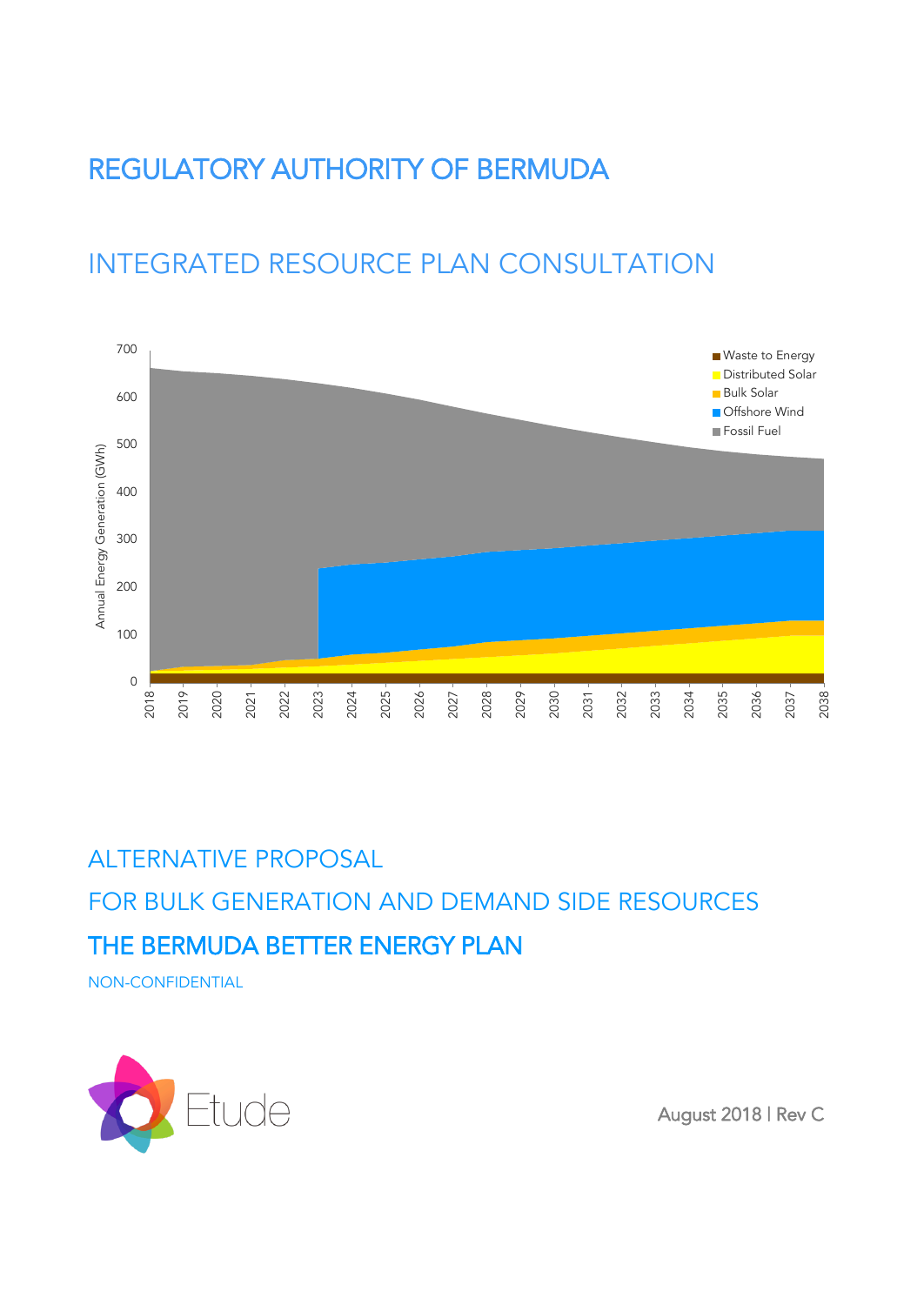# **CONTENTS**

| 1.0                                    |  |  |  |  |
|----------------------------------------|--|--|--|--|
| 2.0                                    |  |  |  |  |
| 2.1<br>2.2<br>2.3                      |  |  |  |  |
| 3.0                                    |  |  |  |  |
| 3.1<br>3.2<br>3.3<br>3.4<br>3.5        |  |  |  |  |
| 4.0                                    |  |  |  |  |
| 4.1<br>4.2                             |  |  |  |  |
| 5.0                                    |  |  |  |  |
| 5.1<br>5.2<br>5.3<br>5.4<br>5.5        |  |  |  |  |
| 6.0                                    |  |  |  |  |
| 6.1<br>6.2<br>6.3<br>6.4<br>6.5<br>6.6 |  |  |  |  |
| 7.0                                    |  |  |  |  |
| 7.1<br>7.2                             |  |  |  |  |
| 8.0                                    |  |  |  |  |
| 8.1                                    |  |  |  |  |
|                                        |  |  |  |  |
|                                        |  |  |  |  |
|                                        |  |  |  |  |
|                                        |  |  |  |  |

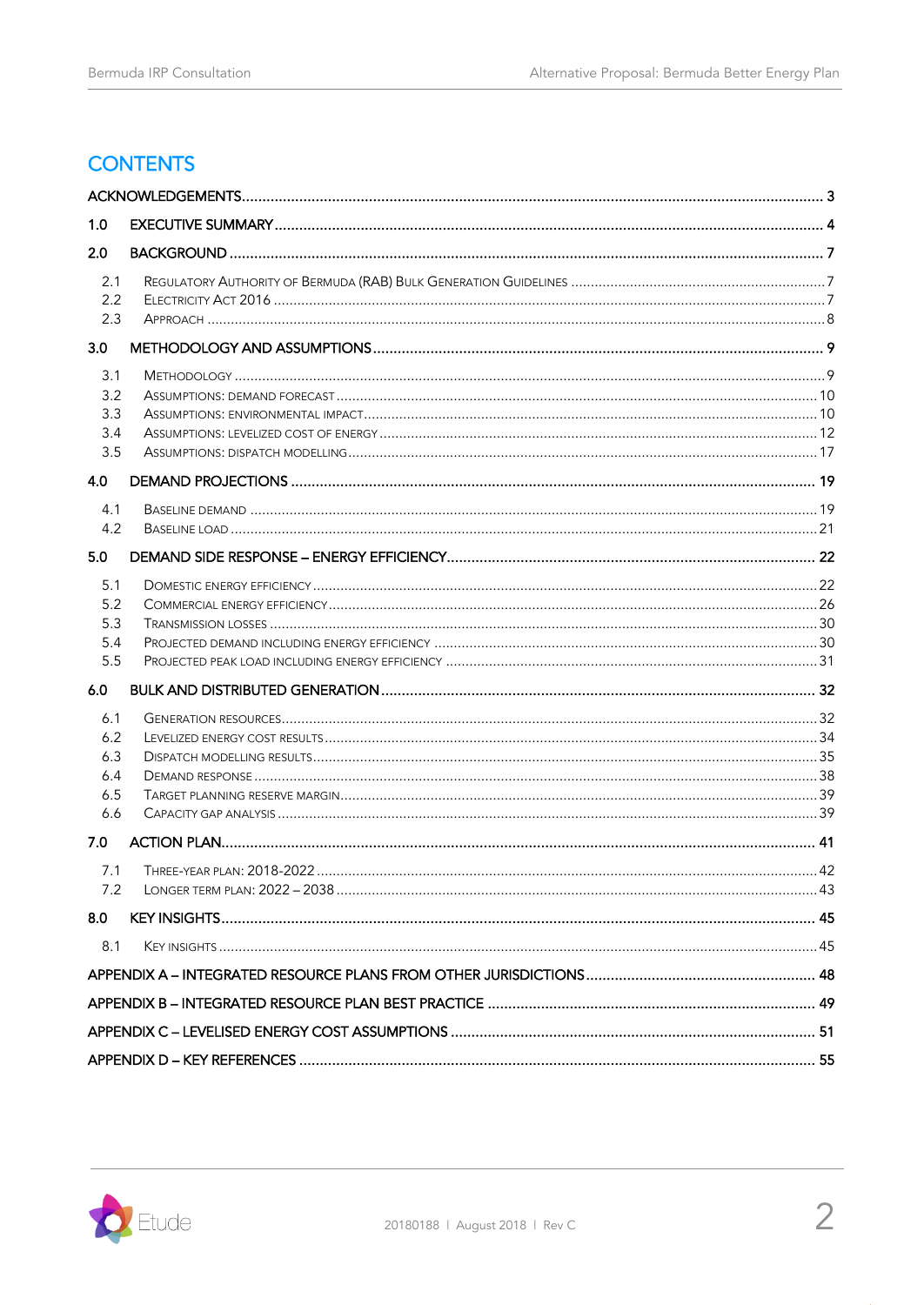# <span id="page-2-0"></span>ACKNOWLEDGEMENTS

At the request of Bermuda Engineering Company Limited (BE Solar), this alternative proposal has been dedicated to Barrett Lightbourn, one of the finest professional engineers and geniuses in the energy sector that Bermuda has ever known. Barrett was far ahead of his time and since the 1970s has been responsible for countless energy conservation and renewable energy projects in Bermuda and beyond. This report has been undertaken in Barrett's honour as a testament to a gentleman whose positive legacy will live on.



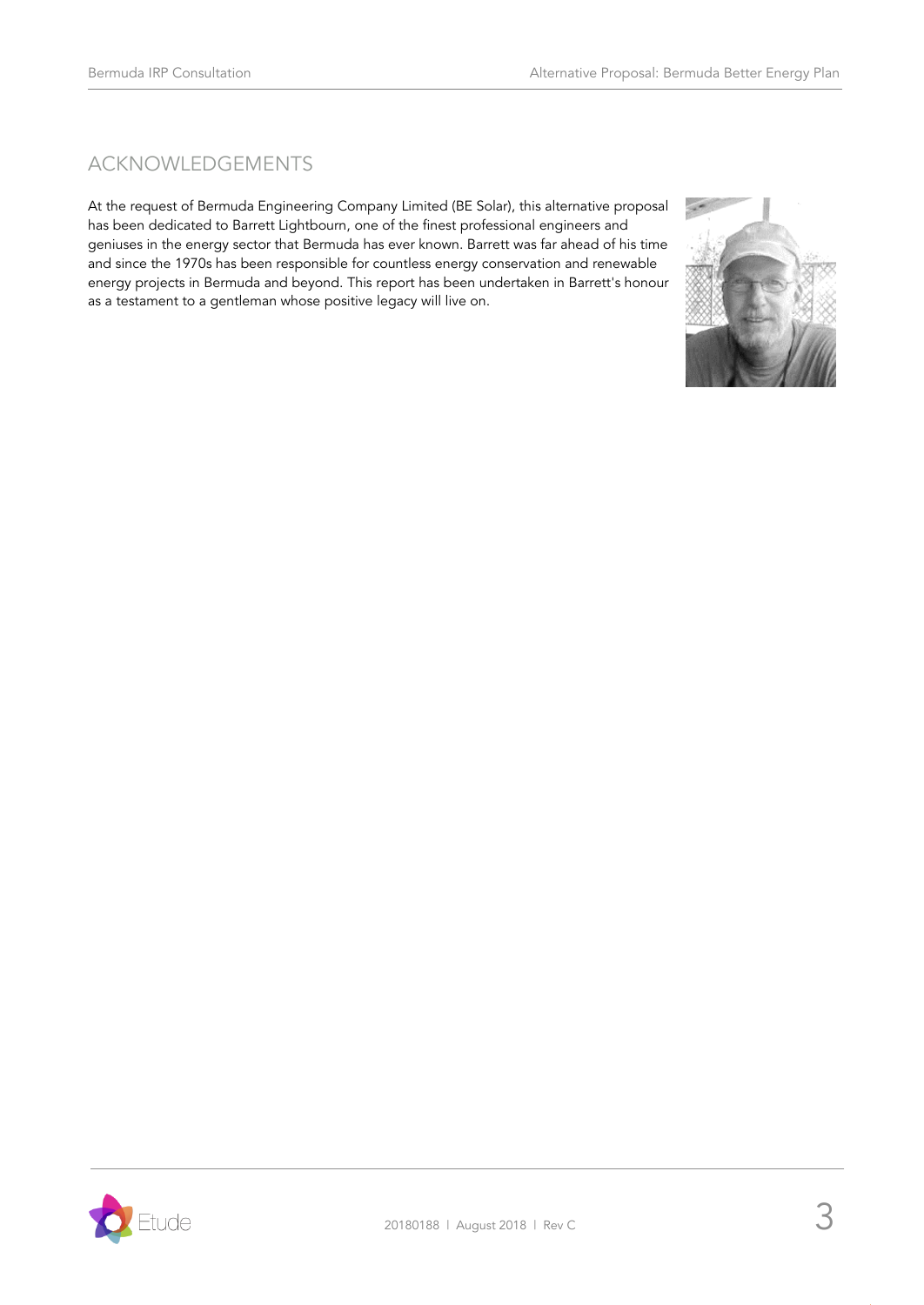# <span id="page-3-0"></span>1.0 EXECUTIVE SUMMARY

Bermuda is on the front line of climate change facing risks from sea level rise, more intense hurricanes and changing patterns of rainfall. These will affect Bermuda's entire way of life, from her ability to remain an attractive destination for international business and tourism, to being able to maintain supplies of drinking water. This Alternative Proposal examines whether Bermuda can reduce its contribution toward climate change from the use of fossil fuels, while minimising the cost of electricity.

This Alternative Proposal has been developed at the request of Bermuda Engineering Company Limited (BE Solar) as a response to the Regulatory Authority of Bermuda's consultation on the TD&R licensee's Integrated Resource Plan (IRP) for Bermuda. The approach used in this proposal follows closely the guidelines set out by the Regulatory Authority of Bermuda and the Electricity Act 2016 with regard to integrated resource plan development.

Global best practices in IRP development have also informed our work. We aim to provide transparency in terms of both our methodology and assumptions. We are aware that important decisions on the future of Bermuda's energy mix depend on the conclusions of this consultation, therefore we have consulted with industry experts in Bermuda and the UK, and combined hundreds of individual data points to produce robust results.

Based on the Integrated Resource Plan Guidelines Order issued by the Regulatory Authority of Bermuda, this Alternative Proposal considers a planning horizon of 20 years, from 2018 to 2038. A three-year plan is also presented, outlining key short-term actions arising from the conclusions of our analyses. Some projections are extended beyond 2038 to 2050, where this provides useful context.

This proposal adopts the existing baseline demand and load forecast by the TD&R licensee's IRP, which has been reviewed for plausibility. The projection has been updated to use more recent consumption data, and to show change up to 2050 to allow comparison with international targets for carbon reduction. These forecasts suggest that growth in energy demand and peak load have stagnated, with little growth expected over the study period.





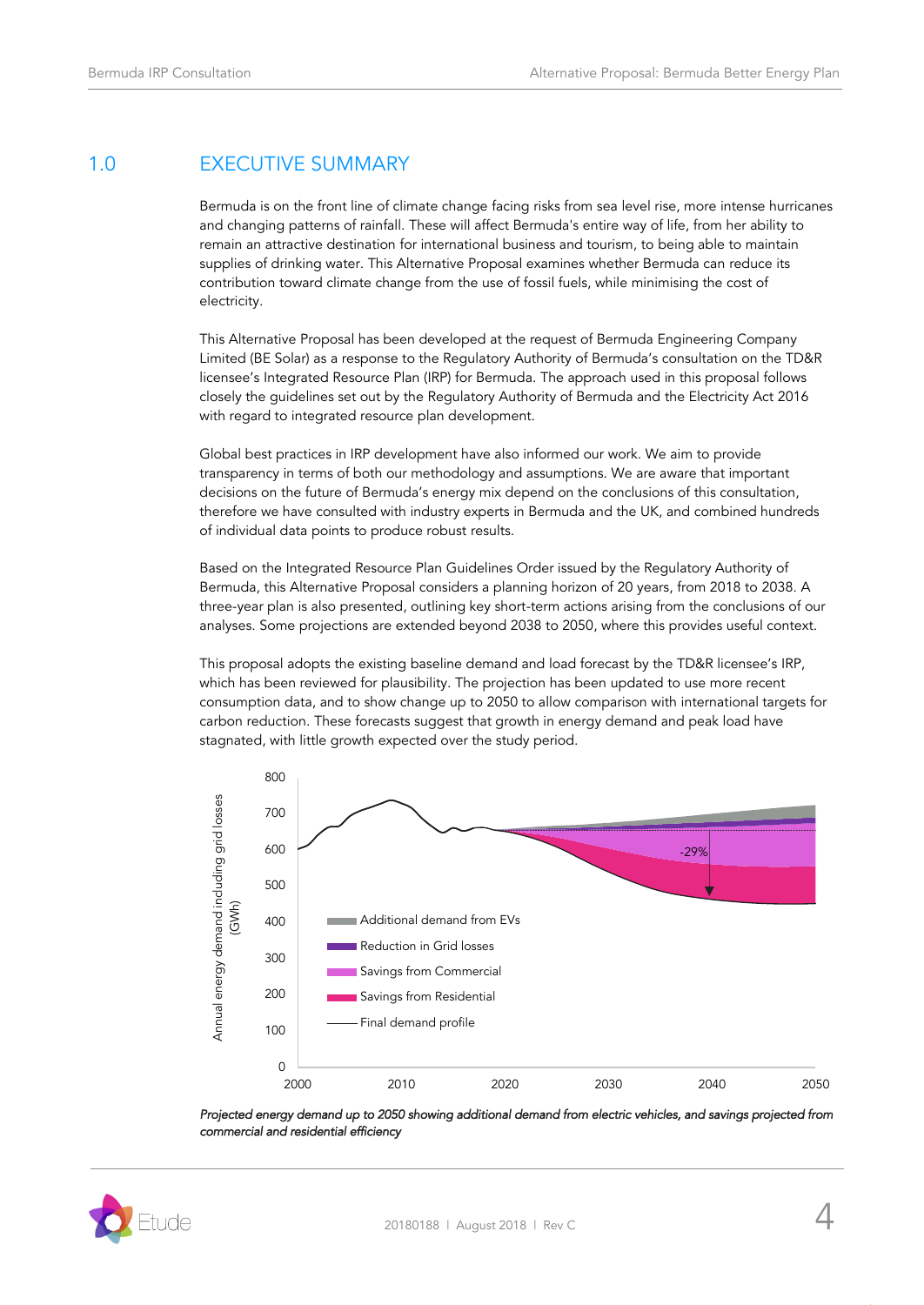The potential for demand side resources have been considered through detailed sectoral level analyses, identifying likely demand reductions from the deployment of cost-effective energy efficiency measures. Although detailed financial analysis of these measures fell outside the scope of this proposal, evidence suggests they offer a least cost option relative to electricity generation. The uptake of electric vehicles has also been considered, with over 4,000 expected to be on the road by the end of the study period. These have been factored in to produce revised demand and peak load curves that account for both efficiency and electric vehicle uptake. This results in a 30% reduction compared to the baseline adopted from the TD&R licensee's IRP.

A range of mature electricity generation technologies are considered. These range from combustionbased generation using fuel oil or LNG to renewable technologies such as solar photovoltaics and offshore wind. Their suitability for use in Bermuda is assessed using a combination of technical performance data, historical weather data and the insight of experts from a broad range of sectors across the energy industry. This allows a robust set of levelized energy costs to be developed, which indicate that renewable energy sources offer the least-cost solution in 2022 and beyond.



*Levelized energy costs calculated for this study, in 2017 dollars (Coloured bars indicate reference scenario used in dispatch modelling, error bars show high and low scenarios)* 

The levelized energy costs are applied iteratively to an hourly dispatch model to determine the optimum energy mix for Bermuda. This reveals that substantial carbon reductions of up to 62% are possible by 2038 through the use of solar photovoltaics and offshore wind energy, with balancing provided by LNG or LPG generation and battery storage. The dispatch modelling indicates that high proportions of renewable energy can be integrated into the grid without perceivable impacts on the cost of electricity, based on a conservative test case for 2022. With the cost of solar, wind and storage technologies steadily declining, it is likely that the financial case for low carbon electricity generation will continue to improve in the future.

Informed by the modelling output, a three-year action plan is presented. This represents an important period that is used to build consensus around an energy plan that all of Bermuda supports. The plan assumes that government works with the energy industry to introduce a range of legislative amendments to reduce investment risk for renewables, encourage continued development of

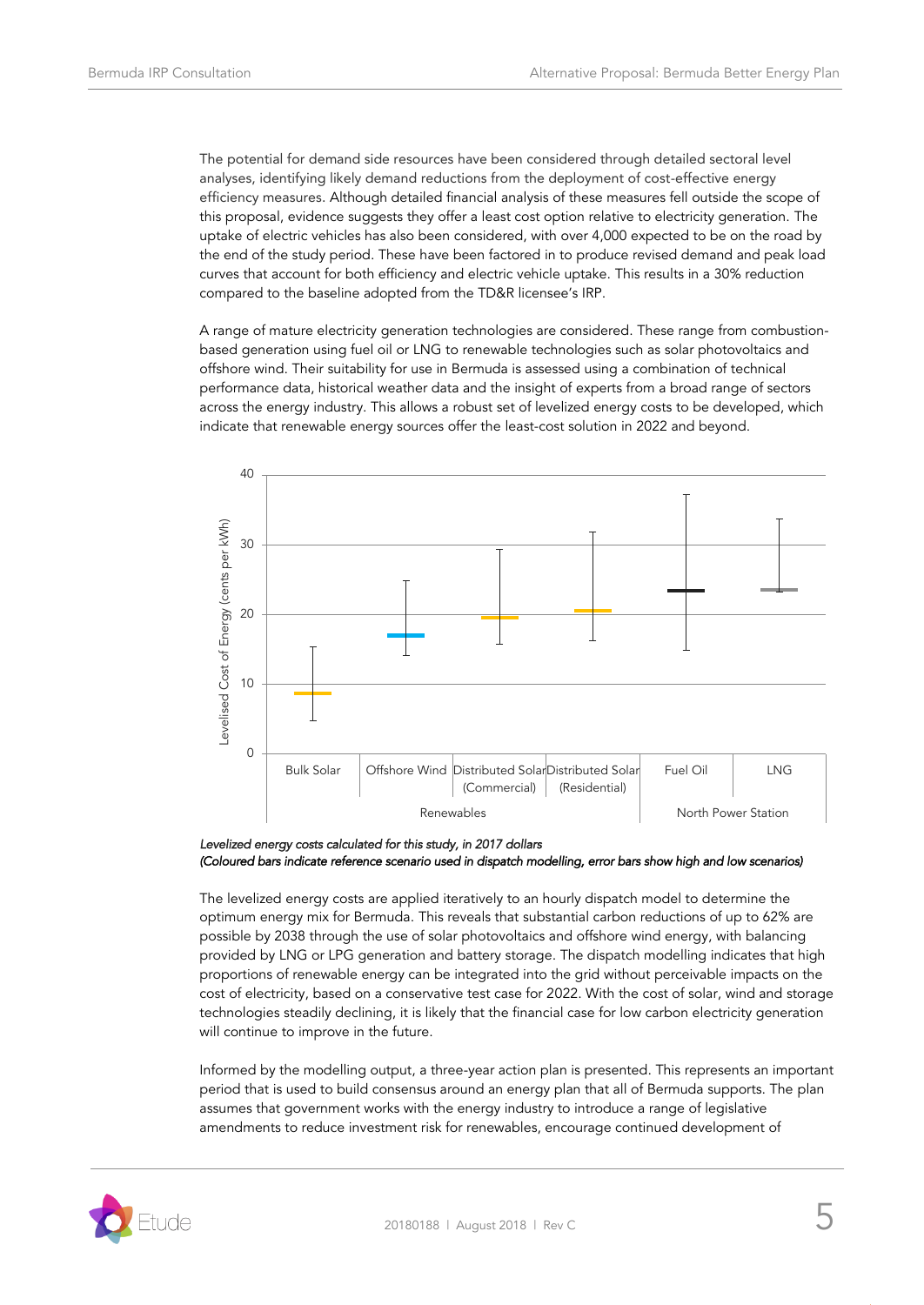distributed solar and ensure the TD&R licensee is able to remain profitable as their role begins to change in the early 2020s. Detailed technical studies into the feasibility of LPG and offshore wind are undertaken while the financial case for an LNG regasification facility in Bermuda is challenged by the prospect of the capacity factor for fossil fuels decreasing from 66% in the baseline scenario to less than 25%.

A longer-term plan covering the period through 2038 is also presented. The early 2020s see the North Power Station come online, together with Bermuda's first multi megawatt battery storage system. Steady growth is observed in distributed solar photovoltaic systems, which offer a least cost option to the consumer, while bulk solar grows quickly as a least cost option to the TD&R licensee.

Mid 2023 is a pivotal year for Bermuda's energy history as a 60MW offshore wind farm comes online, significantly reducing the island's use of fossil fuels in a single project. By the late 2030s several thousand electric vehicles, with a total battery capacity exceeding 145MWh, play an important role in providing demand response. By the end of 2038, wind and solar provide 64% of the island's energy for a stable cost. Around one hundred million dollars a year stays within the local economy that historically would have been spent importing fuel.



#### *Bermuda's changing energy mix in the optimum renewables scenario*

The purpose of this document is to provide an objective Alternative Proposal for Bermuda that is robust, forward thinking and will ensure the environmental, financial and societal costs of electricity are set onto a sustainable pathway, with minimal risk to the rate paying public. We believe this goal has been achieved and hope that the Regulatory Authority of Bermuda, TD&R licensee and other stakeholders in Bermuda consider our analyses and recommendations carefully as they decide the best course of action for Bermuda and her people.

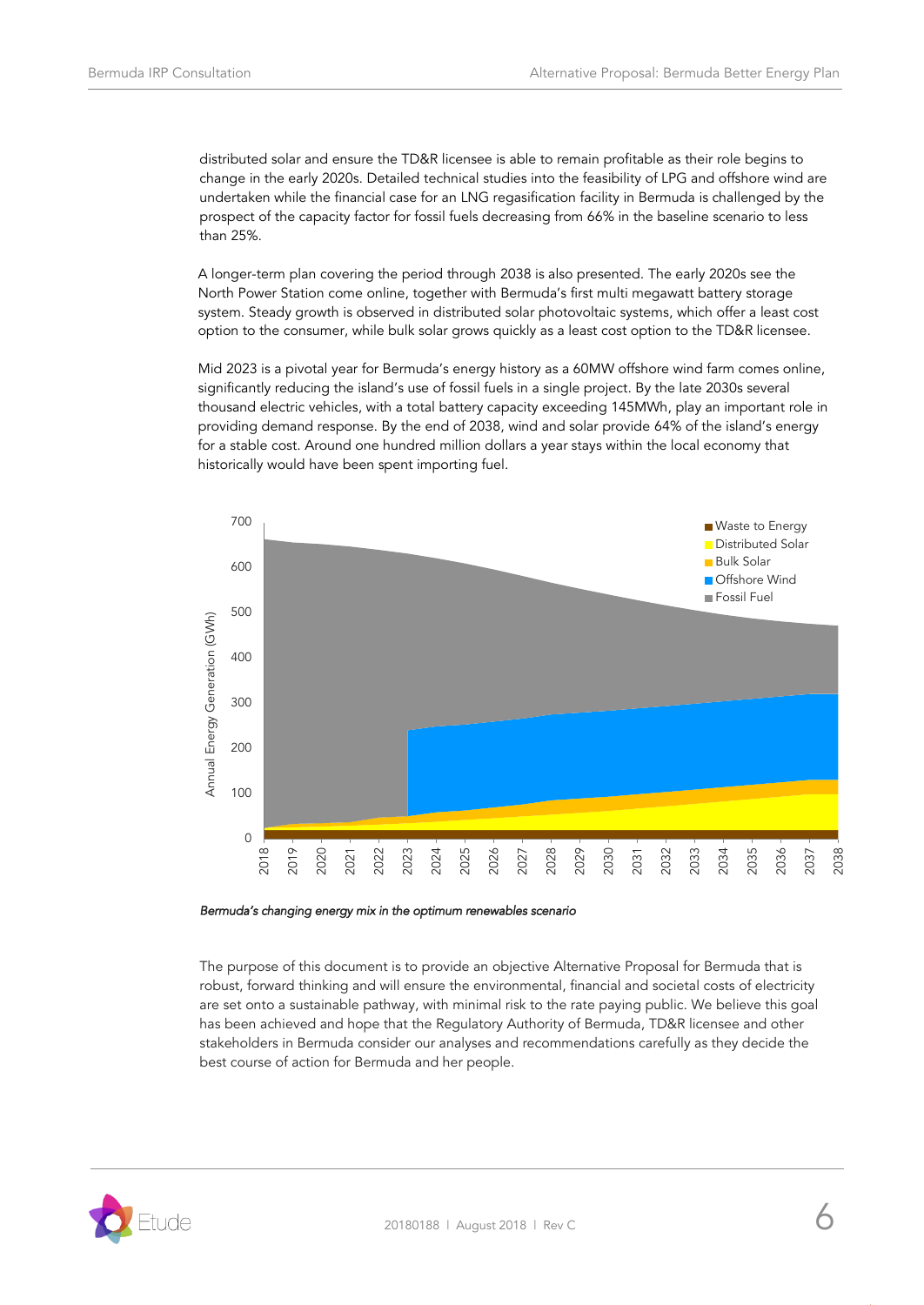# <span id="page-6-0"></span>2.0 BACKGROUND

This Alternative Proposal has been developed at the request of BE Solar as a response to the Regulatory Authority of Bermuda's consultation on the TD&R licensee's Integrated Resource Plan (IRP) for Bermuda.

The consultation process allows for the submission of alternative proposals for bulk generation and demand side resources. This document considers both bulk generation and demand side resource, while additionally considering distributed generation, which has the potential to form a significant part of Bermuda's electricity generation mix.

### <span id="page-6-1"></span>2.1 Regulatory Authority of Bermuda (RAB) Bulk Generation Guidelines

The Regulatory Authority of Bermuda (RAB) has set out clear guidelines on what should be included in a Bulk Generation Proposal, which have been followed in the preparation of this document. These requirements include:

- The input assumptions for alternative generation proposals to be consistent with the requirement for a quantitative modelling methodology, including data on capital, operating and fuel costs of future generation future costs;
- The data inputs and assumptions to be transparent and well documented.

### <span id="page-6-2"></span>2.2 Electricity Act 2016

The Electricity Act 2016 clearly outlines the legislative priorities for Bermuda's energy supply. Section 40 of the Act requires any person submitting an Alternative Proposal to demonstrate how its inclusion in the IRP would result in an electricity supply that is more consistent with the purposes of the Act.

In developing this Alternative Proposal, the purposes of the Electricity Act 2016 were specifically considered. These purposes are set out in Section 6 of the Act and reproduced below:

- (1) to ensure the adequacy, safety, sustainability and reliability of electricity supply in Bermuda so that Bermuda continues to be well positioned to compete in the international business and global tourism markets;
- (2) to encourage electricity conservation and the efficient use of electricity;
- (3) to promote the use of cleaner energy sources and technologies, including alternative energy sources and renewable energy sources;
- (4) to provide sectoral participants and end-users with non-discriminatory interconnection to transmission and distribution systems;
- (5) to protect the interests of end-users with respect to prices and affordability, and the adequacy, reliability and quality of electricity service;
- (6) to promote economic efficiency and sustainability in the generation, transmission, distribution and sale of electricity.

Section 40 of the Act also states that the IRP should consider the following:

**•** all possible resources, including new generation capacity, demand side resources (including demand response and energy efficiency), and retirement of generation capacity; and

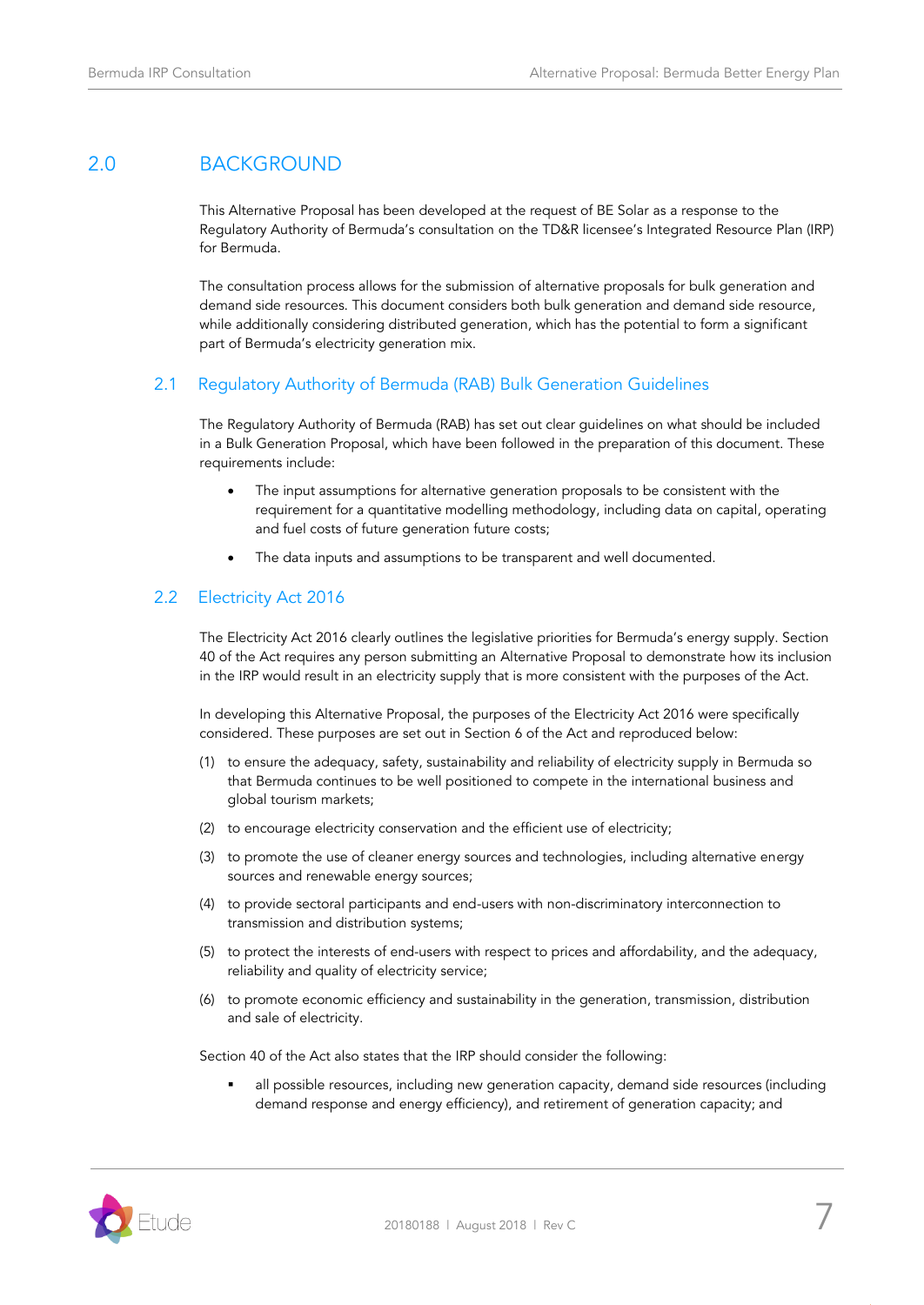**■** a range of renewable energy and efficient generation options, and a prudent diversification of the generation portfolio.

# <span id="page-7-0"></span>2.3 Approach

This alternative proposal is structured in seven sections:

2.0

The legislative and regulatory context surrounding this Alternative Proposal is considered. This ensures the Alternative Proposal is aligned with Bermuda's energy agenda.

3.0

Key assumptions are presented and the modelling methodologies used in the development of this alternative proposal are explained. This provides transparency and allows for replicability of results.

4.0

Demand and load forecasts for electricity are established through a sectoral level analysis and robust projections based on a variety of data.

5.0

6.0

The potential for demand side resources to reduce energy demand in Bermuda is assessed, considering current practices across the sectors and available technologies.

Bulk and distributed electricity generation options are examined using hourly dispatch modelling. They are compared in terms of cost, environmental impact, reliability and diversification of supply.

7.0

8.0

A three year action plan is presented that best meets the purposes of the Electricity Act 2016 over the proposal period, with longer-term projections provided for context.

Key insights arising from the modelling and research carried out to develop this alternative proposal are presented.

Appendices contain a range of background information and further detailed assumptions for reference.

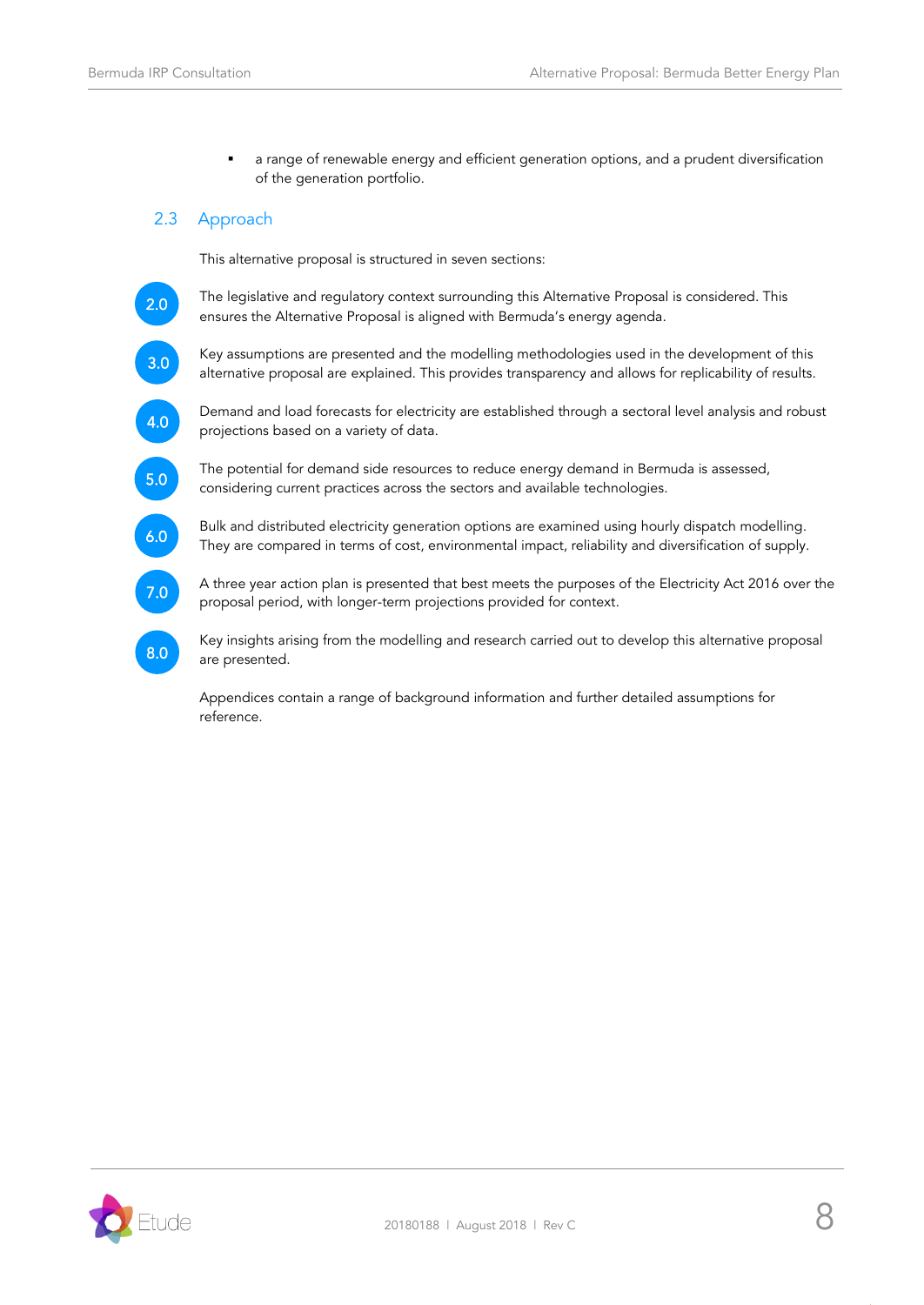# <span id="page-8-1"></span><span id="page-8-0"></span>3.0 METHODOLOGY AND ASSUMPTIONS

# 3.1 Methodology

### 3.1.1 Timeframe

The Alternative Proposal considers the 20-year period from 2018 to 2038, and then through to 2050. This is based on the Integrated Resource Plan Guidelines Order issued by the Regulatory Authority of Bermuda, which advises that given the asset lifetime for electricity infrastructure the planning horizon should be at least 20 years. Etude determined that considering the lifetime of many renewable and fossil fuel generators ranges from 25-30 years, the chosen timeframe is appropriate.

### 3.1.2 Modelling

A variety of modelling approaches have been adopted to forecast load, predict the potential for demand side resources and assess the carbon and cost impact of various generation mix scenarios. These are explained in more detail below.

A similar approach to the TD&R licensee integrated resources plan (TD&R IRP) has been used in this Alternative Proposal. Only proven technologies appropriate for the island of Bermuda have been considered. The mix of technologies has been optimised in eight scenarios based on the Levelized Cost of Energy and carbon emissions for each technology.

Demand Projections are developed on the same basis as the TD&R licensee's integrated resources plan. Energy demand is shown to follow economic indicators and so an economic forecast is used to extend historic consumption data normalised for weather. The peak load was derived from the annual demand on a percentage basis through comparison with historical averages. The baseline demand is shown excluding the impact of electric vehicles and energy efficiency so that these items can be considered separately.

Electric Vehicle Uptake is based on the annual vehicles sales on the island. A growing proportion are electric vehicles, and these replace the relatively stable number of existing vehicles. A moderately high case for the popularity of electric vehicles is used as a conservative case for increasing demand.

Energy Efficiency is considered in detail as the 'first technology' to use for electricity generation. Simply put, increasing efficiency reduces the amount of generation capacity required. To calculate the energy savings, demand is broken down by consumer type, and then by use. Change due to increased use is assumed to be included in economic growth. Conservative estimates of the effect of individual technologies on energy demand are considered to project overall demand reductions.

Levelized Cost of Energy calculations were performed using the standard approach of dividing total lifetime costs by the lifetime energy production for each generation technology. A high and low case was investigated for each generation technology to capture the inherent uncertainty and variation in energy costs. A levelized cost of energy screening did not rule out any electricity generation technologies as viable candidates for the dispatch modelling.

Dispatch Modelling was performed for a variety of future generation mix scenarios. This was carried out on an hourly basis using a simulated demand curve for electrical load based on historical data released by the TD&R licensee, and adjusted based on the most recent peak demand information available. Local data for the wind and solar resource was based on Bermuda Weather Service measurements from 2015 and adjusted to represent long term averages.

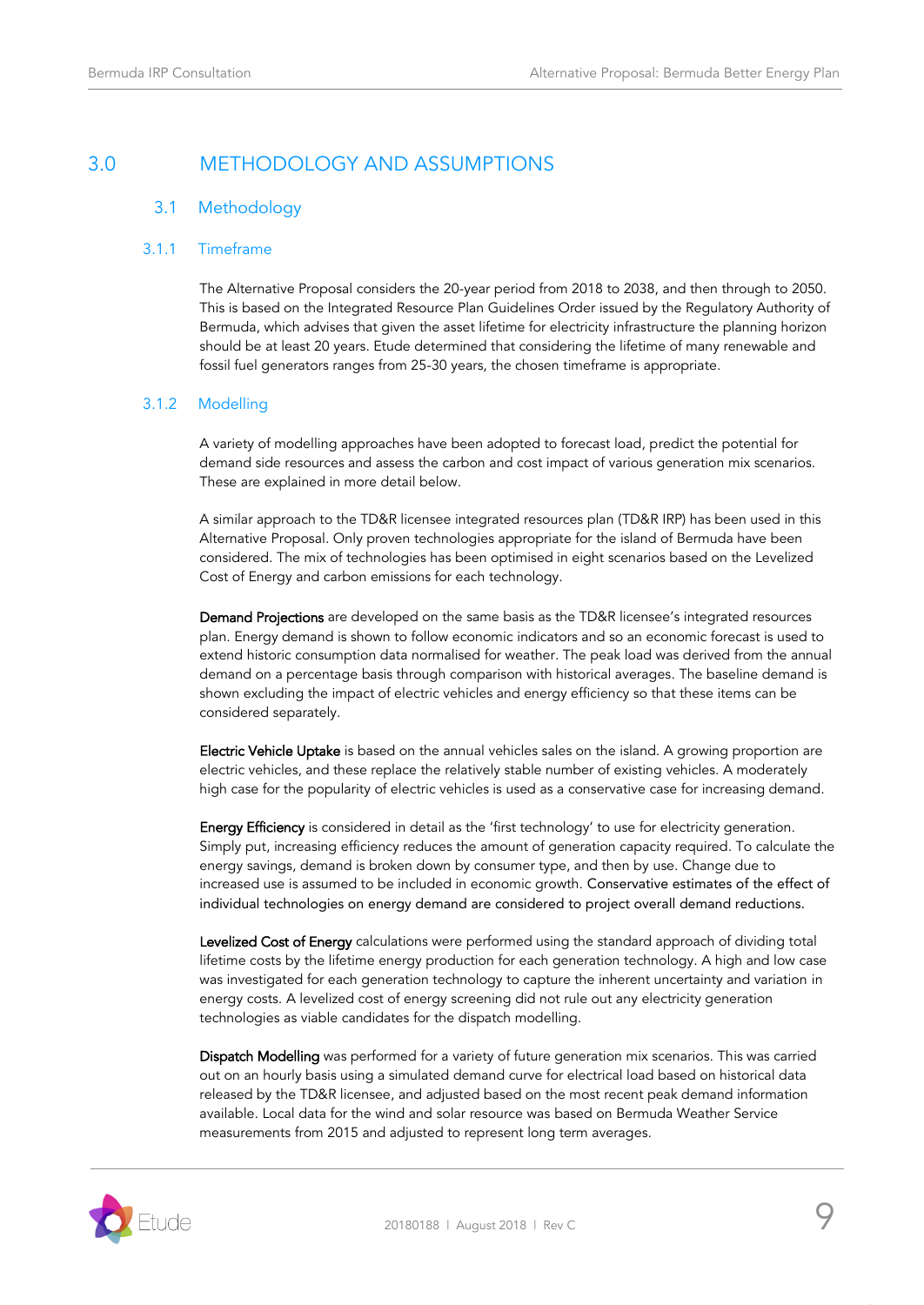Planning Reserve Margin was forecast based on a similar approach to the TD&R licensee's IRP. The reserve margin considers a reduction in the ability to meet peak load in the case of failure of two of the largest capacity generators. As renewable generation resources do not provide firm capacity, they have been excluded from the planning reserve margin calculation.

Capacity Gap Analysis was performed using the TD&R licensee's projected generator retirement schedule. It was assumed that the new engines in the North Power Station would be installed. Peak system load was taken from Etude's baseline scenario including energy efficiency improvements. This factored in a revised model of electric vehicle uptake and additional reductions in demand based on a sectoral assessment of likely energy efficiency deployment.

# <span id="page-9-0"></span>3.2 Assumptions: demand forecast

The table below shows the assumptions taken directly from the TD&R licensee's IRP, and those which have been developed further by Etude in this report.

| Impact on resources                        | TD&R licensee's IRP approach                                                                                                           | Etude alternate IRP approach                                                                                                                                              |
|--------------------------------------------|----------------------------------------------------------------------------------------------------------------------------------------|---------------------------------------------------------------------------------------------------------------------------------------------------------------------------|
| Effect of weather on<br>electricity demand | Historic energy demand compared to<br>consumption normalized for weather<br>and shown as similar.                                      | TD&R licensee's IRP assumed robust.<br>Historic energy demand used without<br>correction.                                                                                 |
| Uncertainty of economic<br>growth          | Various sources of economic data<br>considered. 0% growth assumed over<br>study period.                                                | No change                                                                                                                                                                 |
| Electric vehicles                          | Uptake profile based on Bloomberg<br>New Energy Finance report. 14GWh<br>additional demand by 2037.<br>Excluded from load projections. | Stated assumptions for uptake based<br>on vehicle sales forecasts and<br>updated Bloomberg report. 21GWh<br>additional demand by 2037.<br>Excluded from load projections. |

*Table 1 – Summary of assumptions for demand forecast*

### <span id="page-9-1"></span>3.3 Assumptions: environmental impact

The environmental impacts from different generation technologies are quantifiable and should be considered for three reasons:

- 1. Contribution toward climate change. Emissions from electricity generation in Bermuda that contribute toward climate change are quantified as grams of carbon dioxide equivalent per kilowatt hour of electricity generated (gCO<sub>2eq</sub>/kWh).
- 2. Impact on human health. Emissions from electricity generation in Bermuda that contribute toward negative impacts on human health include nitrous oxides, sulphur dioxide and particulate matter (PM10 and PM2.5). Additionally, Dioxins and Furans may be produced by waste to energy plants.
- 3. Other environmental impacts. There are a wide range of other environmental impacts from different electricity generation technologies. These may range from biodiversity loss resulting from extraction and processing of fuels and materials to disposal of technologies at their end of life. To limit the scope, these have not been considered in this study.

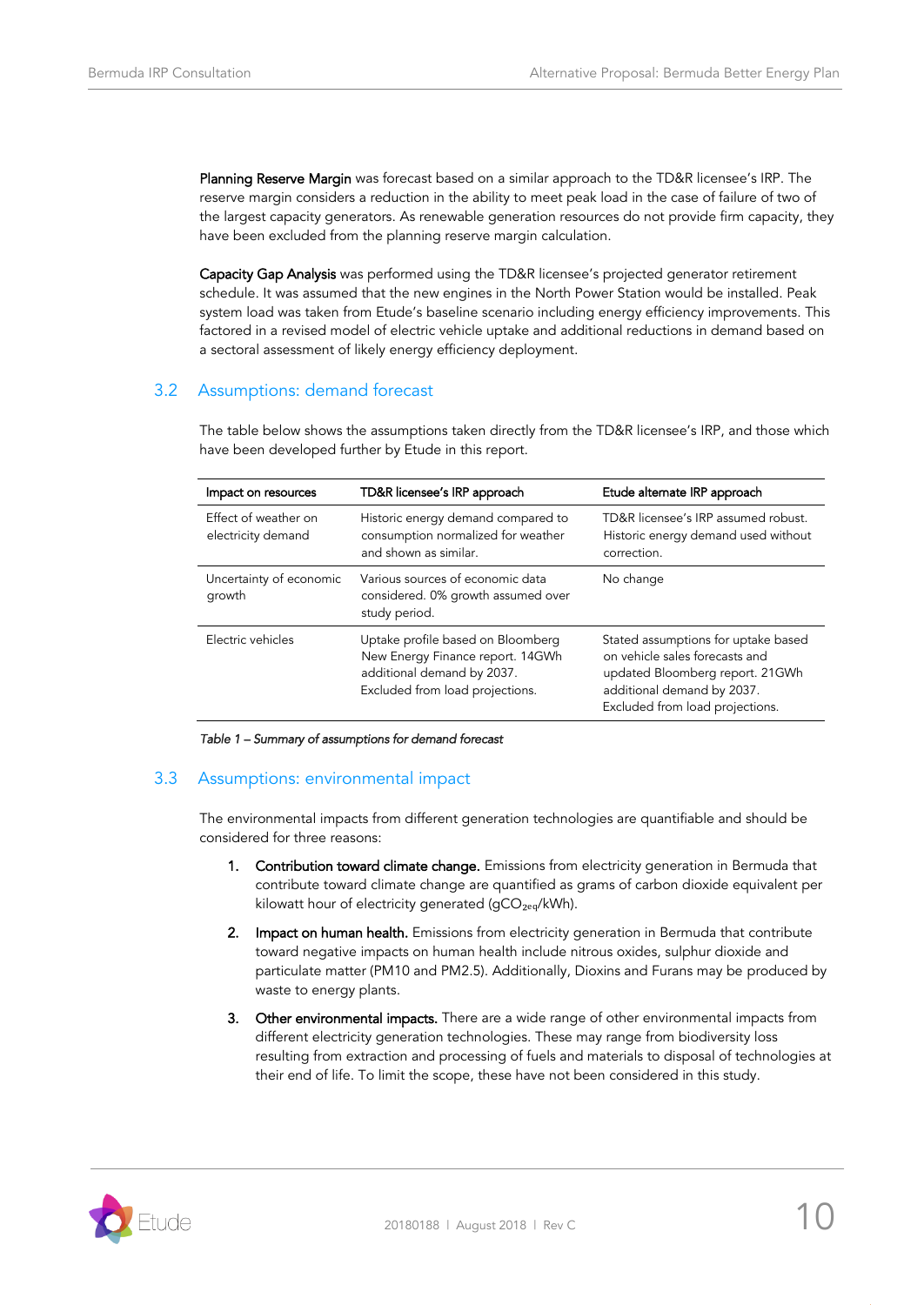### 3.3.1 Greenhouse gas emissions from electricity generation

This report considers the global warming impact of electricity generation technologies using life-cycle greenhouse gas emissions. In the context of islands such as Bermuda, this is particularly important as emissions associated with extraction, manufacturing and transportation on the mainland can be significant. The following paragraphs describe the evidence used to establish carbon emissions factors for electricity generation technologies. The final figures assumed in modelling are in line with the findings of the International Panel on Climate Change<sup>1</sup> , who have reviewed 125 separate sources.

#### Waste to energy

The emissions factor for waste to energy electricity generation depends on the fuel mix. A comparative study<sup>2</sup> of commercial technologies in the US concludes an emission factor of 1000  $qCO_{2eq}/kWh$  for gasification of waste, and 1600 gCO<sub>2eq</sub>/kWh when incinerated. Waste to energy by incineration in the UK produces 890 gCO<sub>2eq</sub>/kWh<sup>3**Error! Bookmark not defined** . A figure of 1000 gCO<sub>2eq</sub>/kWh has</sup> been assumed for Bermuda.



900 gCO2eq/kWh

#### Oil

<span id="page-10-1"></span>j

The life-cycle emissions of oil-based electricity varies from 700 to 1150 gCO<sub>2eq</sub>/kWh<sup>4,5</sup>. Based on the latest figures published by the US Energy Information Administration, the emissions factor for oil generation is around 957 gCO<sub>2eq</sub>/kWh. A baseline for Bermuda was established based on DEFRA carbon factors for fuel oil and generation efficiencies quoted in the TD&R licensee's IRP. A figure of 900 gCO<sub>2eq</sub>/kWh has been assumed to allow for international shipping.

### Liquified Natural Gas (LNG)

The life-cycle emissions of natural gas increases when converted to liquefied form (LNG) for transportation. A review of literature $^{6,7,8,9}$  indicates emissions range from 380-750 gCO<sub>2eq</sub>/kWh. A baseline for Bermuda of 600 gCO<sub>2eq</sub>/kWh was established based on DEFRA carbon factors for fuel oil and generation efficiencies quoted in the TD&R licensee's IRP. Future proposals to reduce emissions to 80-120 gCO<sub>2eq</sub>/kWh<sup>[6,](#page-10-0) 10</sup> by 2050 using carbon capture and storage are unlikely to be applicable to Bermuda due to geotechnical storage constraints.

<span id="page-10-2"></span><span id="page-10-0"></span>

<sup>10</sup> Pehl et al. (2017) *Understanding future emissions from low-carbon power systems by integration of life-cycle assessment and integrated energy modelling*. (Nature)



<sup>&</sup>lt;sup>1</sup> IPCC (2011) Special report on renewable energy sources and climate change mitigation.

<sup>2</sup> Wilson et al. (2013) *A comparative assessment of commercial technologies for conversion of solid waste to energy.* (EnvironPower Renewable, Inc)

<sup>3</sup> Jeswani & Azapagic (2016) *Waste management.* (Elsevier)

<sup>4</sup> World nuclear association (2011) *Comparison of lifecycle greenhouse gas emissions of various electricity generation sources.*

<sup>5</sup> World Energy Council (2004) *Comparison of energy systems using life cycle assessment.*

<sup>6</sup> Ricardo-AEA (2013) *Current and Future Lifecycle Emissions of Key "Low Carbon" Technologies and Alternatives.* (Committee on Climate Change UK)

<sup>7</sup> IPCC (2014) *Chapter 7 Energy systems, Climate change 2014 fifth assessment report.*

<sup>8</sup> Hardisty et al. (2012) *Life cycle greenhouse gas emissions from electricity generation: A comparative analysis of Australian energy sources*. (MDPI)

<sup>9</sup> World nuclear association (2011) *Comparison of lifecycle greenhouse gas emissions of various electricity generation sources.*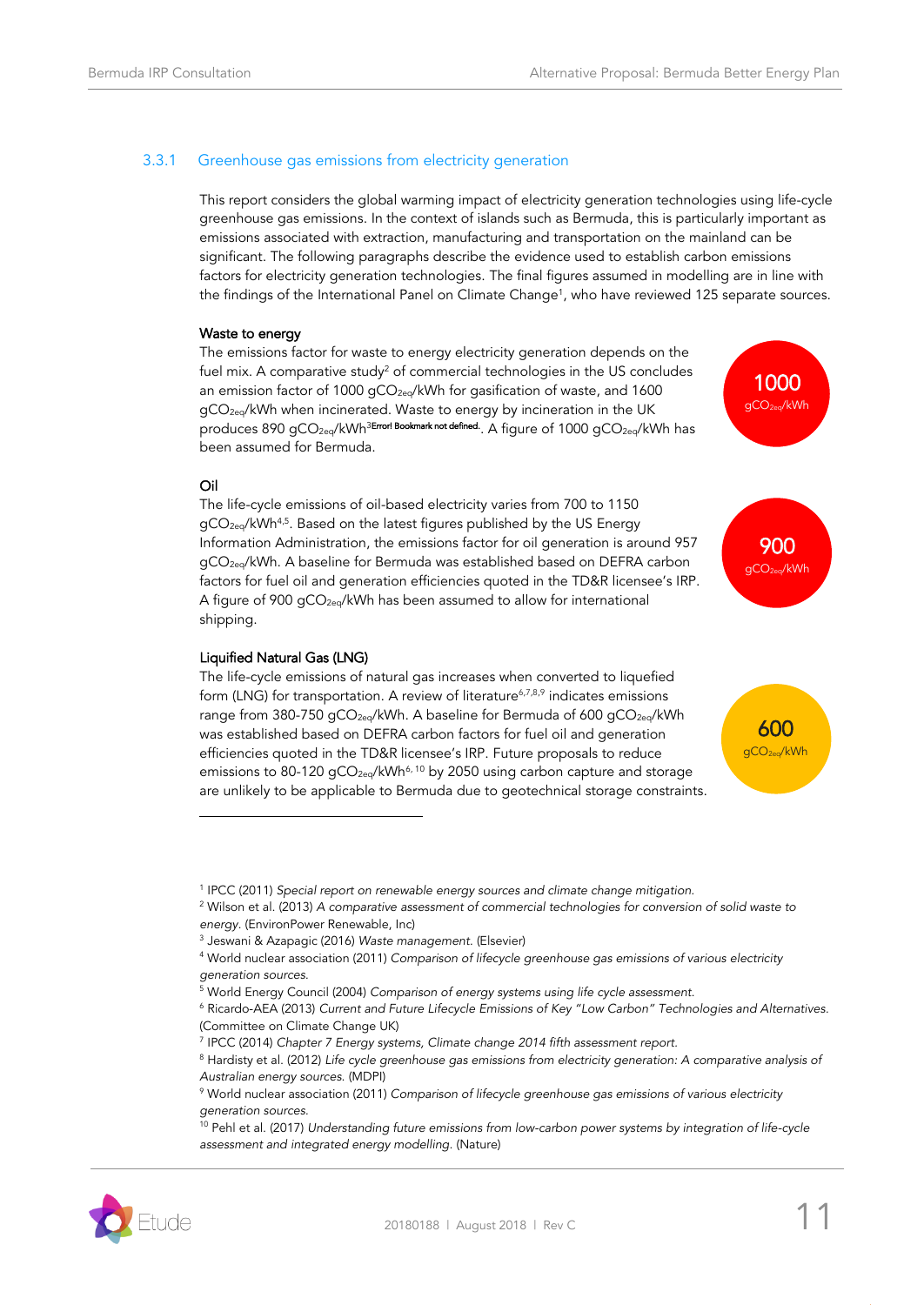#### Solar

<span id="page-11-1"></span>The only emissions from solar energy arise from manufacture, installation, maintenance and disposal. These vary depending on the cell chemistry, module type and location. Generally, emissions factors range from 20-85 gCO<sub>2eq</sub>/kWh<sup>1[1,6](#page-10-0)</sup>, with a nominal value of around 50 gCO<sub>2eq</sub>/kWh<sup>[6,1](#page-10-0)2</sup>. The value for Bermuda is likely to lie at the lower end of the spectrum due to the high capacity factor from its sunny climate. The adoption and development of more efficient materials and structures are projected to further reduce the emission factor by 70% to less than 7  $qCO_{2eq}/kWh^{10}$  $qCO_{2eq}/kWh^{10}$  $qCO_{2eq}/kWh^{10}$  in 2050.



#### Offshore Wind

Generally, electricity generated by wind turbines produces the lowest greenhouse gas emissions over its lifetime when compared to all other technologies. As with solar, emissions occur due to manufacture, installation, maintenance and disposal. Emissions factors range from 6-34 gCO<sub>2eq</sub>/kW[h](#page-10-0)<sup>6[,9,](#page-10-2)</sup> <sup>[11,11](#page-11-1)</sup>. Offshore wind farms are the only viable option for Bermuda due to limited landmass. These typically exhibit lower life-cycle emissions as turbine size increases, resulting in greater lifetime energy production. Projected values for 2050 drop to 2 gCO<sub>2eq</sub>/kWh<sup>[6,](#page-10-0) [10](#page-10-1)</sup> for a 5MW offshore wind turbine.



### 3.3.2 Impact of other emissions on human health

The impact of emissions from fossil fuel generation on human health is well established. There are a variety of health impacts from airborne exposure to  $NO<sub>x</sub>$ ,  $SO<sub>x</sub>$ ,  $PM<sub>10</sub>$ ,  $PM<sub>2.5</sub>$ , nickel, chromium and other heavy metals<sup>13</sup>. These are recognised as risk factors for asthma, various types of cancer, heart disease and birth defects. A recent study<sup>14</sup> discovered a 20-25% decrease in the rate of premature births following the closure of oil and coal power stations. There is also an exposure pathway to combustion residues through drinking water due to ash accumulation on nearby roofs entering the water supply.

While it was beyond the scope of this alternative proposal to investigate and quantify these impacts, we recommend this is investigated in Bermuda. The cost of technologies to reduce emissions such as electrostatic precipitators and flue gas desulphurisation could be included in future IRP's, providing a more accurate indication of the broader environmental and societal costs of different generation technologies.

### <span id="page-11-0"></span>3.4 Assumptions: levelized cost of energy

A range of levelized costs of energy have been calculated for the generation technologies considered in this Alternative Proposal. The assumptions used to develop these will strongly influence the dispatch modelling and ultimate conclusions of this report. We have therefore researched multiple

<sup>14</sup> Casey et al. (2018) *Retirements of Coal and Oil Power Plants in California: Association with Reduced Preterm Birth Among Populations Nearby.* (Berkeley)



<sup>11</sup> Hertwich et al. (2015) *Integrated life-cycle assessment of electricity-supply scenarios confirms global environmental benefit of low-carbon technologies.* (PNAS)

<sup>12</sup> Nugent et al. (2014) *Assessing the lifecycle greenhouse gas emissions from solar PV and wind energy: A critical meta-survey.* (Energy Policy, Elsevier)

<sup>13</sup> Pudasainee et al (2008) *Hazardous air pollutants emission from coal and oil-fired power plants.* (Pohang)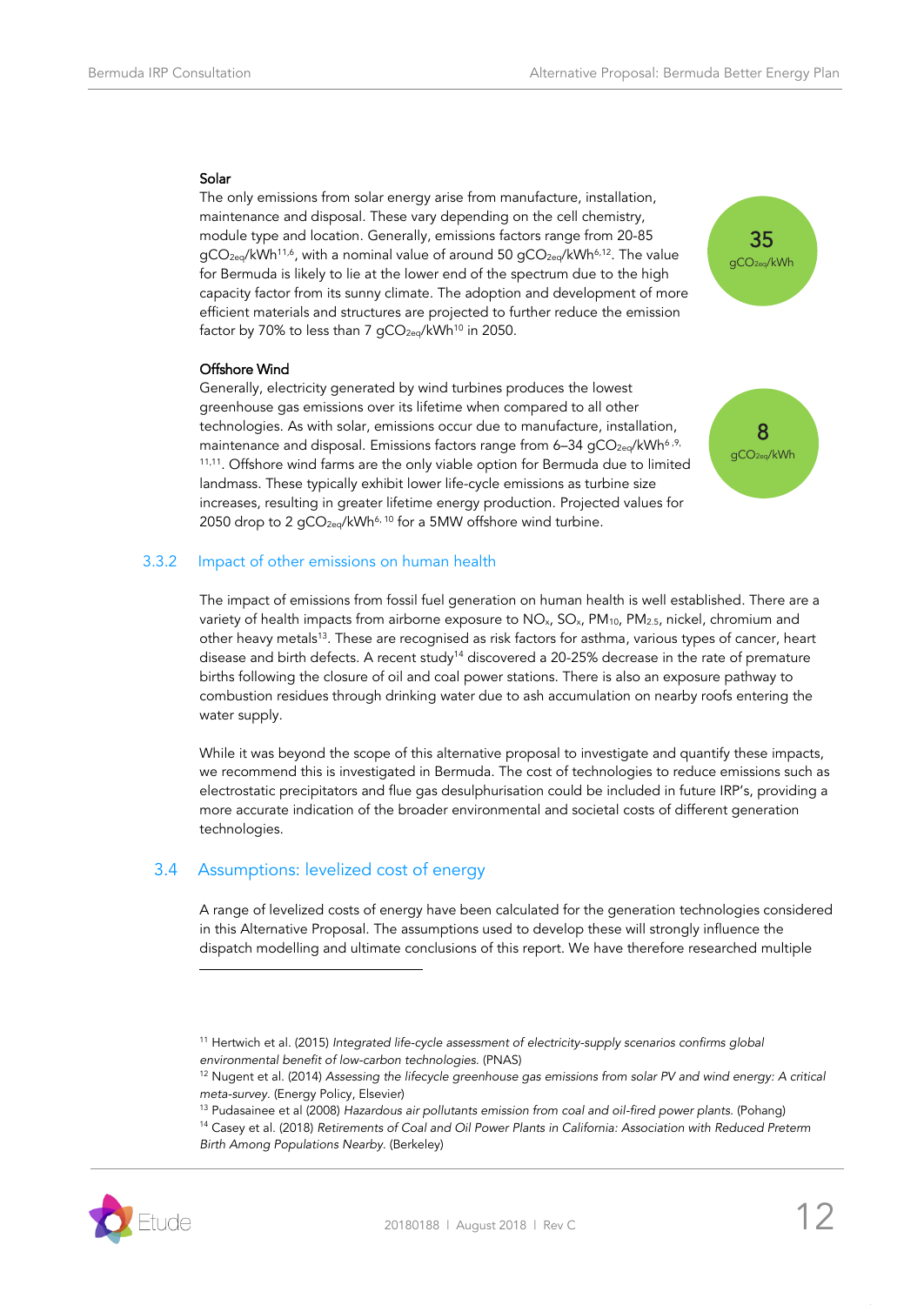datasets and consulted with a range of industry experts across Bermuda and the UK to ensure our estimates are robust and transparent.

We have developed a high and low case for each technology to represent the likely cost range, and from these we have identified the most likely reference costs to use in the dispatch modelling. All levelized energy costs have been calculated for 2022, as this is the first year that LNG based generation is assumed to be available in the TD&R licensee's proposal. It should be noted that the levelized cost of energy for different technologies calculated in this report are different from those used in the TD&R licensee's IRP.

Although the number of assumptions used in levelized energy cost calculations varies depending on technology, they can generally be grouped into seven categories. [Table 2](#page-12-0) shows these categories and explores how different generation technologies respond differently to changes in these assumptions.

| <b>LCOE</b><br>Assumptions                              | Comments                                                                                                                                                                                                                                                                                                                                                                                                                                                                                                                                                                                                                                              |
|---------------------------------------------------------|-------------------------------------------------------------------------------------------------------------------------------------------------------------------------------------------------------------------------------------------------------------------------------------------------------------------------------------------------------------------------------------------------------------------------------------------------------------------------------------------------------------------------------------------------------------------------------------------------------------------------------------------------------|
| Capital Cost                                            | Capital costs typically represent a greater proportion of overall costs for renewable<br>energy than for fossil fuel generators. Levelized cost of energy (LCOE) calculations for<br>renewables are therefore usually more sensitive to capital cost assumptions, relative to<br>fossil fuel generators.                                                                                                                                                                                                                                                                                                                                              |
| Weighted<br>Average Cost of<br>Capital (WACC)           | Due to the dominance of capital costs, renewable energy projects also tend to be<br>more sensitive to WACC assumptions than fossil fuel generators. Reductions in WACC<br>for solar and offshore wind technology as they have matured has been one of the key<br>drivers behind reductions in LCOE.                                                                                                                                                                                                                                                                                                                                                   |
| Lifetime                                                | The assumed lifetime of generators directly affects the lifetime energy production,<br>which is the main denominator in LCOE calculations. As renewable energy projects<br>have high capital costs, low operational costs and no fuel costs the marginal cost of<br>energy generation is minimal, therefore longer lifetimes reduce the calculated LCOE.                                                                                                                                                                                                                                                                                              |
| Operation &<br>Maintenance<br>Costs (O&M)               | Distributed solar systems can be quite sensitive to O&M costs. Conservative<br>assumptions can easily result in a significant and often unjustified increase in LCOE.<br>Most small solar photovoltaic systems in Bermuda are assumed to be maintenance<br>free.                                                                                                                                                                                                                                                                                                                                                                                      |
| <b>Capacity Factor</b><br>(annual energy<br>generation) | The capacity factor for solar systems depends on their tilt, orientation, inverter<br>technology and a range of other technical characteristics. The capacity factor for<br>offshore wind farms also depends on specific turbine characteristics. As lifetime<br>energy production is the main denominator in LCOE calculations, accurately<br>forecasting capacity factor is essential to establishing a robust LCOE. System<br>degradation must also be taken into account. The capacity factor for fossil fuel<br>generators depends on the shape of the load curve and on how they interact with<br>renewable energy and battery storage systems. |
| <b>Fuel Costs</b>                                       | Applicable to fossil fuel plant only. These are naturally sensitive to fuel cost<br>assumptions.                                                                                                                                                                                                                                                                                                                                                                                                                                                                                                                                                      |
| Efficiency                                              | Applicable to combustion generation only. Generally easy to predict based on known<br>performance of similar generators.                                                                                                                                                                                                                                                                                                                                                                                                                                                                                                                              |

#### <span id="page-12-0"></span>*Table 2 – Summary of definitions and comments on the main LCOE assumptions*

The following sections explore the assumptions made for each technology in more detail.

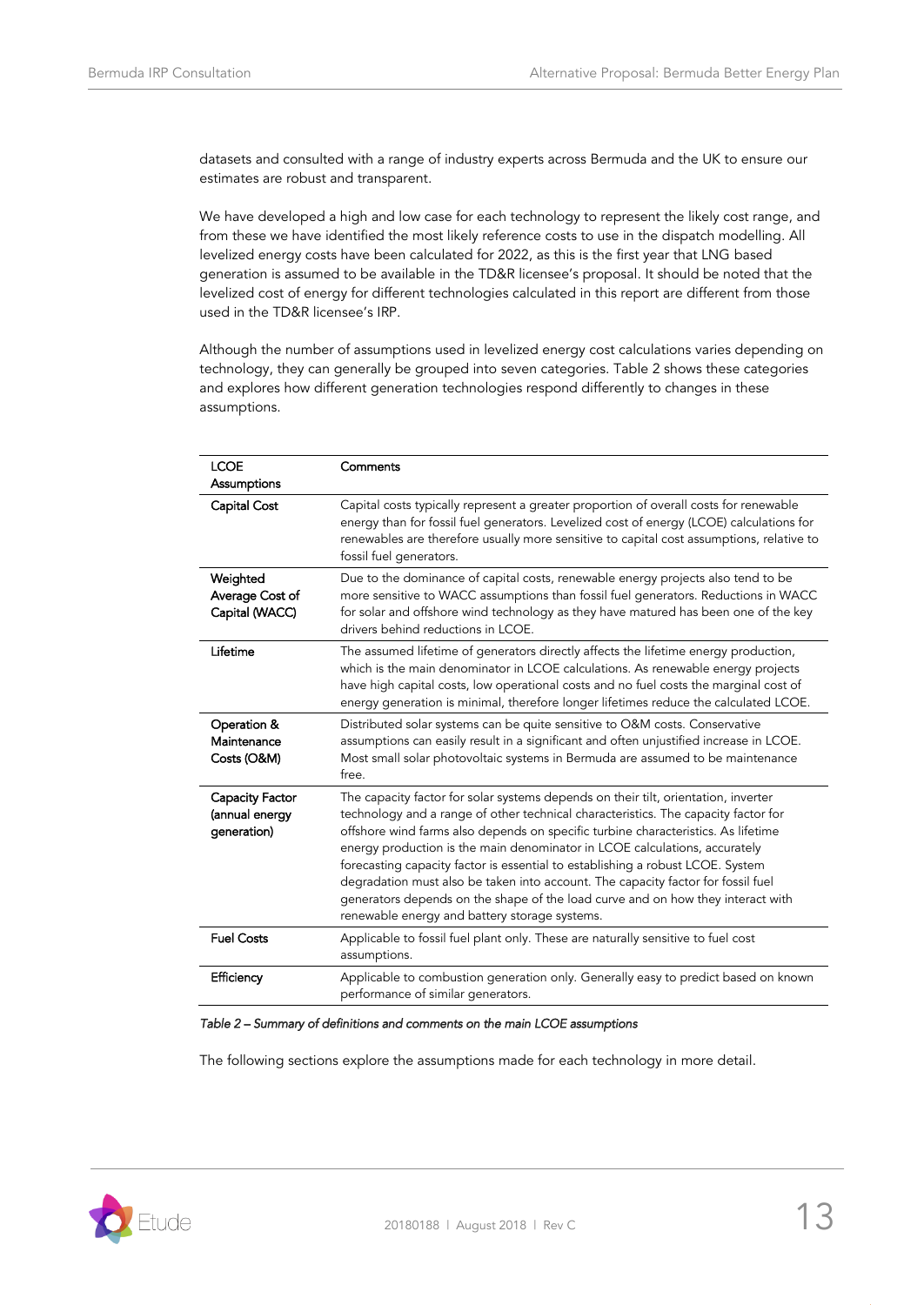### 3.4.1 Bulk solar photovoltaic

This considers systems over 500kW of installed Direct Current (DC) capacity. Capital costs were assumed to be \$1,300 per kW, with a weighted average cost of capital of 7.5%. A 30 year lifetime has been assumed based on power output warranties of this length being commercially available. Fixed maintenance costs of \$15/kW per year were assumed based on industry guidance<sup>15</sup>. A capacity factor of 18% was assumed based on historical data from solar energy systems in Bermuda. Solar module degradation was assumed to be 0.4% per year, based on commercially available products.

### 3.4.2 Distributed solar photovoltaic

This considers systems under 500kW of installed DC capacity. Commercial systems are categorised as those above 15kW and residential systems below 15kW based on the existing interconnection thresholds established by the TD&R licensee.

Capital costs were assumed to be \$3,250 and \$3,700 per kW for commercial and residential systems respectively. This is based on local system pricing, adjusted using IRENA<sup>16</sup> data to account for future cost reductions while still reflecting the higher cost of solar installations in Bermuda. The weighted average cost of capital was conservatively assumed to be 7.5%. This is higher than current green loans offered by banks in Bermuda, as low as 6.25%. A 30-year lifetime was also assumed for these systems, while maintenance costs were assumed to be \$10 per kW per year for commercial systems and \$5 per kW per year for residential systems, as these are virtually maintenance free. A slightly higher capacity factor was assumed for residential systems, based on better orientation and tilt angles relative to commercial systems. Solar module degradation was assumed to be 0.4% per year.

Solar water heating was not considered as part of this study based on an analysis of system cost and energy savings, which demonstrated that solar photovoltaic systems and heat pump water heaters generally offer a lower cost solution.

### 3.4.3 Offshore wind

j

The capital costs for offshore wind were assumed to be \$5,000 per kW. This reflects substantial cost reductions that have recently taken place in the industry, which would be expected to continue through to 2022, while considering their applicability to Bermuda may be limited. The weighted average cost of capital was assumed to be 7.5% based on IRENA guidance. While higher rates could be expected in Bermuda due to additional risks, it was assumed the government would be motivated to reduce these through non-subsidy measures to reduce the cost of electricity.

Turbine lifetime was assumed to be 30 years based on a 25-year baseline with 5-year lifetime extension. Fixed operational and maintenance costs were assumed to be \$21 per kW per year while variable costs were assumed to be \$0.04 per kWh. These were based on the Bren wind study<sup>17</sup> and independently verified by an industry expert. A baseline capacity factor of 45% was assumed based on Etude's analysis of Bermuda's wind resource, cross referenced with the Bren wind study. Losses of 11.6% were assumed for wake losses, line losses and availability.

<sup>17</sup> Bren School of Environmental Science (2014) *Offshore wind energy in the context of multiple ocean uses on the Bermuda Platform*



<sup>15</sup> IRENA (2018) *Renewable Power Generation Costs in 2017*

<sup>16</sup> IRENA (2016) *Solar and Wind Cost Reduction Potential to 2025*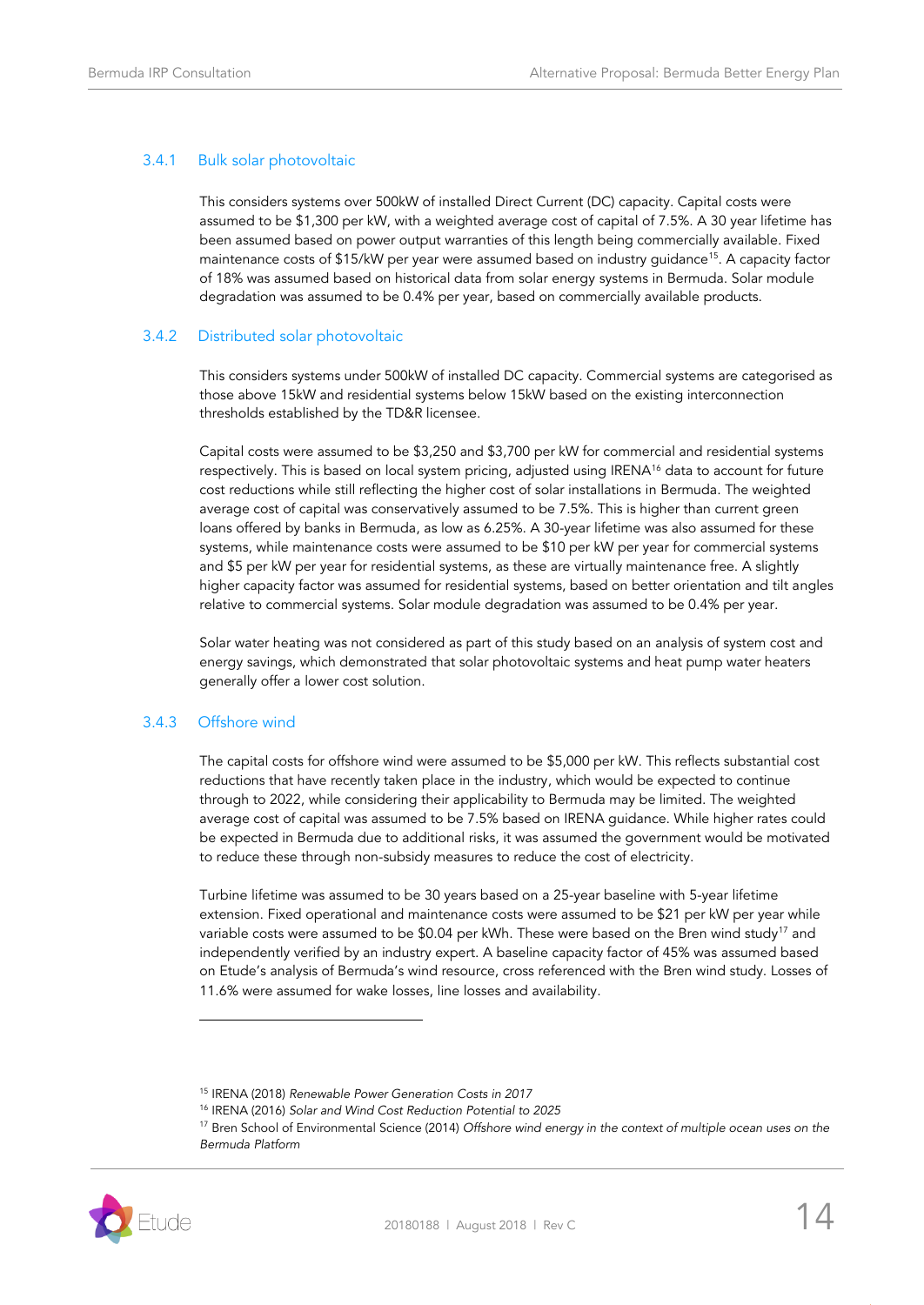# 3.4.4 Oil generation

The following assumptions were taken from the TD&R licensee's IRP: Capital costs of \$1,994 per kW, weighted average cost of capital of 8%, lifetime of 30 years, fixed operating and maintenance costs based on the North Power Station of \$36.16 per kW per year, variable operating and maintenance costs of \$0.0063 per kWh and an electrical generation efficiency back-calculated at 41%. The assumed capacity factor ranged from 66.54% in the baseline scenario to 41.95% in the high solar scenario and 23.35% in the optimum renewables scenario.



*Figure 1 – Range of price assumptions for No 6 (HFO) and No 2 (LFO) fuel oil* 

As fuel costs represent one of the key sensitivities, they were broken down in detail as show in Figure 1. The reference scenarios for #6 residual fuel oil (HFO) and #2 distillate fuel oil (LFO) were adopted from the US EIA's Annual Energy Outlook 2018 for Etude's reference scenario. The percentage of generation from each fuel source was adjusted based on projections from the TD&R licensee's IRP, which indicated use of 99.57% #6 residual fuel oil and 0.43% #2 distillate fuel oil by 2022. This represents a departure from the historical ratio, which is closer to 74% fuel oil and 26% distillate. All other assumptions were identical to the TD&R licensee's IRP.

### 3.4.5 LNG generation

The following assumptions were taken from the TD&R licensee's IRP: Capital costs of \$2,737 per kW, (assumed to include the cost of conversion to operate on LNG), weighted average cost of capital of 8%, lifetime of 30 years, fixed operating and maintenance costs of \$36.16 per kW per year, variable operation and maintenance costs of \$0.0063 per kWh and an electrical generation efficiency of 34%. The assumed capacity factor ranged from 66.54% in the baseline scenario to 41.95% in the high solar scenario and 23.35% in the optimum renewables scenario.

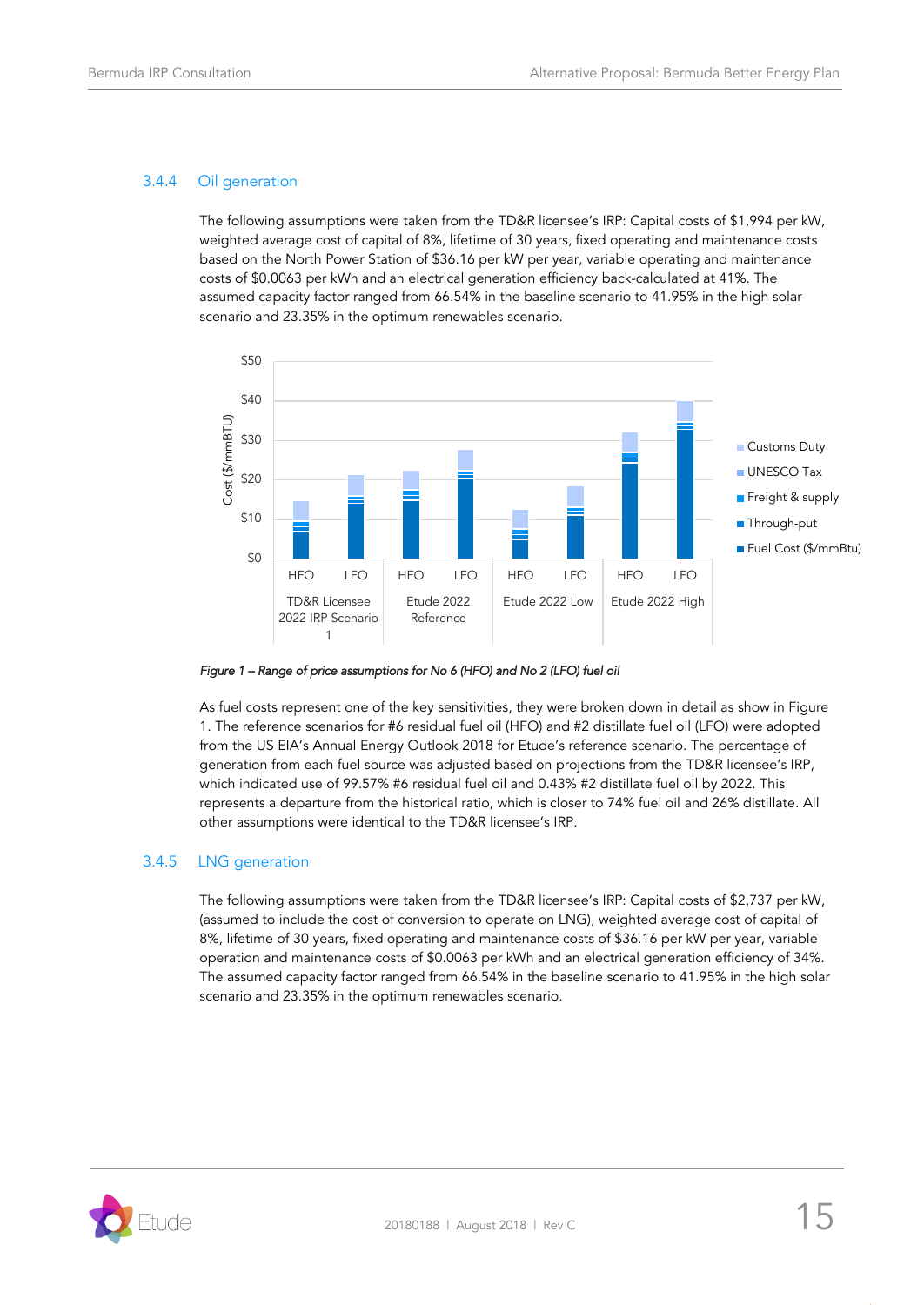

#### *Figure 2 – Range of price assumptions for liquified natural gas in Bermuda*

As fuel costs represent one of the key sensitivities, they were broken down in detail as show in Figure 2. The reference scenario for LNG was adopted from the US EIA's Annual Energy Outlook 2018 for Etude's reference scenario. A separate analysis was performed to assess regasification terminal capital costs considering the reduction in electrical energy sales projected by Etude. This indicated that terminal capital cost repayments would be \$2.30 per mmBtu, increasing to \$3.77 per mmBtu if the cost of a specialised \$75M LNG ship is included as suggested by a report commissioned by the Bermuda Government into the feasibility of LNG in Bermuda<sup>18</sup>. A variety of studies and reports by McKinsey, Oxford Institute of Energy Studies<sup>19</sup> and Wartsila<sup>20</sup> were reviewed to develop detailed cost assumptions for the remaining components of LNG cost. Finally, the TD&R licensee's IRP was also used to cross-check these assumptions.

### 3.4.6 Energy storage systems

j

<span id="page-15-1"></span>The levelized cost of storage (LCOS) is dependent on the capacity and type of technology specified<sup>21</sup>. For Bermuda, we assume storage will be lithium ion batteries based on current global market trends. The levelized cost of storage using lithium batteries is typically around \$0.30/kWh<sup>22</sup>, ranging from \$0.28-0.80 per kWh<sup>23,24</sup>. The World Energy Council and IRENA predict that costs will drop to \$0.15-0.20 per kWh<sup>[24,](#page-15-0)[21](#page-15-1)</sup> by 2030. This value is in line with Etude's calculations for a 4MW / 16MWh system<sup>25</sup> in 2022, based on a 35%



<span id="page-15-2"></span><span id="page-15-0"></span>reduction in capital costs expected in the next 5-year period<sup>[23](#page-15-2)</sup>. In the future, overall battery capacity of the grid is also likely to include some proportion of electric vehicles.

<sup>25</sup> HDR (2017) *Energy storage technology assessment* (Public Service Company of New Mexico)



<sup>18</sup> Castalia (2014) *Viability of Liquified Natural Gas in Bermuda*

<sup>19</sup> Oxford Institute for Energy Studies (2018) *The LNG Shipping Forecast: costs rebounding, outlook uncertain*

<sup>20</sup> Wartsila (2014) *Small and medium size LNG for Power Production*

<sup>21</sup> IRENA (2017) *Electricity storage and renewables: costs and markets to 2030*

<sup>22</sup> IRENA (2012) *Electricity Storage and Renewables for Island Power*

<sup>23</sup> Lazard (2017) *Lazard's levelized cost of storage analysis version 3.0*

<sup>24</sup> World Energy Council (2016), *E-Storage.*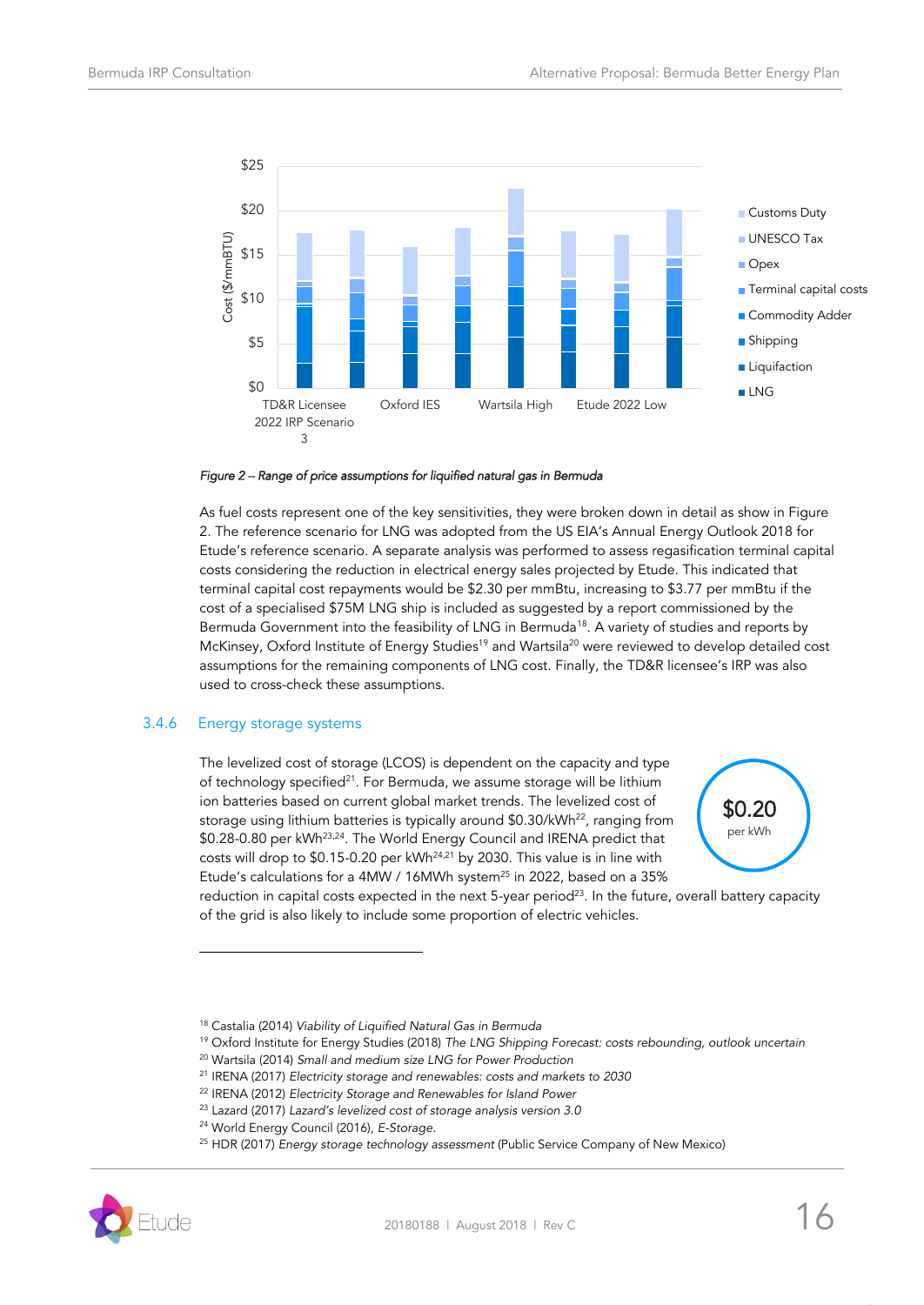# <span id="page-16-0"></span>3.5 Assumptions: dispatch modelling

Hourly dispatch modelling has been carried out for four different energy generation mix scenarios. Each set of four scenarios has been run assuming the fossil fuel plant operates either on fuel oil or LNG. This resulted in a total of eight scenarios that have been used to compare different options for energy generation in Bermuda.

The total installed capacity of each technology is outlined in [Table 3,](#page-16-1) with the exception of waste to energy as this is assumed to be a constant 2.29MW across all scenarios. This reflects a derated value relative to the 4.00MW peak capacity of Tynes Bay, adjusted so annual energy production matches that assumed in the TD&R licensee's IRP. Local solar and wind resource data from 2015 have been used, calibrated to match long-term annual averages.

The modelling has been carried out for a single reference year in 2022, with all key assumptions based on that year<sup>26</sup>. This year was selected as it is the first year that LNG could become available to include as part of the supply mix. Whilst complete deployment of renewables assumed in the High Solar and Optimum Renewables scenarios is not achievable by 2022, full deployment is assumed in the model as this indicates the cost and carbon implications of each scenario. This approach is deemed to be conservative in favour of fossil fuels as their levelized energy costs will tend to increase over time above the rate of inflation, while those for renewables and energy storage are likely to fall.

|                       | Nominal Generation Capacity (MW) |                   |             | <b>Battery Storage Capacity</b><br>(MWh) |             |              |
|-----------------------|----------------------------------|-------------------|-------------|------------------------------------------|-------------|--------------|
| <b>Technology Mix</b> | Fossil<br>Fuel                   | <b>Bulk Solar</b> | Dist. Solar | Offshore<br>Wind                         | <b>Bulk</b> | $Dist. + FV$ |
| 1. Baseline           | 139                              |                   |             |                                          |             |              |
| 2. Energy Efficiency  | 139                              |                   |             |                                          |             |              |
| 3. High Solar         | 139                              | 24                | 106         |                                          | 100         | 20           |
| 4. Optimum Renewables | 139                              | 24                | 60          | 60                                       | 120         | 20           |

<span id="page-16-1"></span>*Table 3 – Scenarios investigated in dispatch modelling* 

### 1. Baseline

The baseline scenario is similar in technology mix to the TD&R licensee's preferred plan (Scenario 3) outlined in their integrated resource plan. This allows for a basis to compare the alternative scenarios in terms of costs and greenhouse gas emissions. The baseline demand projection is used, excluding additional energy efficiency measures. Bulk solar is from the planned phase 1 (6MW) solar PV array on the Airport Finger site, while distributed solar is based on information from local solar installers.

### 2. Energy Efficiency

This scenario adopts a modified demand projection with no changes to the baseline generation technology mix. The alternative projected demand considers future load reductions from energy efficiency and impact of electric vehicles. This is reflected as a 29.6% decrease in total energy consumption by 2038.

<sup>26</sup> Costs are expressed in 2017 dollars.

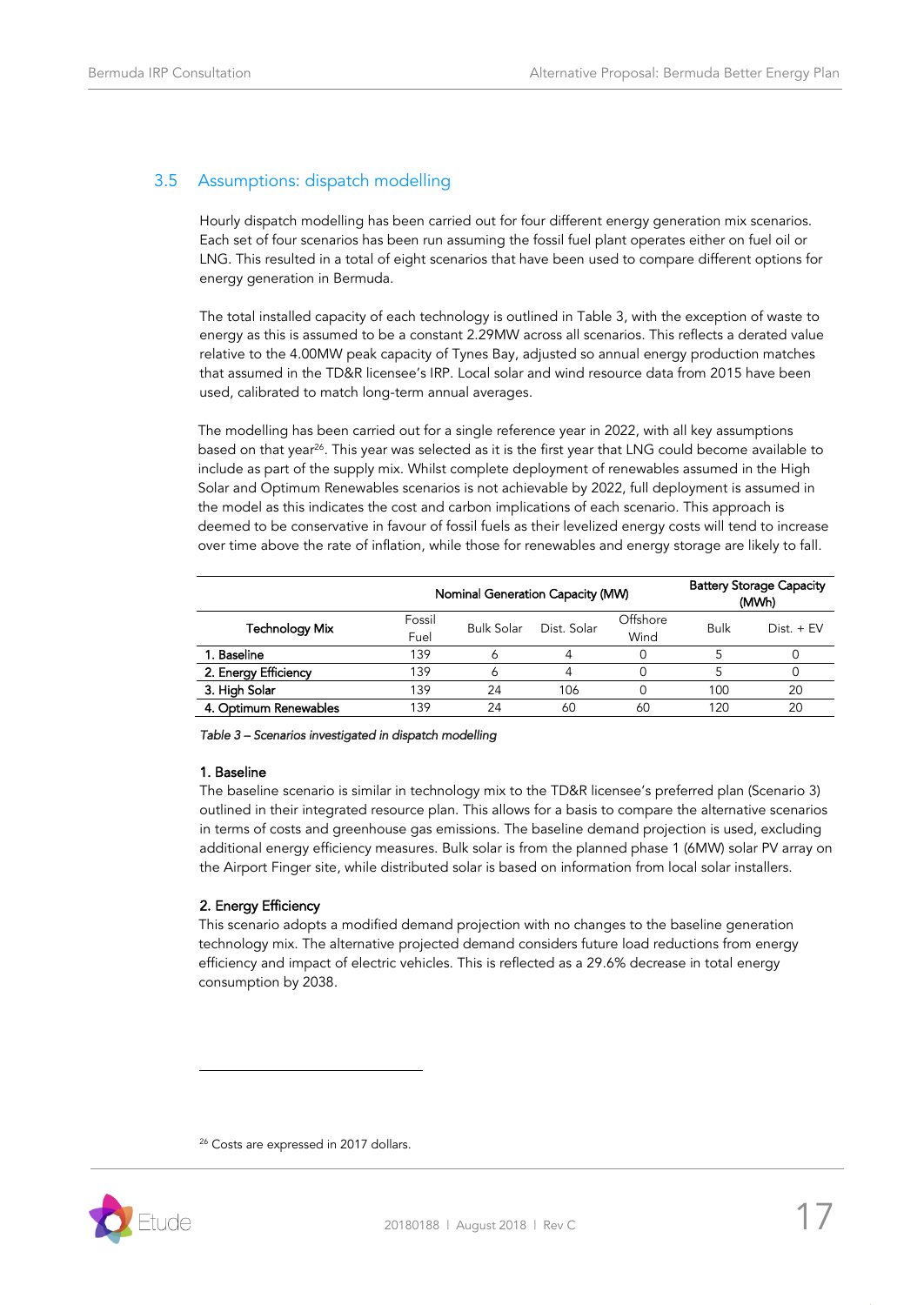### 3. High Solar

This scenario explores the extent to which Bermuda can exploit solar energy<sup>27</sup> by testing a relatively high adoption of solar PVs. The maximum capacity of useful solar PVs, or renewables in general is restricted by the amount of storage, or demand resource that can be moved to peak generation. Battery storage is assumed to be primarily from centralised bulk batteries, with a small portion of distributed storage expected in the residential and commercial sectors<sup>28</sup>. The levelized cost of energy for Fuel Oil and LNG are adjusted in this scenario to account for the reduced capacity factor of the generating plant.

### 4. Optimum Renewables

This scenario shows a balanced renewables mix (60MW offshore wind; 84MW solar) to represent an achievable amount of renewable generation on the island. The dispatch model was used to carry out optimisation on the size and proportion of renewable mix based on a reasonable battery capacity and infrastructure deployment. The levelized cost of energy for Fuel Oil and LNG are adjusted in this scenario to account for the reduced use of the generating plant (capacity factor).

<sup>28</sup> The increase in electric vehicle use gives an emerging distributed resource of storage. Approximately 10% of total electric vehicle battery capacity on the island is assumed to be available to the grid at any one time.



 $27$  Solar PV is very appropriate for Bermuda as it reliably follows the approximate demand profile with peak generation during the day. Up to around 90MW of solar PV installation is possible with no further battery storage than currently installed. Above this the amount of solar energy curtailed, or generated and discarded, in that period is above 5% and seen as too high. In this scenario additional battery storage has been included to allow additional useful solar energy to be used when there is no generation, and the size of array to be increased to a total of 130MW of capacity.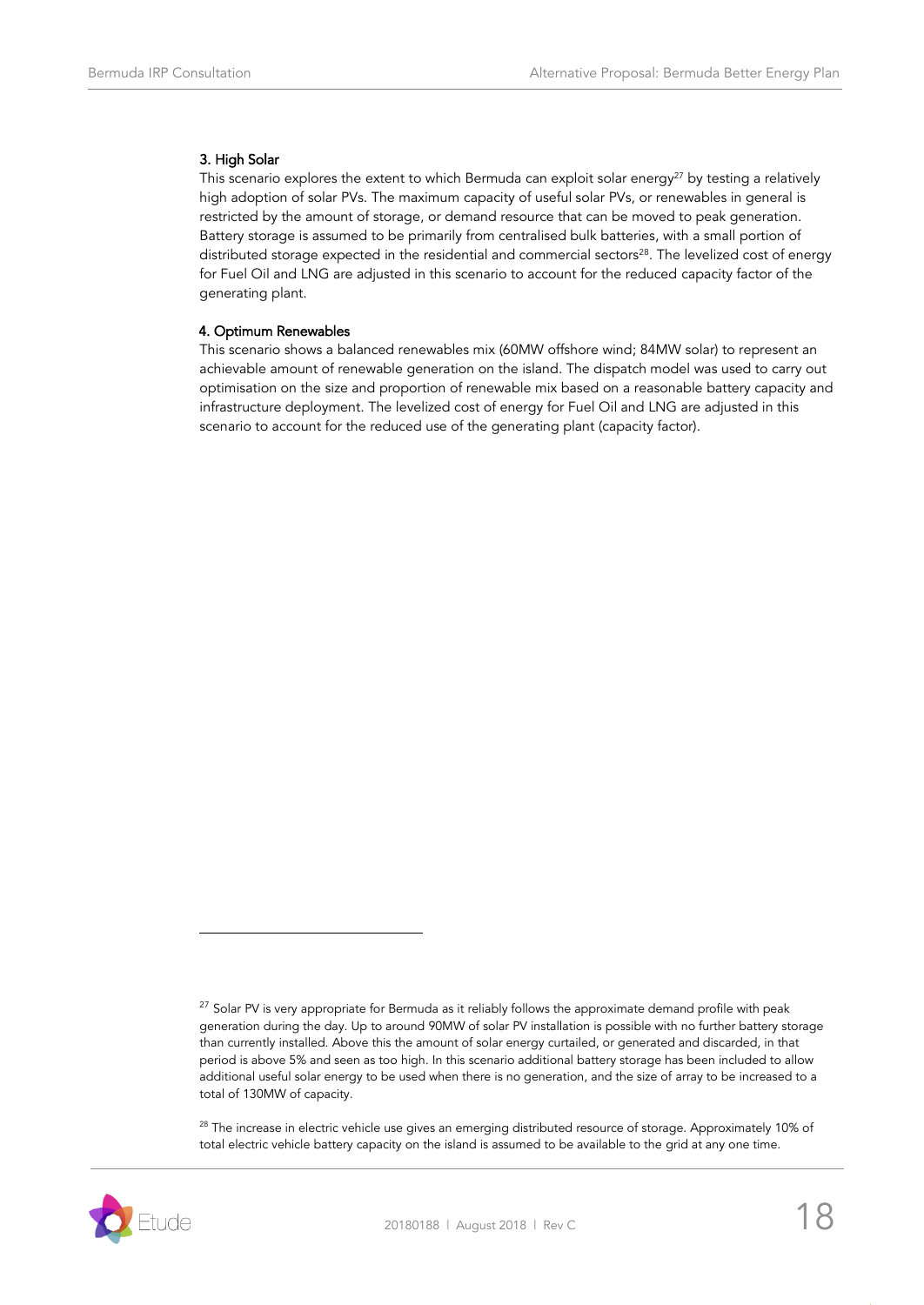# <span id="page-18-0"></span>4.0 DEMAND PROJECTIONS

The purpose of this section is to establish a robust projection of future annual electrical energy demand (GWh) and peak electrical load (MW). 'Baseline' is defined as the likely future requirements if there are no changes in equipment efficiency, so excluding any Demand Side Resource.

Historic energy demand data and the breakdown between commercial, residential, other sales and system losses is drawn from Ascendant and BELCO shareholder reports. Existing baseline energy demand and peak load forecasts are taken from the TD&R licensee's IRP. This allows for direct comparison with this Alternative Proposal, without introducing change from external factors such as differences in economic projections or weather forecasts.

The TD&R licensee's IRP forecast has been reviewed for plausibility. It is based on recent economic and weather forecasts and is considered a reasonable estimate. The projection has been extended to use more recent energy consumption data, and to show change up to 2050 to allow comparison with international targets for carbon reduction.

# <span id="page-18-1"></span>4.1 Baseline demand

Overall annual growth in electricity demand for the period is assumed as 0.1% up to 2027 and 0.2% up to 2037 as per the TD&R licensee's IRP. This 0.2% growth rate has also been used through to 2050. This tallies with historic growth in electricity demand, which shows a 20-year mean of 0.16%. The baseline demand includes street lighting on the island. Potential reductions in energy demand from street lighting and other grid losses are explored in the Demand Side Resources section.

### 4.1.1 Electric vehicles

In addition to the baseline economic growth there are some known emerging technologies that, if adopted, will have a large impact on electricity demand. In Bermuda the main impact is likely to be through uptake of electric vehicles, a trend that is starting to be seen in markets globally $^{29}\cdot$ 

The uptake of electric vehicles has been estimated using the current total number of vehicles on the island, new car sales figures $30$  for the island, and a prediction for proportion of new car sales that will be electric vehicles based on international sales forecasts.

Bloomberg New Energy Finance predict that around 55% of new cars sold will be electric vehicles by 2040. Using this growth and based on a slow initial take up, it is estimated that electric vehicles will make up 20% of all private vehicles in Bermuda by 2038.

Electric vehicles are assumed to have smart charging capability and to not charge during peak periods. They have therefore been excluded from peak load predictions.

<sup>30</sup> Car sales base (2018) *Total market sales by country*



<sup>29</sup> Bloomsberg New Energy Finance (2018), *Electric Vehicle Outlook 2018*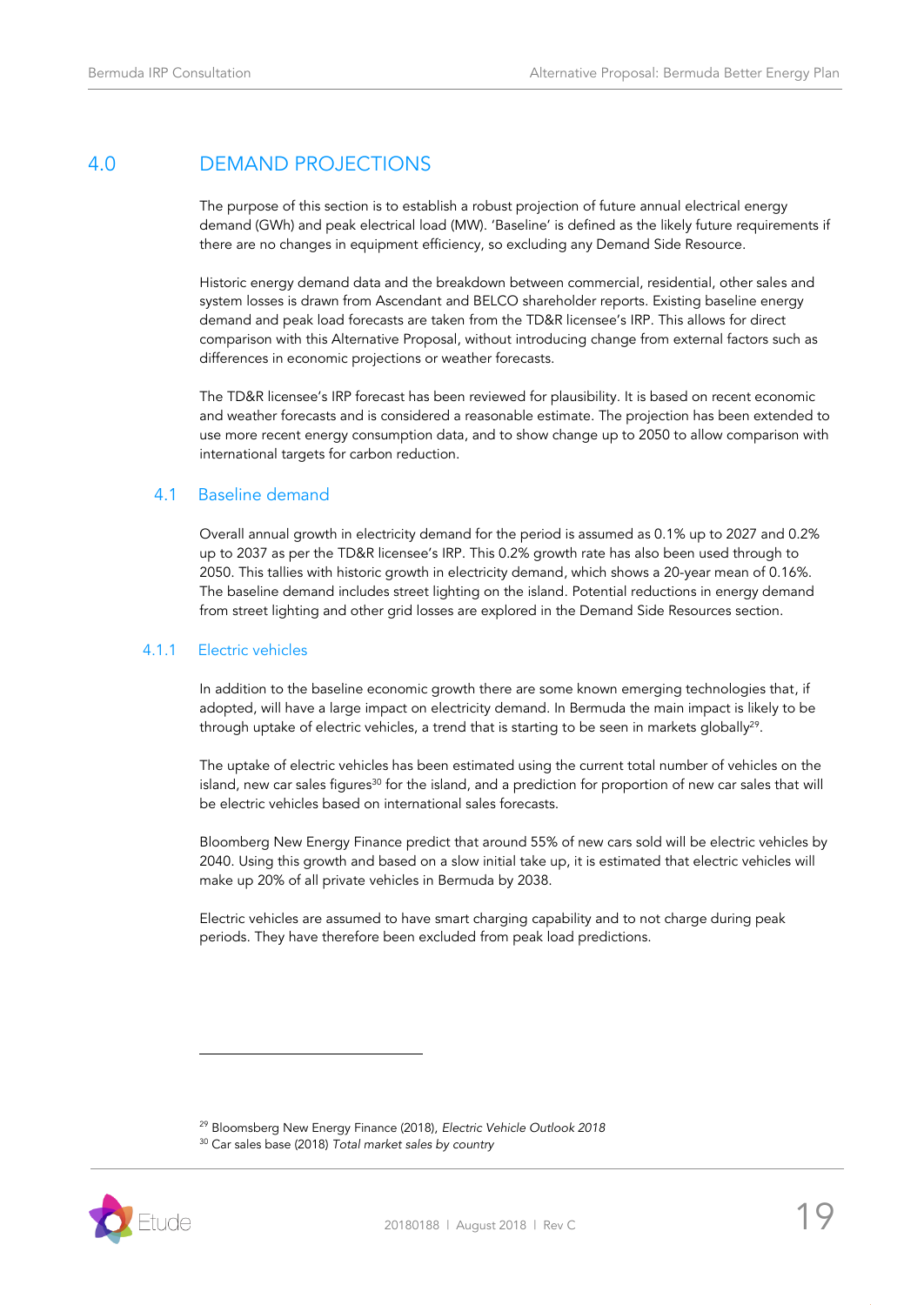### 4.1.2 Baseline demand forecast

Figure 3 below shows the historic energy demand, and the projected baseline demand for the study period. The energy demand is energy consumption plus generation and transmission losses. Projected losses including street lighting are based on the 20-year historic average of 11.0% using information from the TD&R licensee.

The projection is carried beyond the study period to 2050 to allow comparison against international targets for energy demand.

The baseline demand is assumed to increase steadily over the period. The historic profile includes the effect of energy efficiency improvements, however for the projections these changes are considered and added to the demand profile in the next section.



*Figure 3 – Historic and projected forecast for baseline demand showing additional demand from uptake of electric vehicles* 

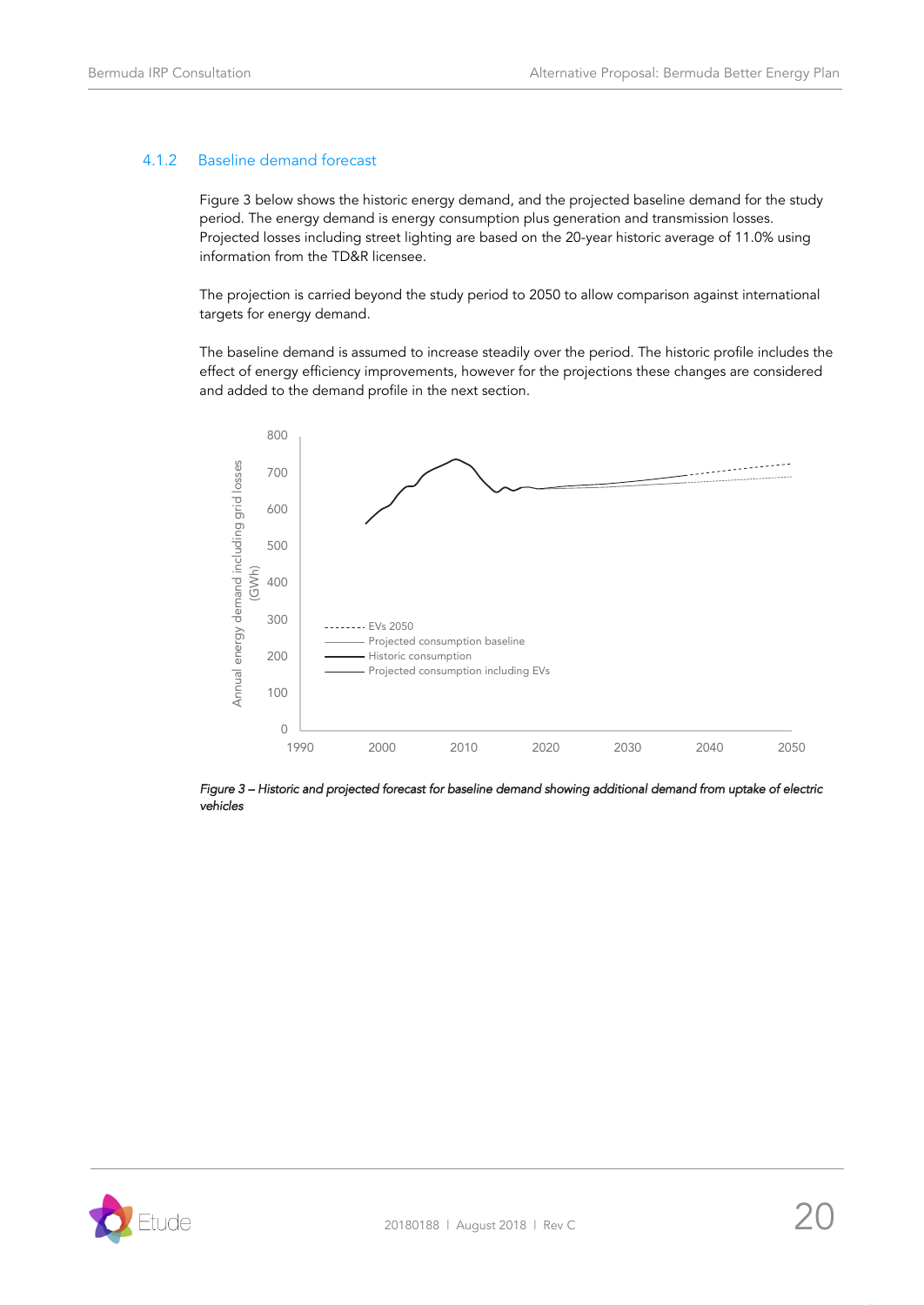# <span id="page-20-0"></span>4.2 Baseline load

The 20-year historic ratio of average annual load to peak load is 68.2%. The TD&R licensee's IRP forecasts peak load from average annual load, based on a ratio of 66.7%. As this is a conservative estimate, it has been adopted for this study. Figure 4 shows the projected baseline peak load based on the annual average baseline load determined by Etude previously.



*Figure 4 – Historic and projected forecast for baseline peak load* 

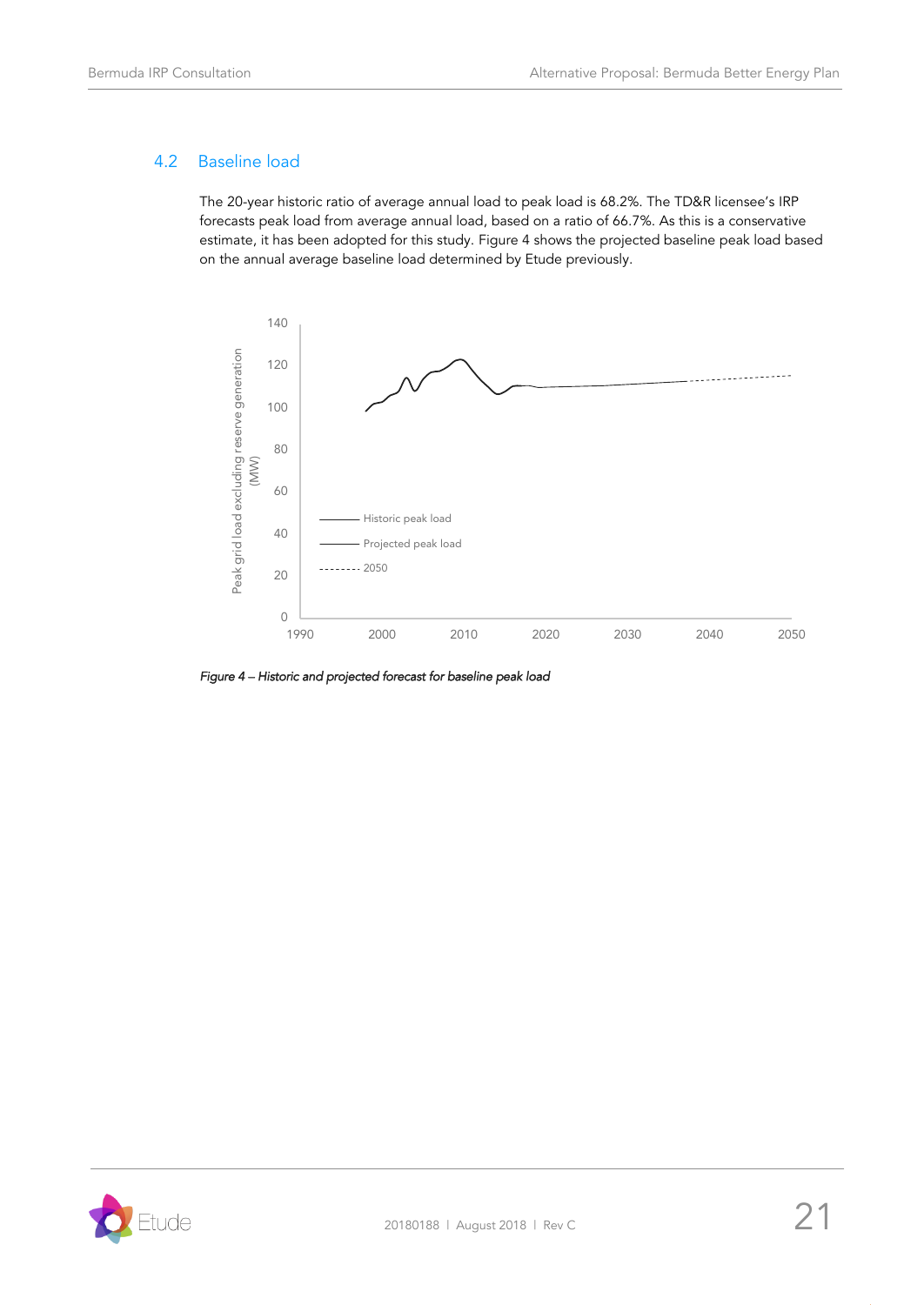# <span id="page-21-0"></span>5.0 DEMAND SIDE RESPONSE – ENERGY EFFICIENCY

The purpose of this section is to consider the potential for demand side response, as defined in the Electricity Act 2016. This is considered more specifically through the potential for energy efficiency; achieving the same amount of useful work with less energy input. There is significant potential for energy efficiency in Bermuda to reduce both electrical energy demand and peak loads.

Globally, the energy consumption of buildings is recognised as a key opportunity to reduce carbon emissions and expenditure on energy. For example, the EU has set a binding target for a 30% reduction in energy use through energy efficiency measures by 2030, while Germany aims to reduce primary energy use within buildings 80% below 2008 levels by 2050. The key references used in this section can be found in Appendix D.

### <span id="page-21-1"></span>5.1 Domestic energy efficiency

Residential buildings consume 38% of electrical energy in Bermuda<sup>31</sup>. To assess the potential for reduction the historic residential energy consumption data has been broken down by usage type, then the potential for efficiency savings is considered separately based on trends and available technology. The graph below shows the breakdown by use assumed in this report, this is based on monitoring of residential properties on the island, and Department of Energy Public Opinion Survey data<sup>32</sup>. The cooling energy consumption also includes a small amount of space heating, typically this is by the same technology and so they have been included together.



*Figure 5– Assumed historical breakdown of residential energy consumption based on end use* 

<sup>31</sup> Ascendant (2018) *Annual Report 2017*

<sup>32</sup> Bermuda Government (2010) *Bermuda Government Department of Energy Research Report*

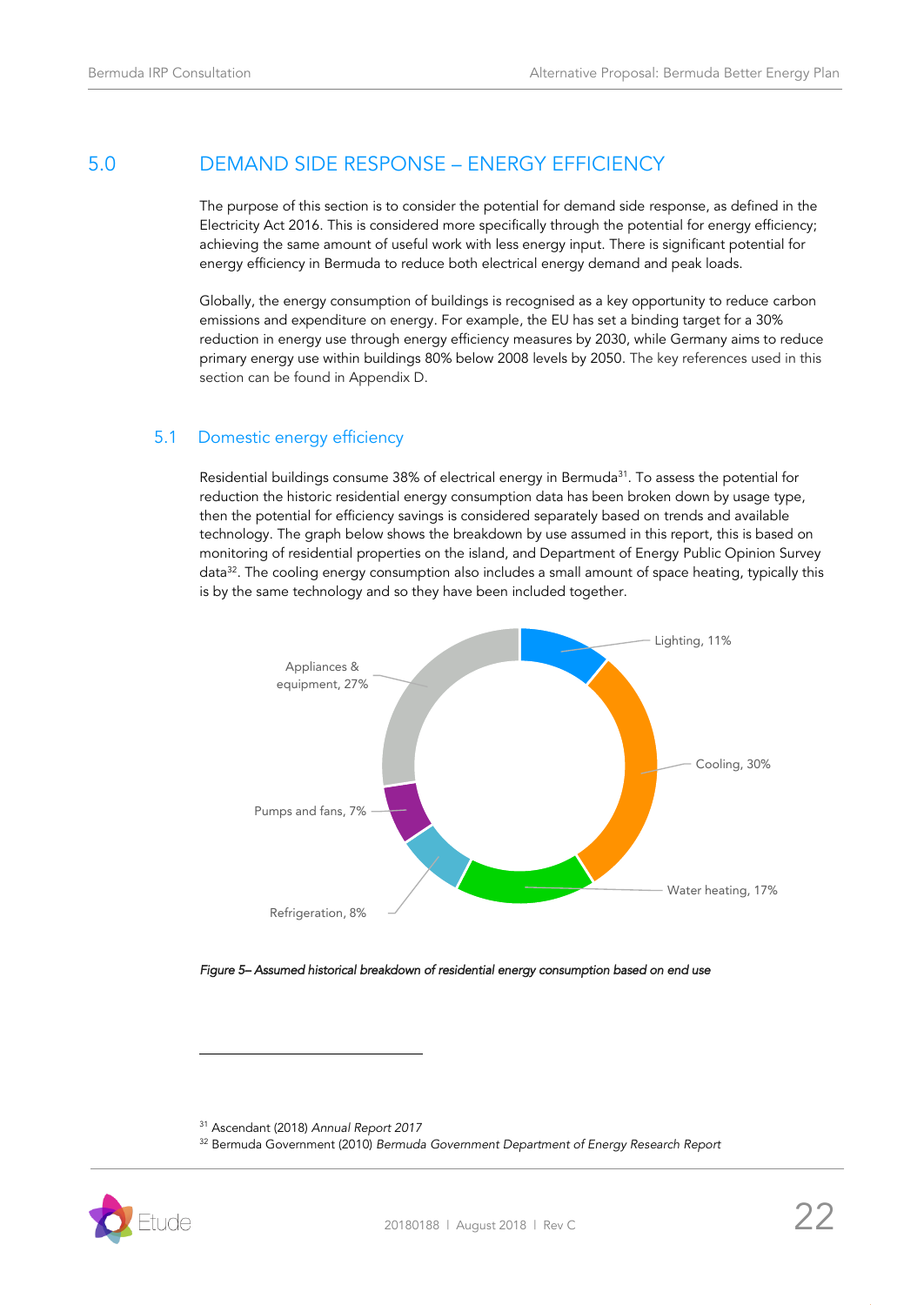Predicted potential savings for each end use have then been forecast. These are thought to be realistic based on technology, availability, and benefits to the consumer, however some are likely to require central policy or incentives to support take up.

### 5.1.1 Domestic lighting

Improving lighting efficiency reduces energy consumption, internal heat gains to homes, and waste from disposing of products due to longer lifespan. There are considerable drivers for consumers to adopt the technology and uptake of energy efficient lighting, particularly LED lighting, is shown to be happening very quickly at a global level. The technology has more or less replaced compact fluorescent (CFL) technology due to the faster response and suitability as a replacement for recessed halogen ceiling lights, which are popular in Bermuda. In a domestic setting most improvements are through bulb replacement in existing fittings.

From projected consumer information it is assumed that 20% of households already use LED or CFL bulbs with an average lighting efficacy of 50 lumens per Watt. Other households are assumed to be split equally between halogen and incandescent lighting, with a typical lighting efficacy of 10 lumens per Watt.

The potential for savings is calculated by assuming that the vast majority of households (95%) are using LED replacement bulbs by 2038. The lighting efficacy is assumed to be 75 lumens per Watt, which is in line with good practice, currently available technology and likely to be conservative given the fast improvement in this market. An allowance of 5% is included to account for potential 'rebound effect', where more lighting is used due to consumer awareness of reduced operating costs.

### 5.1.2 Domestic cooling

Cooling is the largest end use of electrical energy in domestic properties on Bermuda. Over 80% of homes have some form of active cooling with most using window units or a split packaged system. A significant minority of homes (less than 15%) use a central ducted cooling system.

The global domestic cooling market is dominated by split packaged systems. These command much better seasonal performance efficiencies than other available technologies. These have seen less penetration into the Bermudian market, however it is assumed that all properties using window cooling units could readily change to split units. Central systems could move to a Variable Refrigerant Flow (VRF) system which has similar efficiencies.

The potential for savings is calculated by assuming domestic properties move from window and central systems to split packaged units or VRF systems, and that all new split packaged units use good currently available technology with a seasonal energy efficiency ratio (SEER)<sup>33</sup> of higher than 4.0 (units with SEERs greater than 8.0 are commercially available). The existing average SEER of residential air conditioning systems in Bermuda is estimated to be 2.4, giving a maximum available improvement of 69%.

There is likely to be slower take up of different cooling technology and incentives may be required in this area. To account for this it is assumed that a 75% market take up is achieved by 2038.

<sup>33</sup> Based on EN14825:2016

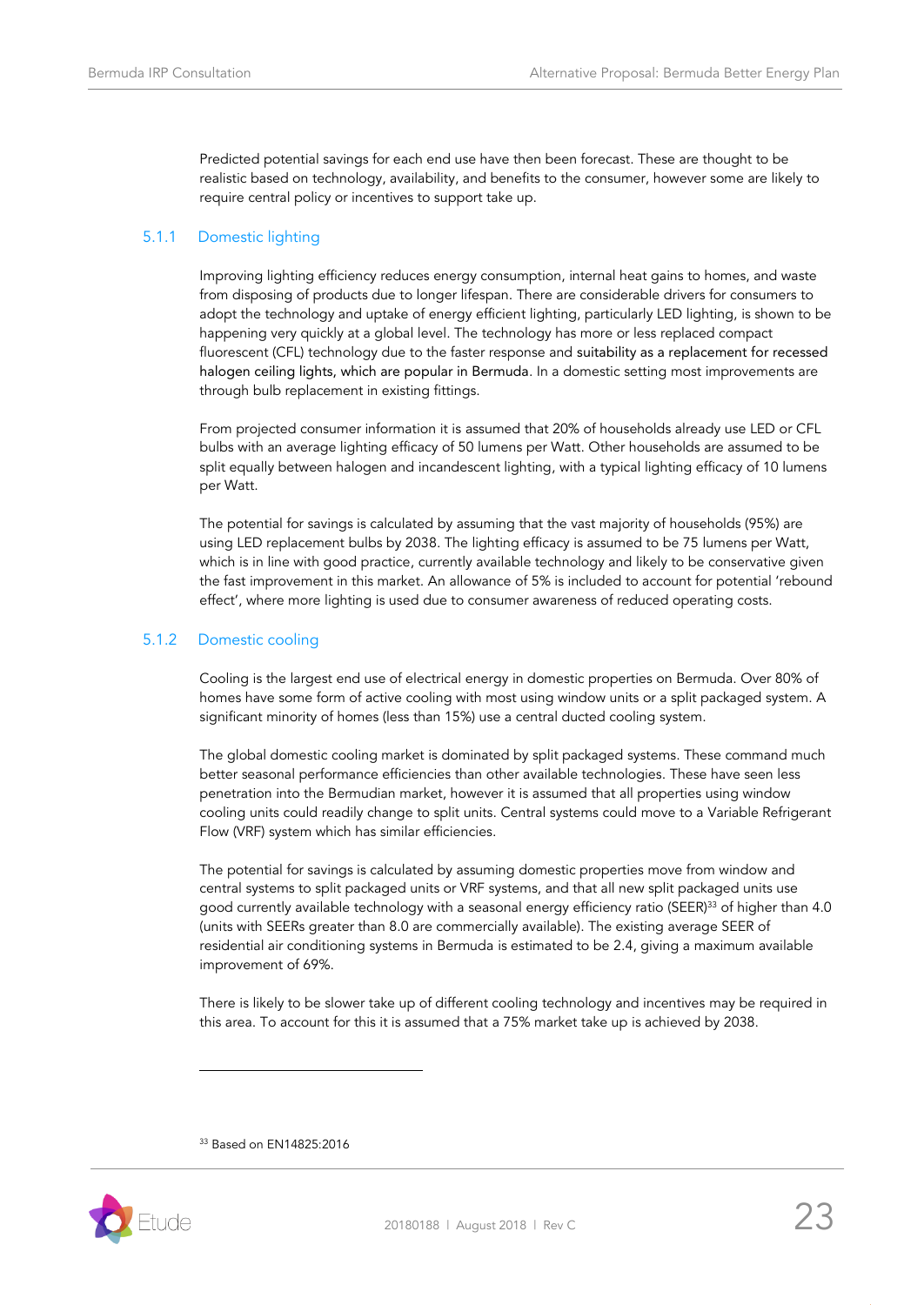### 5.1.3 Domestic building fabric improvements to reduce cooling

It is possible to drastically reduce the cooling demand for a building by improving building fabric. Potential interventions are:

- Roof and wall insulation
- Improved airtightness of doors, windows and building junctions
- Improved window thermal performance, for example double glazing
- Mechanical ventilation with energy recovery.

Given the current building stock and cooling performance this could theoretically result in a further 50-70% reduction in cooling energy.

There is very little precedent for building improvements to improve thermal performance in Bermuda. In this study savings from building fabric improvements have therefore been excluded, however it should be noted that there is significant potential in this area.

### 5.1.4 Domestic water heating

The majority of Bermudians (around 88%) heat water using a direct electric water heater<sup>34</sup>. Alternative options are roof mounted solar thermal systems, gas heating, or a water heat pump. Water heat pumps are used in this study to show potential for energy reductions. They offer a substantial energy saving for similar levels of convenience, and have the added benefit of providing a small amount of space cooling when in operation.

A maximum reduction in energy consumption of 60% is used in the demand forecast. This is based on use of a heat pump water heater with a seasonal coefficient of performance of (SCOP) of 2.5 compared to a baseline of direct electric water heating, which is 100% efficient. System losses attributable to heat loss through the tank insulation and pipework are assumed to be similar for both systems. Manufacturer data supports this assumption with potential savings of 70% quoted $^{\rm 35}.$ Potential savings assume a modest uptake of heat pump water heaters resulting in 50% market penetration by 2038.

### 5.1.5 Domestic refrigeration

j

Fridges and freezers are assumed to account for 8% of domestic energy use. The largest and oldest fridges use 800-900kWh/yr, this is compared to European best practice of around 160kWh/yr. Given the typically larger domestic refrigeration requirements in Bermuda an achievable consumption of 350kWh/yr has been used with 50% of current fridges already achieving this target, increasing to 80% by 2038, resulting in a total reduction of energy consumption of 33%.

<sup>34</sup> Mindmaps. (2010) *Department of Energy Research Report: Energy opinion survey* (Bermuda Government) <sup>35</sup> Daikin Altherma domestic hot water heat pump ECH<sub>2</sub>O - [https://www.daikin.co.uk/en\\_gb/product](https://www.daikin.co.uk/en_gb/product-group/domestic-hot-water-heat-pump.html)*[group/domestic-hot-water-heat-pump.html](https://www.daikin.co.uk/en_gb/product-group/domestic-hot-water-heat-pump.html)* (Retrieved 13/8/2018)

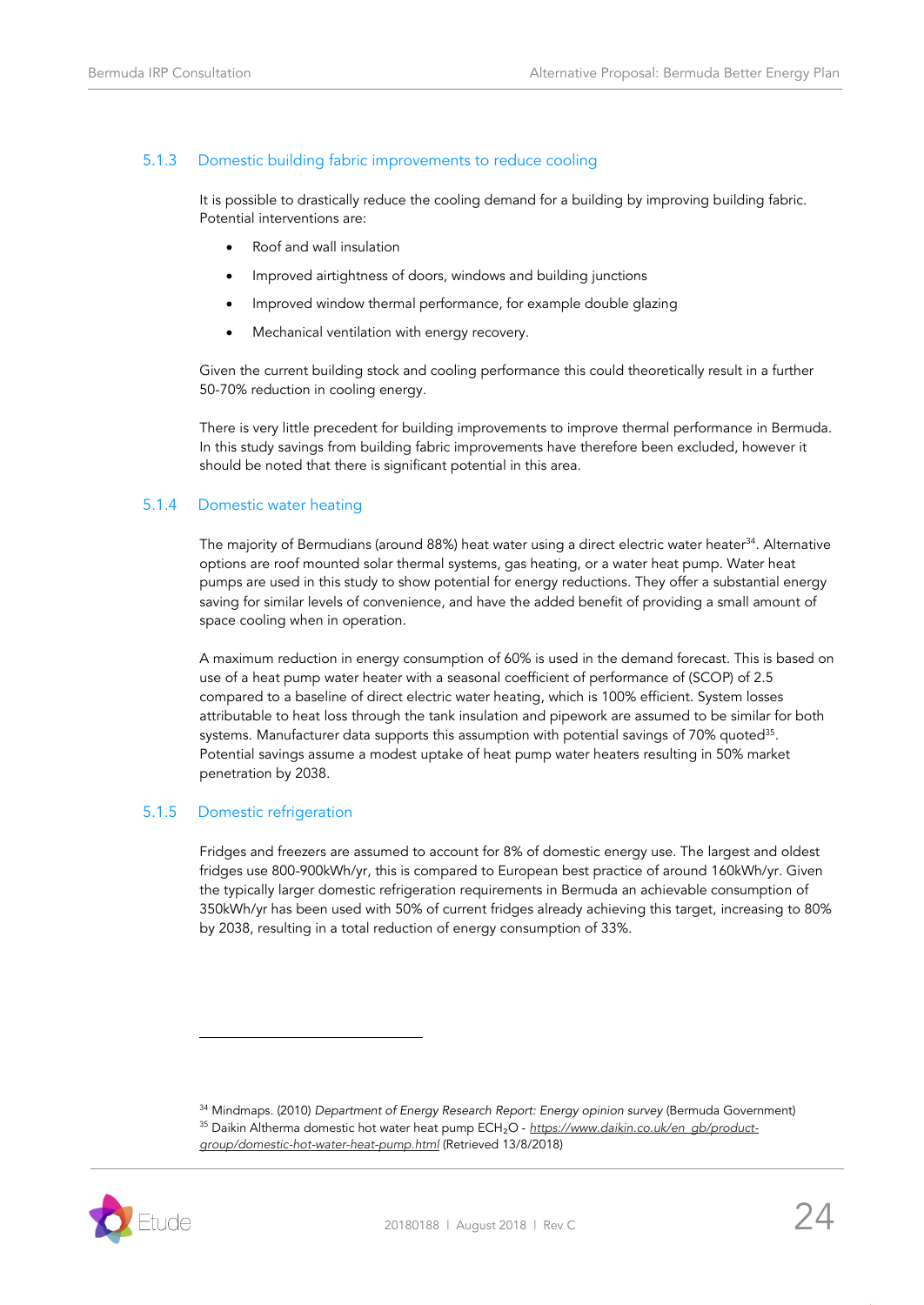### 5.1.6 Domestic pumps, fans and auxilliary

The majority of this consumption is from pool pumps, hot water circulation pumps, and ceiling fans. Electric motors are subject to increasing regulation in large jurisdictions such as the European Commission Ecodesign requirements and the North American Minimum Energy Performance Standards. These affect the global supply chain and range of products available for import to Bermuda. It is assumed that this will have some effect on products available in Bermuda, therefore a modest reduction of 10% is assumed to occur by 2038.

### 5.1.7 Appliances

Energy consumption by appliances, equipment and other plug socket loads is more dependent on consumer behaviour than other usage types. There is a rapid move to improved efficiency of equipment, however this is balanced by an increase in the amount of equipment owned and used. For example, computers have become more efficient, but now a user might have more than one computer as well as a tablet and a smartphone.

For the purpose of this study a net reduction in consumption of 20% has been assumed for this category. This is based on a comparison between current best practice efficiencies for consumer appliances and the estimated efficiency of equipment owned by consumers in Bermuda. It is thought to be suitably conservative due to the high cost of importing consumer goods to Bermuda, which may reduce replacement rates.

### 5.1.8 Forecast for domestic energy demand

The graph below shows the historic and estimated forecast for domestic energy demand. Lighting, domestic hot water, and cooling are shown to be the biggest opportunities for reduction in this sector. A total reduction of 38% by 2038 is shown. From sensitivity testing the potential demand reduction is as much as 48% with no major infrastructure or building upgrades.



*Figure 6 – Potential impact of energy efficiency on domestic energy demand* 

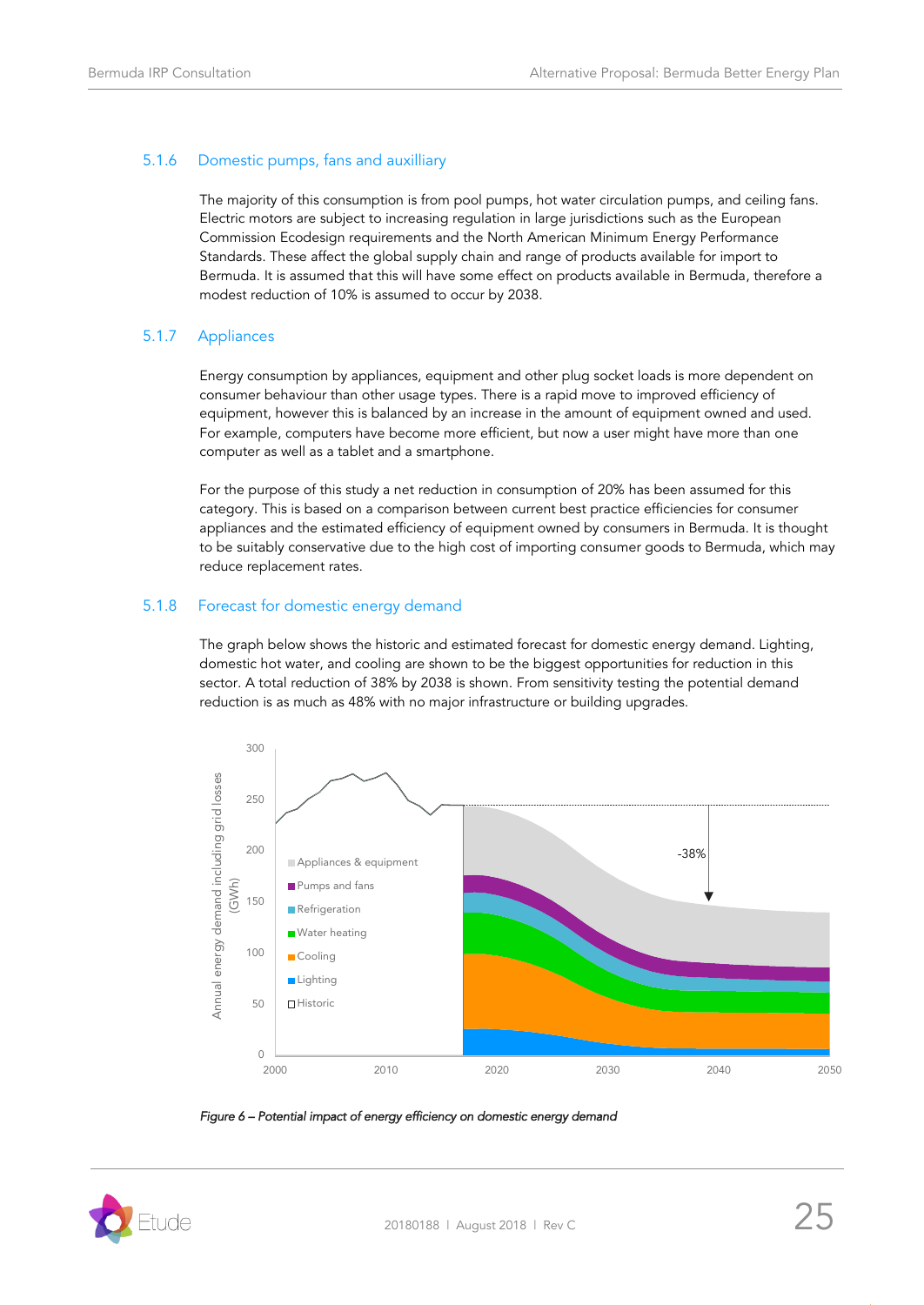# <span id="page-25-0"></span>5.2 Commercial energy efficiency

The commercial building sector covers a very wide range of end uses therefore it is much harder to generalise demand reduction. The approach here has been to broadly categorise commercial energy consumers where there is clear opportunity for reduction by use, and then use case study information to illustrate how the potential savings can be achieved. The uses chosen are offices and hotels as they have different consumption patterns and so potentially different efficiency savings available. In this report the 'office' sector has been extended to other smaller groups of actively cooled buildings with high occupancy.

Sectors where information is unknown are assumed to have no change in energy demand. This is deemed reasonable based on increase in demand being balanced by improvement in efficiency. Based on global trends it is likely that this unknown demand would in fact see a small reduction.

### 5.2.1 Main opportunities for commercial energy reduction

In the commercial sector the main energy end uses are lighting, cooling and equipment. Very significant savings are available in all these areas over the current use in Bermuda, even assuming increased use or economic activity. The savings can be made through change in user behaviour, demand reduction, and improvements in technology. The main mechanism assumed in this report is through technology improvements due to routine maintenance and replacement cycles, and available products. The high cost of equipment in Bermuda has been factored in to the projected take up of technology.

#### Reducing commercial lighting demand

Lighting savings are mainly achieved through better control systems, and improved technology. Better control is aimed at switching lights on only when they are required and can include daylight dimming and occupancy sensing. Improved technology delivers the same amount of light for less energy.

Commercial buildings typically use T12, T8 or more recently T5 type fluorescent tubes. These have a luminous efficacy of 60-100 lumens per Watt. The best LED tube replacements currently available have a luminous efficacy of 100-200 lumens per Watt<sup>36</sup>. While a combination of higher efficacy lighting and controls can deliver reductions of up to 90% compared to older T12 based systems, a reduction of 70% has been assumed to account for more efficient systems that have already been deployed in some buildings.

#### Reducing commercial cooling demand

Building improvements can have a significant effect on cooling load and there have been examples of successful deployment in Bermuda. In particular insulating roofs, and applying tinted window films significantly reduce solar heat gain. On top of this, cooling technology has developed very quickly, with VRF systems achieving efficiencies<sup>37</sup> over 4.0 compared to 2.6 for older less efficient units. This represents a reduction in energy use of over 70%. Substantial opportunities exist for reducing energy consumed by cooling in commercial buildings.

<sup>&</sup>lt;sup>37</sup> Measured in terms of the Seasonal Energy Efficiency Ratio as defined in EN14825:2016



<sup>36</sup> Philips (2018) *Lighting world first: Philips breaks 200 lumens per watt barrier*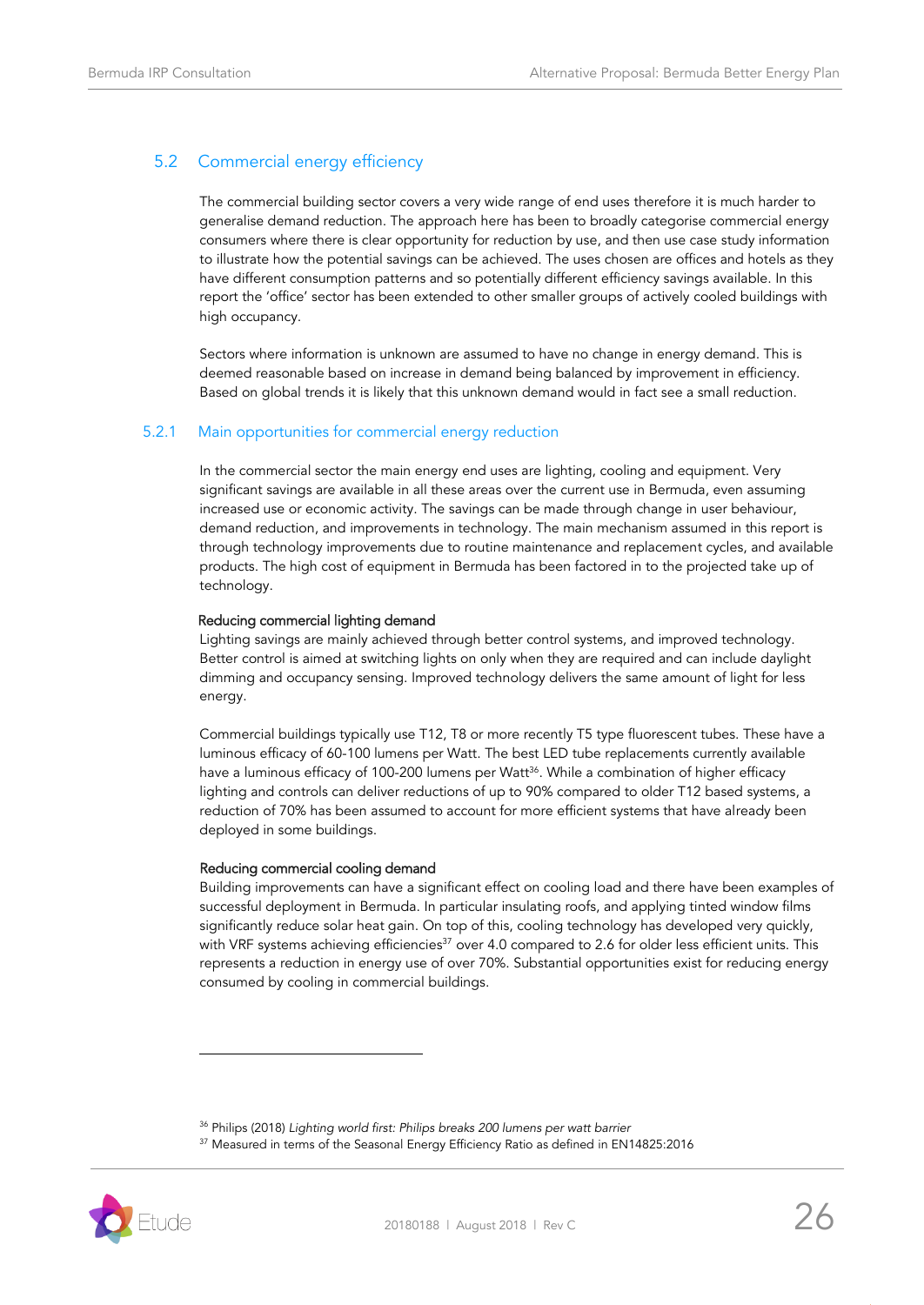An overall reduction in cooling demand of 73% has been assumed by 2050. This is made up of a partial replacement of older less efficient cooling systems with VRF type systems, coupled with a modest degree of refurbishment work to existing offices. By 2050, 80% of cooling systems are assumed to be replaced with systems achieving efficiencies equivalent to the best available technology in 2018. A 15% reduction in cooling load from building improvements is also assumed to be achieved by 2050.

### 5.2.2 Commercial office efficiency savings

Office buildings make up a large proportion of commercial electricity sales. An approximate proportion has been estimated from census data on employment and occupation type. The basis for this being that energy use in offices is often linked to occupancy. Just over 61% of employed people in Bermuda operate from an office or similar building type.

Office energy consumption data has been based on U.S. Energy Information Administration data for hot climates, and has been reviewed by a facilities manager in Bermuda. The estimated breakdown is shown below and indicates that cooling, lighting and equipment make up over 75% of all office energy consumption.



*Figure 7 – Assumed historical breakdown of office energy consumption based on end use* 

### 5.2.3 Hotel efficiency savings

j

No energy consumption data was available for Bermuda's hotel sector. The consumption was estimated using the total number of hotel guests from Government of Bermuda data<sup>38</sup>, and then applying an average energy consumption figure of 45 kWh per guest from research carried out into hotel energy consumption in the Caribbean<sup>39</sup>. The total energy consumption estimated using this approach closely matched a separate estimate derived using employment levels per sector.

<sup>39</sup> Caribbean Hotel Energy Efficiency Action Programme (2012) *Energy Efficiency and Micro-Generation in Caribbean Hotels Consultancy, Final Report*



<sup>38</sup> Government of Bermuda (2016) *Facts and Figures*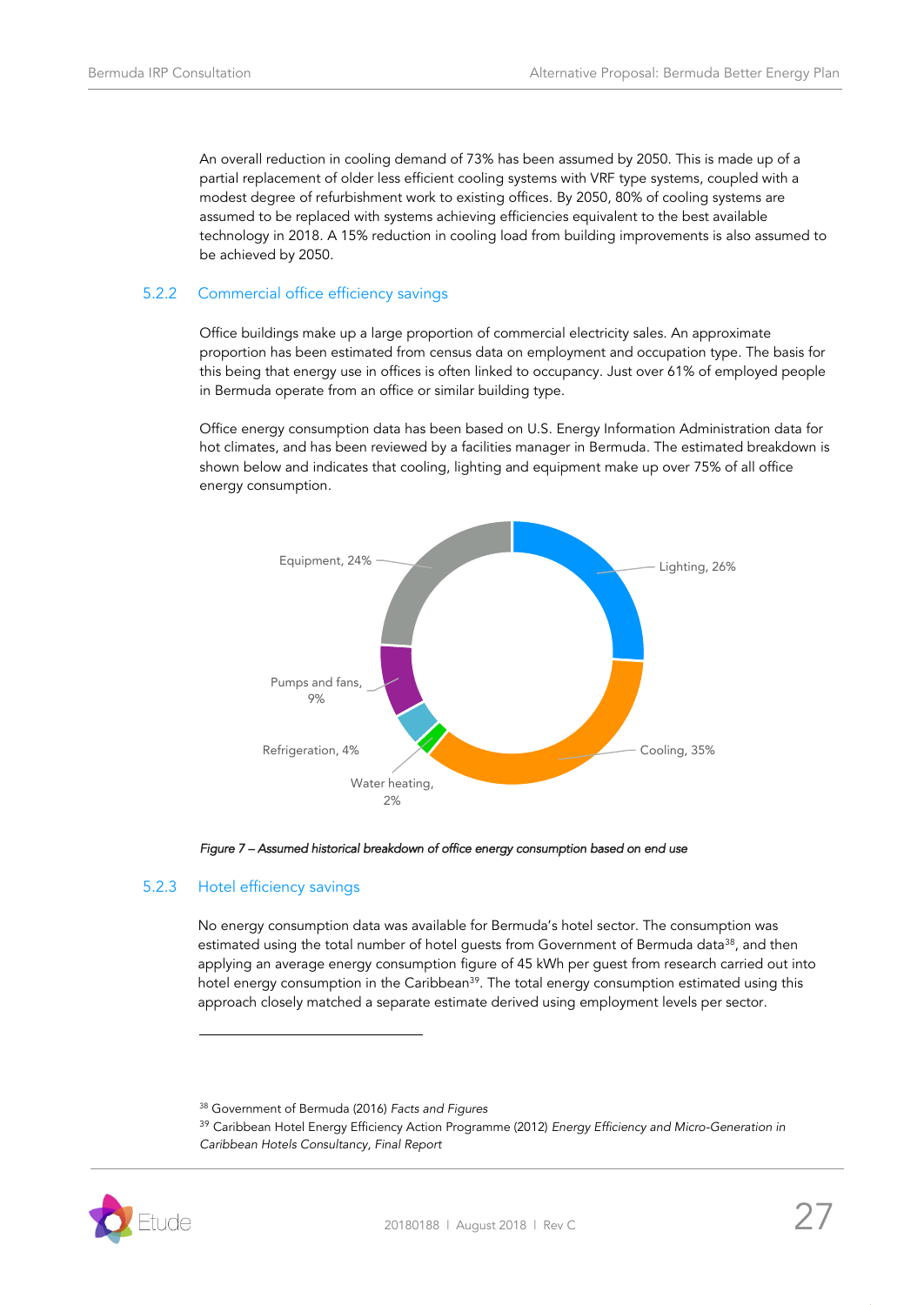

The breakdown by end use is shown below and was based on hotel energy consumption data from the Caribbean. This shows a reduced lighting and equipment demand with much more dominance from cooling.

*Figure 8 - Assumed historical breakdown of hotel energy consumption based on end use* 

### 5.2.4 Case studies

The potential for savings of the scale assumed in this section are supported by case studies of building improvements recently undertaken on the island.

| Project                          | Use    | Intervention                                                | Reduction in<br>energy<br>consumption |
|----------------------------------|--------|-------------------------------------------------------------|---------------------------------------|
| Masters Home store 2017          | Retail | Lighting replacement                                        | 26%                                   |
| Bermuda High School<br>2010-2017 | School | Lighting replacement<br>Window film<br>Hot water efficiency | 33%                                   |
| Cumberland house                 | Office | Lighting replacement<br>Submetering<br><b>BMS Control</b>   | $40% +$                               |

*Table 4 – Summary of energy efficiency case studies* 

In particular the case study of Cumberland House should be highlighted. The cost of these works was \$600,000 with retrofit measures completed in 15 months. The electricity consumption was nearly halved, and the project completely paid for itself in 33 months.

### 5.2.5 Other uses

j

The "other/unknown" category includes buildings used for a wide range of purposes including industrial processes, desalination, and manufacture. It is highly likely that some efficiency savings are available in these sectors, however for the purpose of this study no change is included.

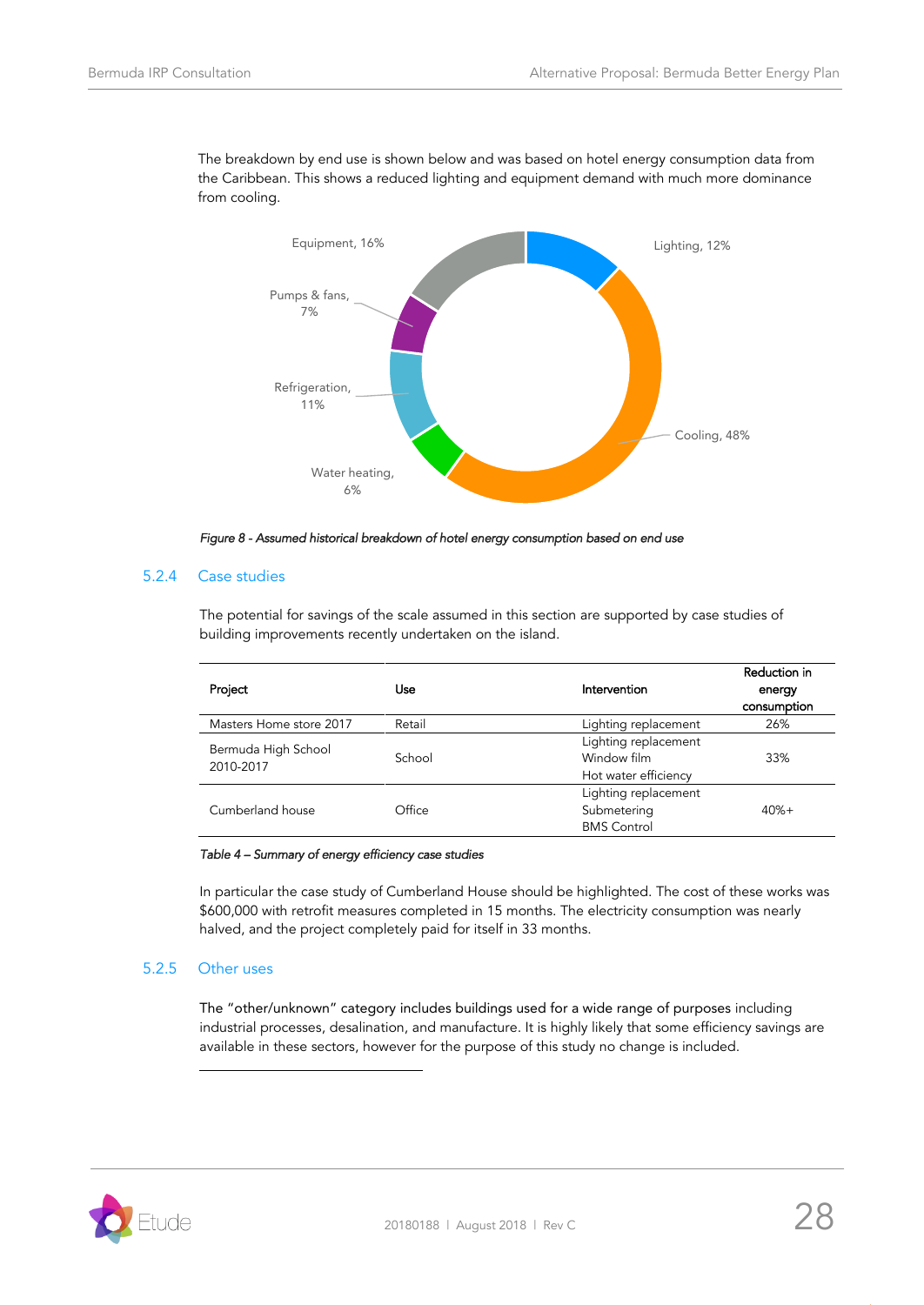### 5.2.6 Forecast for commercial energy demand

Figures 9 and 10 show the historic and estimated forecast for commercial energy demand by sector and by end use. Cooling, equipment and lighting are shown to be the biggest opportunities for reduction in this sector. A total reduction of 34% by 2038 is shown.



*Figure 9 – Projected commercial energy demand with approximate break down by sector* 



*Figure 10 – Projected commercial energy demand with approximate break down by end use* 

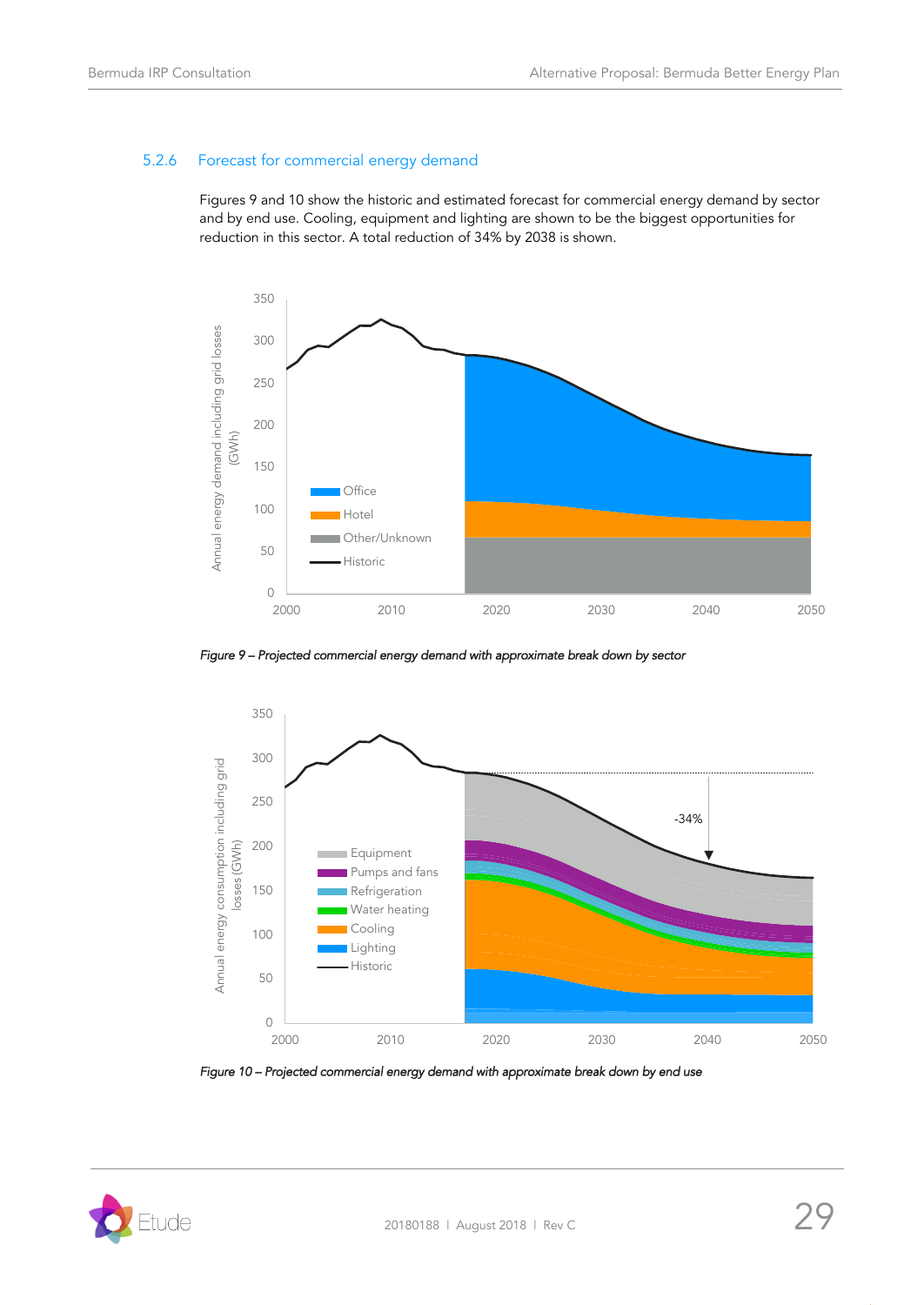### <span id="page-29-0"></span>5.3 Transmission losses

The current generation and transmission losses averaged over the last 20 years are 11.0% of generation. There has been little change in this percentage over time, and in 2017 grid losses increased to a five year high of 11.7%.

The TD&R licensee provides street lighting directly through the grid and this energy consumption is also included in 'losses'. There are approximately 4000 High Pressure Sodium street lights and these are currently being replaced with LED lights.

Good practice grid losses reported globally are around 6-7% of generation. Bermuda has a small grid and much of it is at lower less efficient transmission voltages, however the current global experience is thought to represent a reasonable long-term target in efficiency improvements. In this study grid losses including street lighting are assumed to steadily reduce to a 2050 optimum of 7%.

# <span id="page-29-1"></span>5.4 Projected demand including energy efficiency

The graph below shows the projected total energy demand up to 2050. The demand is shown to reduce 29% below current values by 2038, with further reductions to 33% by 2050. This projection is proposed as a conservative estimate, as the potential for further demand reduction through appropriate policy measures to is substantial.



*Figure 11 – Projected energy demand up to 2050 including additional demand from electric vehicles, and commercial and residential energy efficiency savings* 

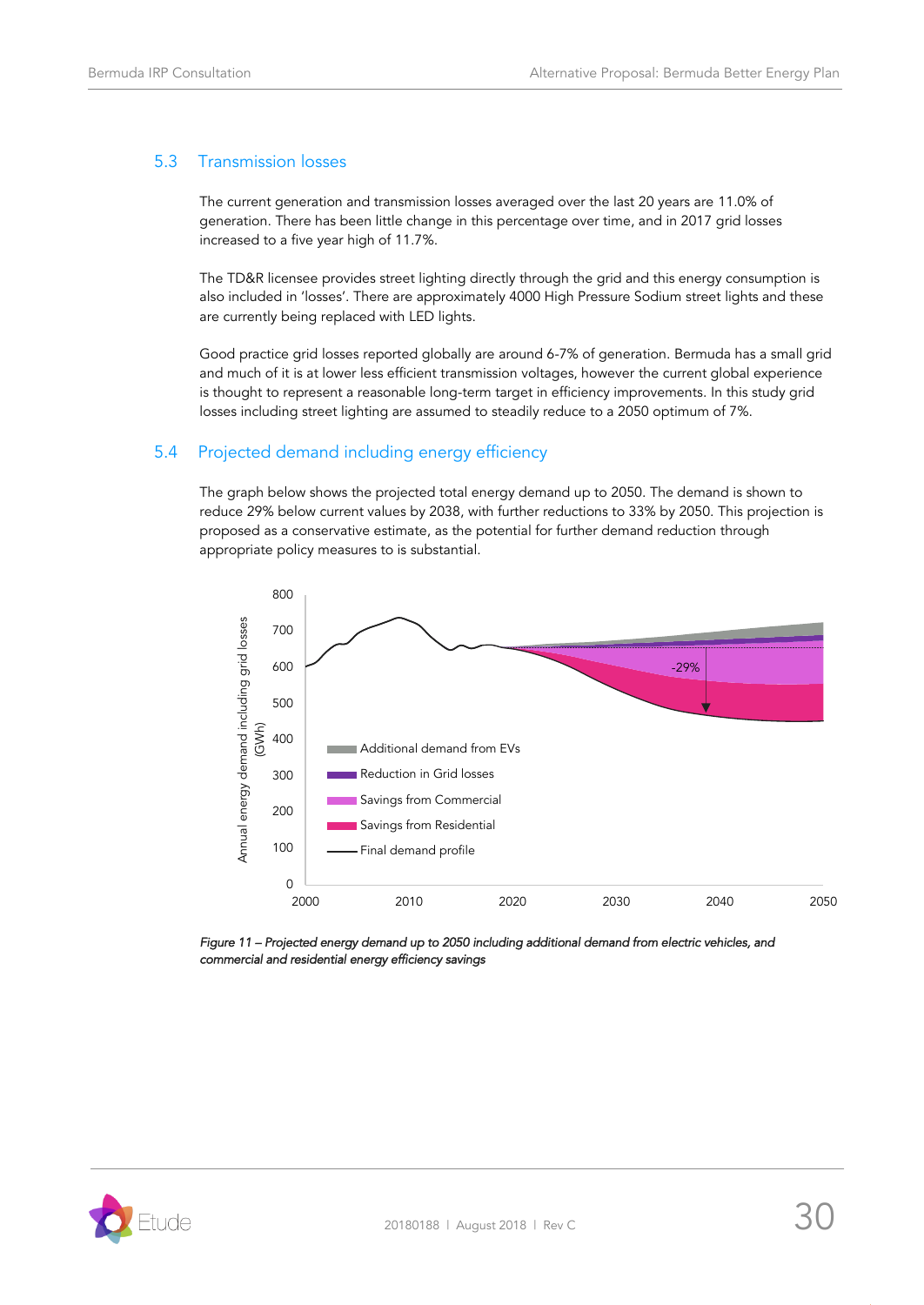# <span id="page-30-0"></span>5.5 Projected peak load including energy efficiency

The graph below shows the projected peak power load on the grid. A reduction of 26% is achieved by 2038 and 30% by 2050. As with the energy demand the projection is judged to be relatively conservative.



*Figure 12 – Projected peak load up to 2050 showing savings projected from commercial and residential efficiency* 

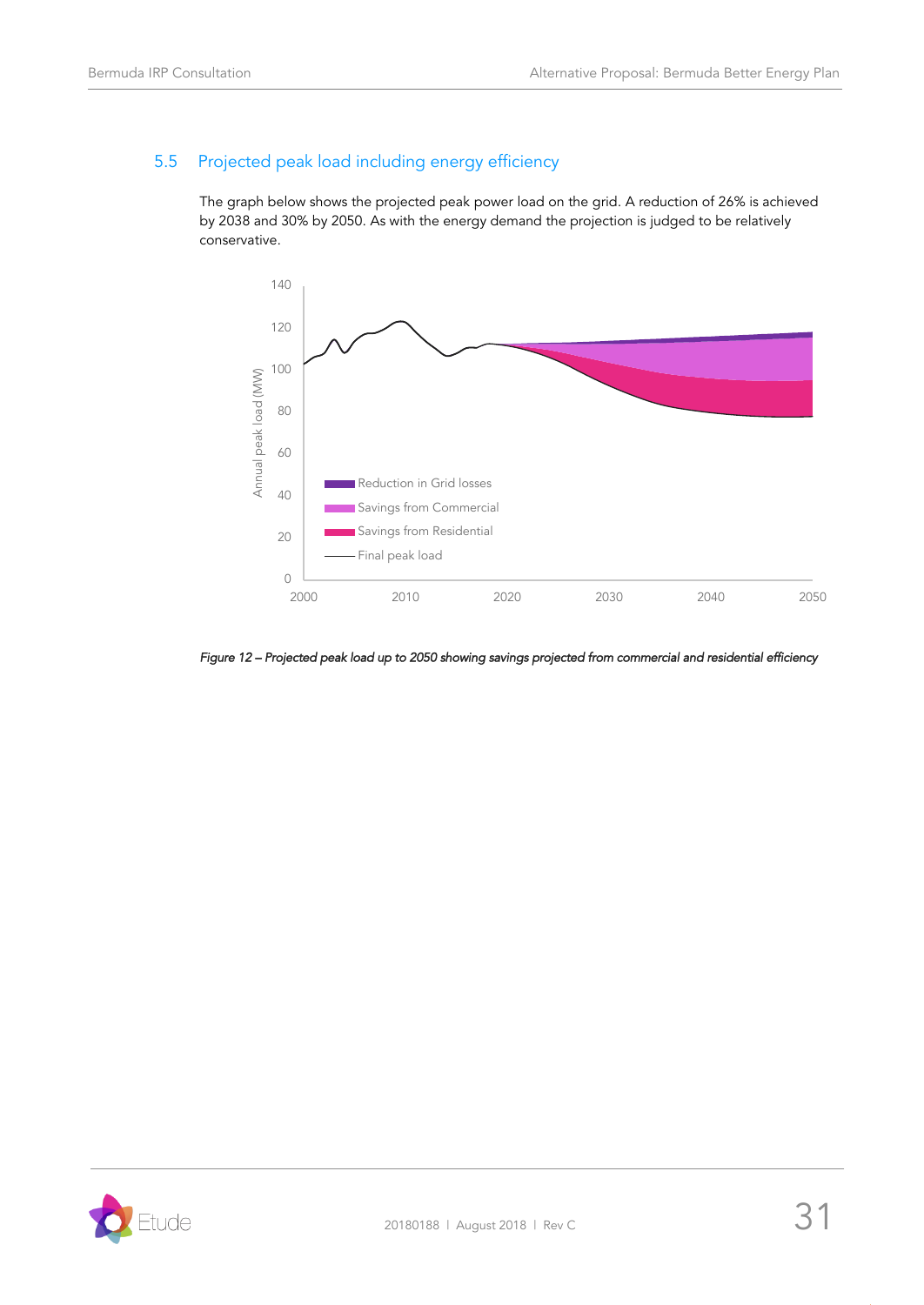# <span id="page-31-1"></span><span id="page-31-0"></span>6.0 BULK AND DISTRIBUTED GENERATION

# 6.1 Generation resources

### 6.1.1 Bulk solar photovoltaics

The technical potential for bulk generation from solar photovoltaic technology principally depends on the number of suitable sites. A variety of data sources were reviewed and used to develop a conservative estimate of the potential for deployment in Bermuda. This was then cross-checked with satellite photography and local planning zoning maps. The results of this analysis are summarised in Table 5 and indicate a total potential for up to 24MW of bulk solar generation.

| Location                                  | <b>Potential Installed Capacity</b><br>(MW) | Comments                                                                                                                               |
|-------------------------------------------|---------------------------------------------|----------------------------------------------------------------------------------------------------------------------------------------|
| Airport Phase I                           | 6                                           | Based on planned development.                                                                                                          |
| Airport Phase 2                           | 6                                           | Based on TD&R licensee's IRP assuming a second phase<br>of development.                                                                |
| St. David's Water<br>Catchment            | 1.5                                         | Orientation and tilt of this site are close to optimal,<br>allowing for high panel density.                                            |
| Cooper's Island<br><b>Water Catchment</b> | 3.5                                         | Tilt angle is not optimal, use of east-west facing arrays<br>could increase panel density and broaden daily power<br>generation curve. |
| <b>Tudor Hill</b>                         | 3                                           | Orientation and tilt of this site are close to optimal,<br>allowing for high panel density.                                            |
| <b>Other Catchments</b>                   | 2                                           | Conservative estimate for various other disused water<br>catchments.                                                                   |
| Roofs exceeding<br>500kW                  | 2                                           | Conservative estimate for various commercial and<br>institutional buildings.                                                           |

#### *Table 5 – Potential sites for bulk solar generation*

In some cases, the estimates assume relatively high density of panel deployment based on the use of east-west facing arrays, rather than south facing arrays. These allow greater panel density due to reduced inter-row shading. They have increased in popularity as solar panel costs have reduced as they allow more energy to be generated per unit area of land or roof.



Traditional south-facing array East-west facing array



# 6.1.2 Distributed solar photovoltaics

A geographic information systems (GIS) analysis of buildings in Bermuda revealed their total footprint to be over 422,000m<sup>2</sup>. Etude determined that at least 15% of this area is likely to be suitable for rooftop solar based on application of technical system constraints such as orientation, tilt angle and shading. This represents a maximum installed capacity of 116MW.

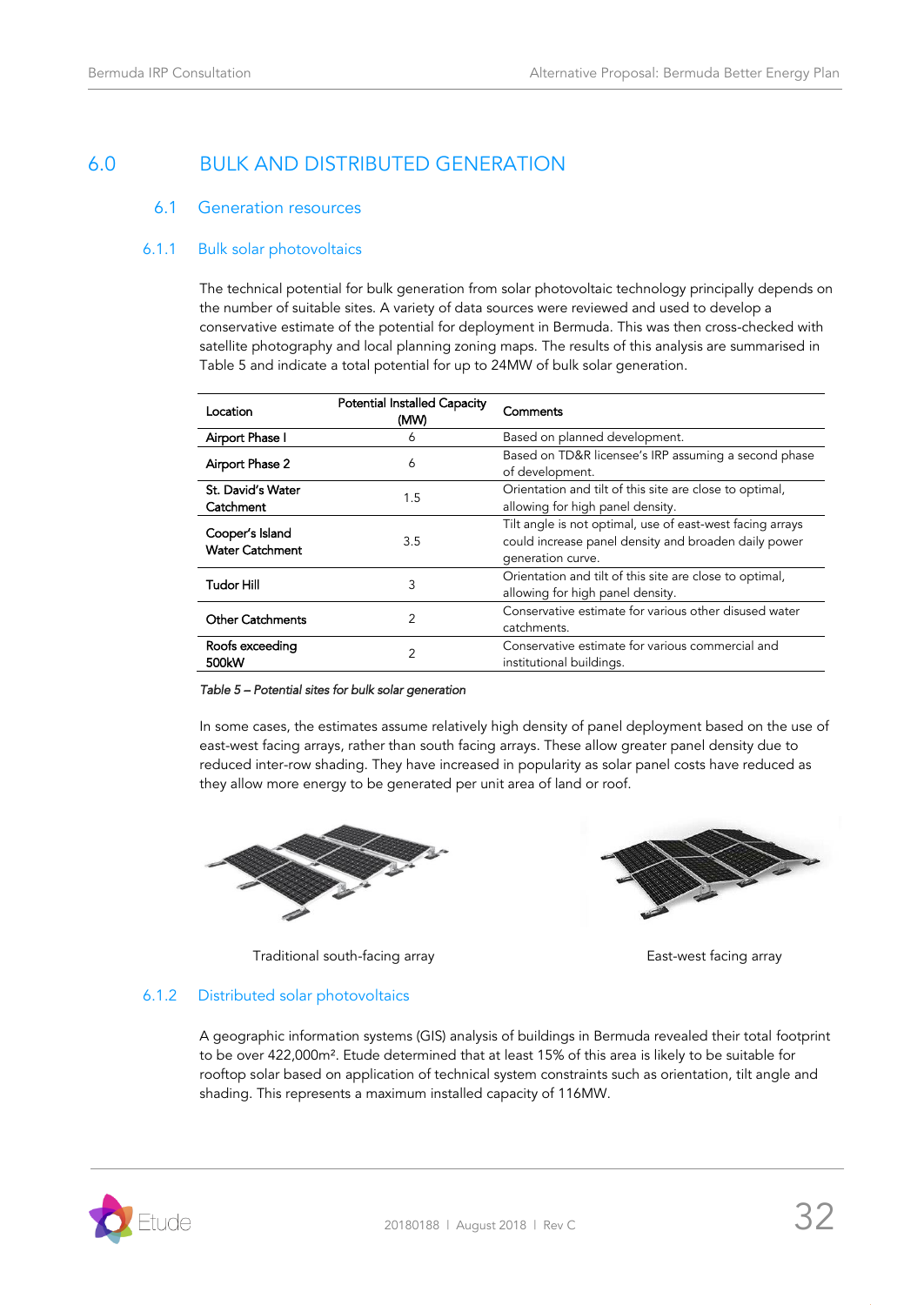### 6.1.3 Offshore wind

The viability of an offshore wind farm in Bermuda has been investigated several times. Initially through studies commissioned by the TD&R licensee and more recently by the Bren School at University of California, Santa Barbara. Etude considered these studies and consulted with experts in the UK offshore wind industry to determine the potential for the technology in Bermuda.

Etude also analysed historical wind speed data from Bermuda Weather Service, which confirmed there is a good wind resource, with modern offshore turbines expected to achieve a capacity factor of around 45% before losses.

Industry sources indicated that turbine sizes are generally increasing, with current ranges from 3MW – 9MW, and 12MW turbines planned for the near future. Larger turbines have been a key strategy to achieve cost reductions in mature markets throughout Europe, however their suitability for Bermuda would need to be assessed by an experienced project developer within the context of a broader technical feasibility study.

As proposed turbine locations are less than 6 miles from land, which is very close compared to wind farms globally, connection costs are expected to be relatively low. Operational and maintenance costs are well understood and have been considered in the levelized cost of energy analysis.

The dispatch modelling indicated that a 60MW offshore wind farm represents the optimal solution for Bermuda. This would likely consist of 12 individual 5MW turbines, or 20 smaller 3MW turbines.

### 6.1.4 Fossil fuel generation

The TD&R licensee's IRP was used as a baseline for the fossil fuel generation capacity during the study period. This included planned retirements and the installation of replacement generation and battery energy storage in the North Power Station, which was assumed to occur in all Etude scenarios.

Technical and operational cost data on the generation plant were taken from Appendix II.B and II.D of the TD&R licensee's IRP. This included data on the capital costs, operational costs and operational efficiencies. Fuel cost projections for fuel oil, LNG and LPG were developed separately and accounted for any capital costs associated with additional fuel handling infrastructure as outlined in Section 3.4.

### 6.1.5 Waste to energy

The Tynes Bay waste to energy plant was assumed to operate as outlined in the TD&R Licensee's IRP. While the peak output of the plant is 4.0MW, a reduced figure of 2.29MW has been adopted in this study to account for periods of time when the facility is not exporting power. This results in the same annual energy production as indicated in the TD&R licensee's IRP.

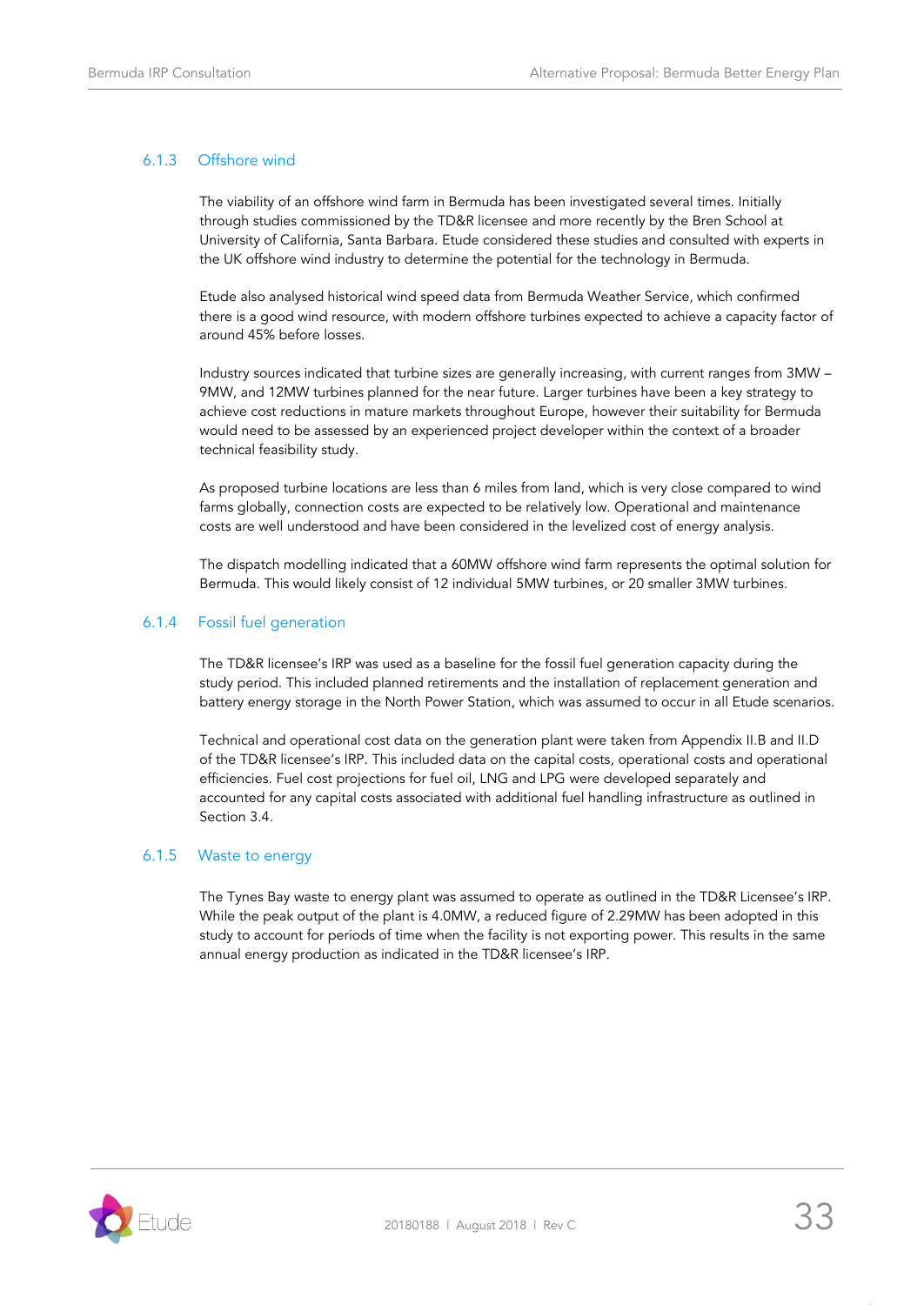# <span id="page-33-0"></span>6.2 Levelized energy cost results

The results of the levelized energy cost calculations for each generation technology in 2022 are presented in [Figure 13.](#page-33-1) These show that in the reference scenario<sup>40</sup> bulk solar is the least cost energy source, followed by offshore wind and distributed solar. Electricity produced from fuel oil and LNG is the most expensive, and their costs are similar.



<span id="page-33-1"></span>*Figure 13 – Levelized energy costs calculated for this study, in 2017 dollars* 

*(Coloured bars indicate reference case, error bars show high and low cases. See Appendix C for assumptions)* 

The range of costs for fossil fuels depends primarily on the fuel cost and the capacity factor. The fuel cost ranges assumed were taken from the US EIA's Annual Energy Outlook, and include a detailed breakdown of supply chain costs for delivery to Bermuda. The capacity factor was adjusted based on hourly dispatch modelling results for each technology scenario. The high-cost and low-cost scenarios for fuel oil and LNG result in a large potential error range for future projections. This reflects the volatility of fuel costs and the cost of operating at reduced capacity factors.

The range of costs for renewable energy technologies depends primarily on the capital cost, the weighted average cost of capital, maintenance costs, system lifetime and capacity factor. Upper cost scenarios assume capital costs close to today's most expensive prices, conservative weighted average costs of capital, shorter system lifetimes and reduced annual energy production. Lower cost scenarios represent likely future cost reductions, lower feasible weighted average costs of capital, longer system lifetimes based on commercially available technology and higher annual energy production.

<sup>&</sup>lt;sup>40</sup> For each energy source three levelized cost of energy scenarios were investigated; a high-cost scenario, a lowcost scenario and a reference scenario based on conservative assumptions. The assumptions used for the reference scenario are outlined in Section 3.4, while Appendix C contains the assumptions used for the high-cost and low-cost scenarios.

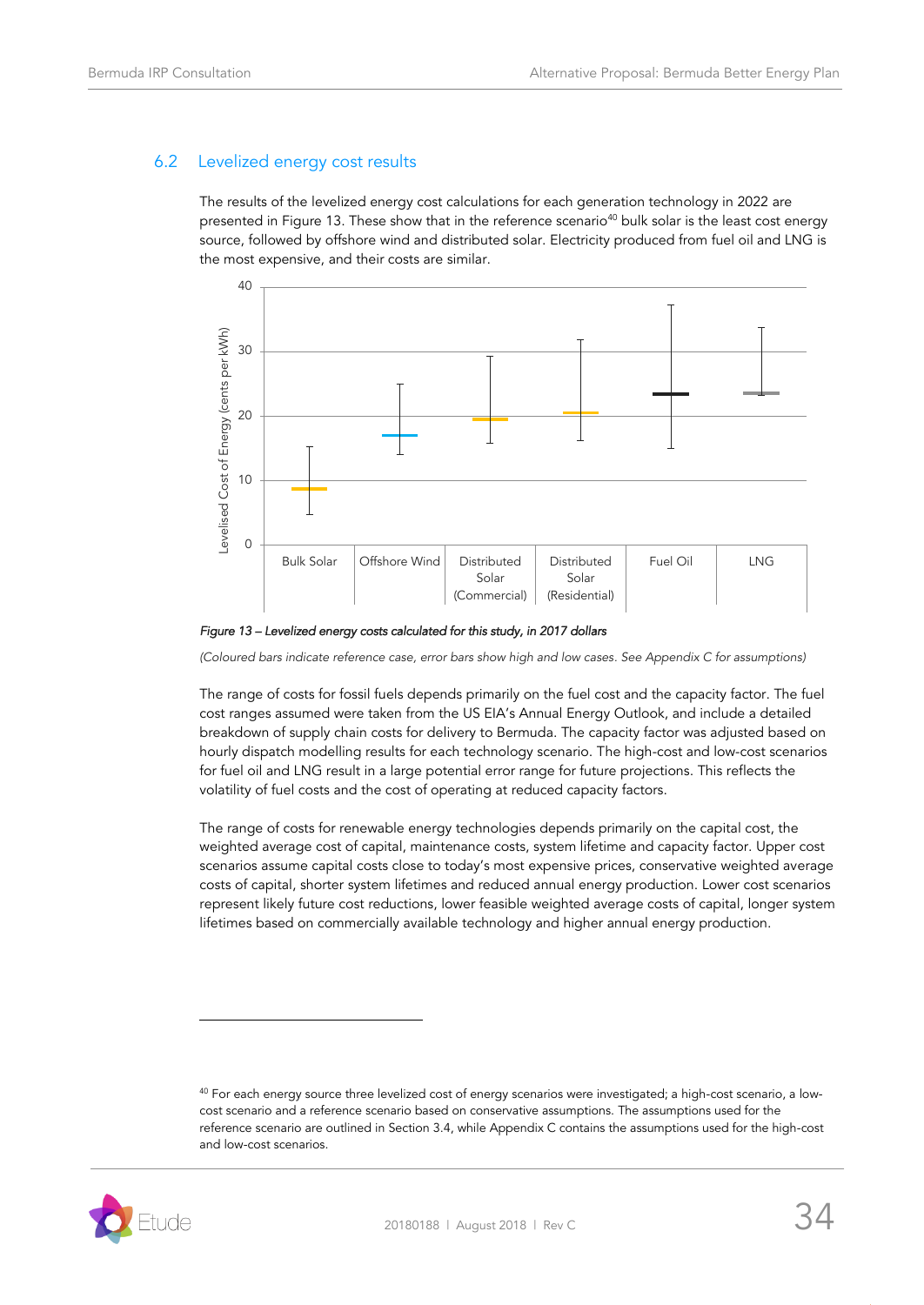# <span id="page-34-0"></span>6.3 Dispatch modelling results

The dispatch modelling indicated that the least cost scenario is the energy efficiency scenario where the TD&R licensee continues to use fuel oil. The average levelized energy cost in this scenario is \$0.2256 per kWh. The highest cost is \$0.2387 per kWh for the optimum renewables scenario with LNG conversion. The variation in average energy cost between each scenario is minimal within the context of the broader environmental and economic impacts: average carbon emission from electricity fell from 886 gCO2/kWh in the baseline fuel oil scenario to 341gCO2/kWh in the optimum renewables with LNG scenario, a reduction of 62%. These results are summarised in [Figure 14.](#page-34-1)



### <span id="page-34-1"></span>*Figure 14 – Annual average carbon and cost from dispatch modelling*

Although not reflected in the dispatch modelling, the impact on human health will also vary between scenarios. The carbon factor for electricity may be used as a proxy for the emission rate of harmful compounds such as NOx, SO<sup>x</sup> and particulates outlined in Section 3.0. Scenarios with high proportions of renewable energy and LNG are likely to result in significant reductions in these emissions.

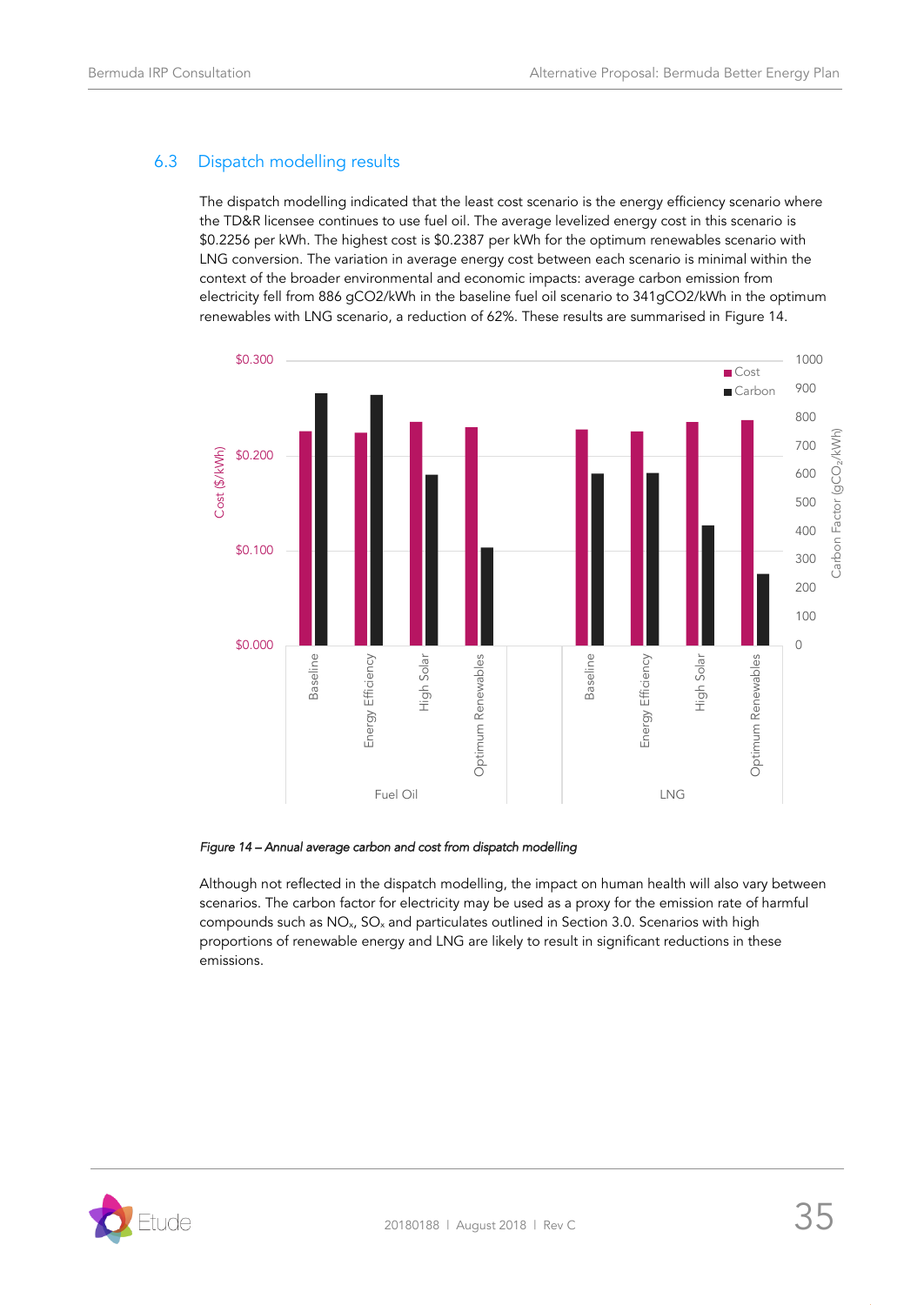### 6.3.1 Focus on cost

A key trend in all scenarios was the stability of the price of renewables. The cost of electricity from fossil fuels varied depending on capacity factor and would also be subject to fuel price inflation. As greater proportions of renewable energy enter the generation mix, the capacity factor of fossil fuel plant reduces. This increases the cost of energy from fossil fuels, as shown in [Figure 15.](#page-35-0) An iterative approach was taken in the dispatch modelling to account for this variation, with the levelized energy cost for fossil fuels recalculated based on the capacity factor for each scenario.

Additional costs are incurred in the high solar and optimum renewables scenarios for energy storage and curtailment of renewable energy. These additional costs are almost completely balanced by the lower cost of energy from renewables.



#### <span id="page-35-0"></span>*Figure 15 – Cost of electricity from fossil fuels and renewables in each scenario*

The capacity factor of fossil fuels in the high solar scenario falls from the baseline value of 66.54% to 41.95%. It falls further still in the optimum renewables scenario, where only 23.35% of electrical energy is produced from fossil fuels. This results in in significantly reduced exposure to fossil fuel price variation compared to any of the baseline or energy efficiency scenarios.

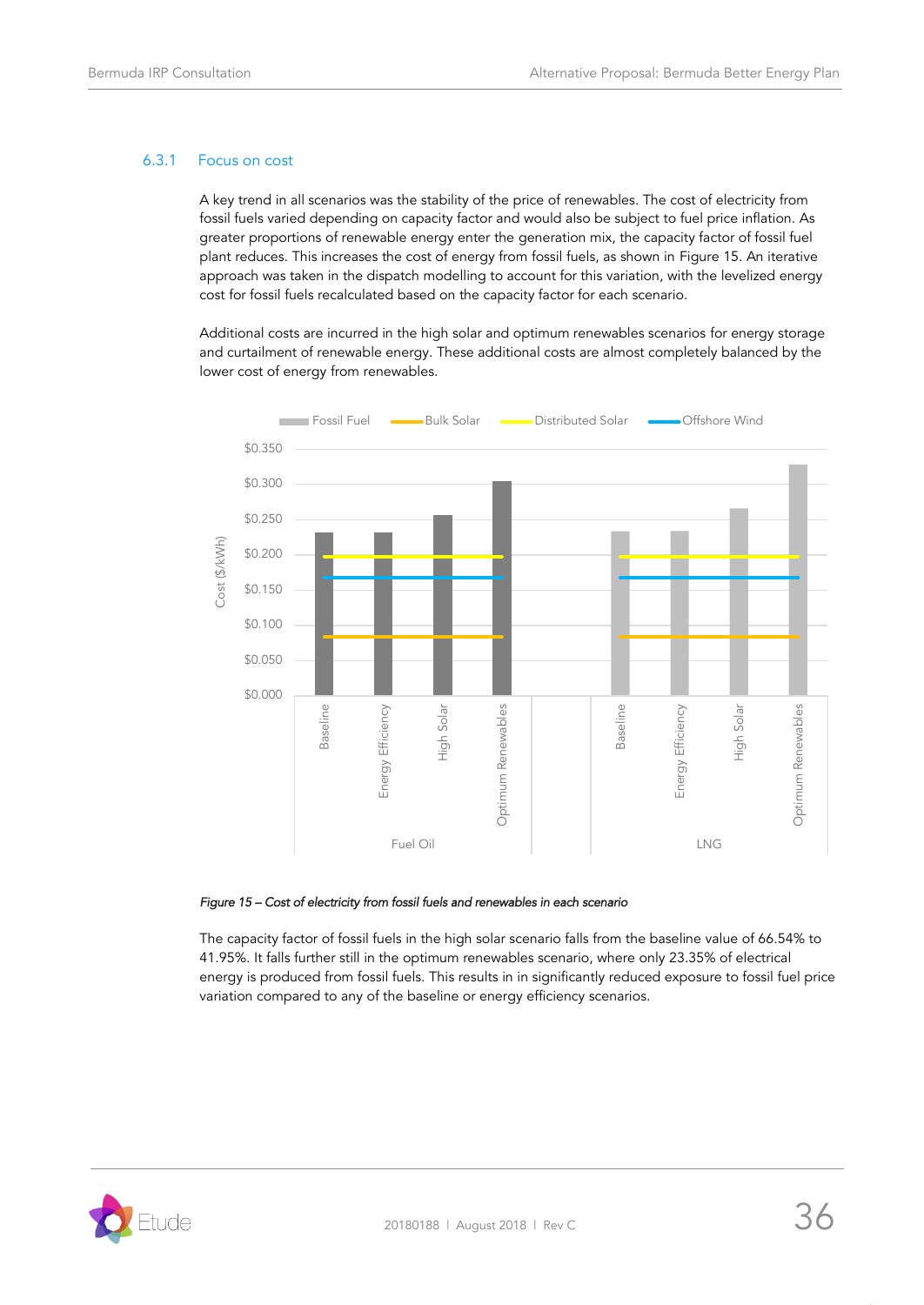### 6.3.2 Focus on carbon

The difference in carbon emissions between scenarios is significant. Lower carbon emissions are associated with the use of renewable energy and LNG. The baseline grid carbon factor assuming continued use of fuel oil is 886 gCO<sub>2</sub>/kWh, which is reduced from 900 gCO<sub>2</sub>/kWh by existing solar generation. Conversion to LNG reduces the baseline scenario to 602 gCO2/kWh.

Introducing high levels of solar photovoltaics reduces the emissions of these scenarios to 599 gCO2/kWh with fuel oil and 418 gCO2/kWh with LNG. The introduction of offshore wind to the generation mix leads to the greatest emission reductions with the optimum renewables scenarios achieving average grid carbon intensities of 418 gCO<sub>2</sub>/kWh for fuel oil and 341 gCO<sub>2</sub>/kWh for LNG.

### 6.3.3 Focus on generation mix

The generation mix for each scenario is shown in [Figure](#page-36-0) 16, expressed in annual MWh generated from each resource. The dispatch modelling revealed the maximum practical capacity of solar photovoltaics in the high solar scenarios to be around 104MW. Increasing the levels of solar beyond this resulted in a decreasing ratio of carbon savings to cost as the costs of storage and curtailment increased. 120MWh of demand response and storage was required in the high solar scenarios.



<span id="page-36-0"></span>*Figure 16 – Annual energy generation from dispatch modelling* 

Dispatch modelling indicated the optimum balance of renewables to be a 60MW wind farm, complementing 84MW of solar photovoltaics. This resulted in the greatest carbon reductions possible while minimising the average cost of electricity. Increasing either solar or wind generation beyond these levels resulted in excessive requirements for demand response, storage or curtailment.

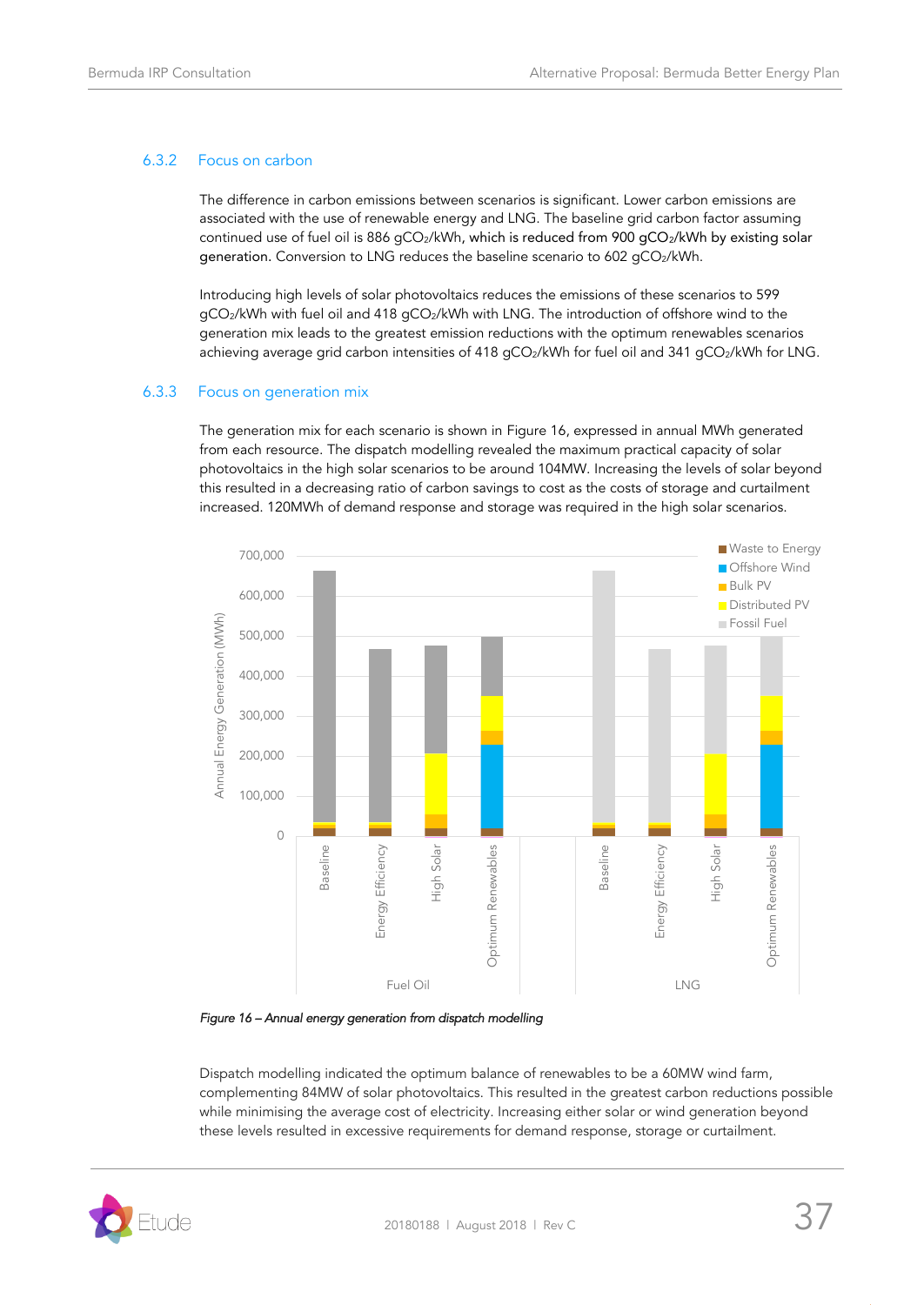The optimum renewables scenario requires the use of 140MWh of demand response and storage. Slightly more than 9% of renewable generation in this scenario would likely be curtailed without further demand response measures.

### <span id="page-37-0"></span>6.4 Demand response

The requirement for demand response is evident in Figure 17, which shows the hourly dispatch modelling results for July where large peaks in solar energy production exceed peak demand for electricity. Without sufficient energy storage or demand response measures, this could result in costly curtailment of renewable energy production.



*Figure 17 – Hourly dispatch modelling for July in the optimum renewables scenario* 

The intermittency of renewables can in part be addressed through demand response measures, which can change the time of day at which demand for electricity occurs. In many cases this may represent a least-cost option compared to the use of battery-based energy storage. Demand response may also provide environmental advantages, as they often use compact control gear and typically exhibit long cycle-life. The strongest candidates for Bermuda are likely to be time-of-use based charging of electric vehicles, smart optimisation of HVAC and water heaters, and ice energy storage.

With total electric vehicle battery capacity on island projected to reach over 145MWh by 2038, relatively small adjustments to charging behaviour could shift significant amounts of energy by several hours at a time. The UK National Grid has stated recently that all charging facilities installed going forward should be capable of smart charging.

Smart HVAC and water heating controls take advantage of the thermal mass of buildings and potable water stored in hot water tanks. Various control strategies can be adopted, ranging from simple time switching to more complex algorithms that vary temperature. User overrides or priorities are typically featured to ensure the desired building or water temperature is maintained within acceptable limits. The island-wide potential for these technologies is estimated to be dozens of megawatts.

Ice energy storage has already been trialled in Bermuda at both BUEI and the AIG building. These trials revealed it is practically achievable to shift load for air conditioning by up to 12 hours, given suitable energy efficiency measures to reduce internal heat gains combined with building fabric retrofit measures to reduce solar gains. Ice energy storage systems are commercially available and represent a significant potential resource that should be investigated.

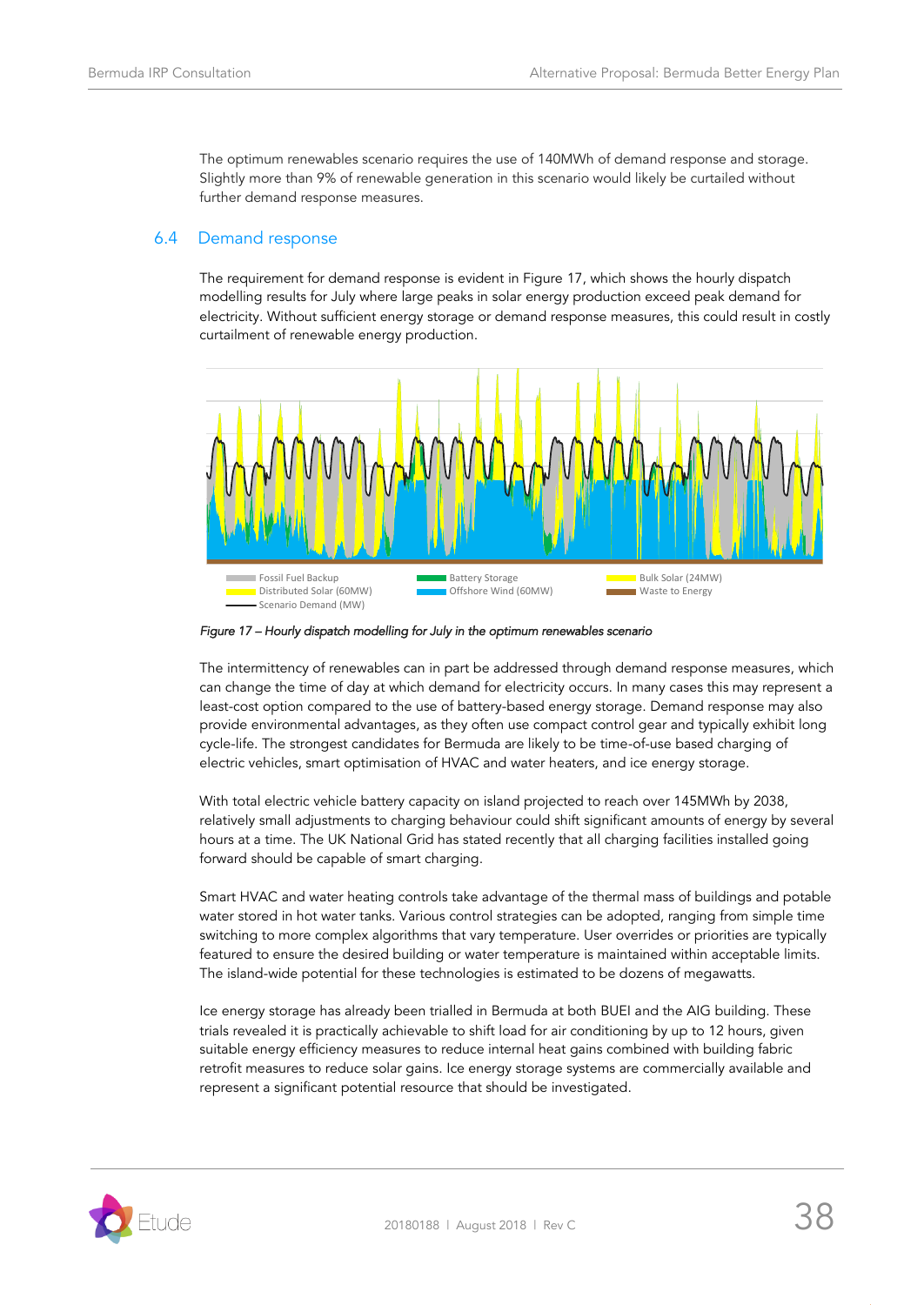# <span id="page-38-0"></span>6.5 Target planning reserve margin

The reserve margin analysis in this report is based on Etude's energy efficiency scenario, where peak energy demand gradually decreases as energy efficiency increases. The figure below shows the baseline peak demand forecast until 2038, and the additional reserve capacity required accounting for the failure of the TD&R licensee's two largest capacity generators.



*Figure 18 – Reserve margin planning based on Etude's energy efficiency & EV projections* 

# <span id="page-38-1"></span>6.6 Capacity gap analysis

A capacity gap analysis was carried out based on Etude's revised peak demand forecast in the energy efficiency scenario. This analysis was based on the TD&R licensee's existing and new planned generators, and considers the target planning reserve margin calculated previously. Our analysis includes only the dispatchable generation resources and excludes all intermittent sources such as distributed solar and the airport solar array.

Figures 19 and 20 list the generators, their planned retirement dates and their in-service dates. The total capacity of all generators is then used to derive the yearly dependable capacities. The difference between total generation capacity and the forecast peak load with reserve equals the capacity gap for each year.

*Figure 19 - Legend fo[r Figure 20,](#page-39-0) showing planned retirement and inservice dates of various generators* 



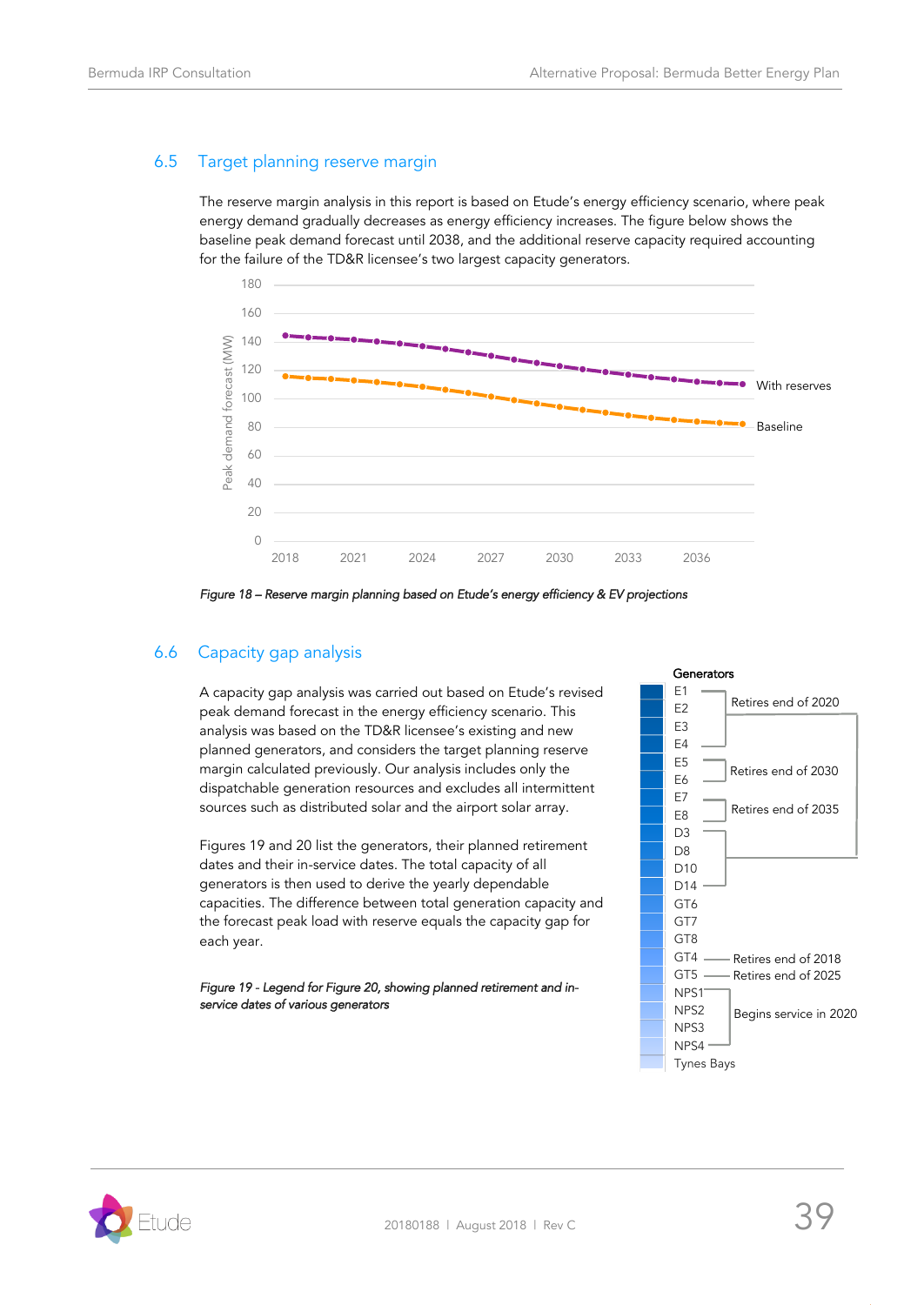

<span id="page-39-0"></span>*Figure 20 – Capacity gap analysis based on Etude's energy efficiency & EV projections* 

[Figure 20](#page-39-0) shows capacity gaps where total capacity falls below the forecast demand, marked in red. With the exception of 2026, the existing and new generators should meet forecast peak demand including the target planning reserve margin until 2030. After 2030, a capacity gap of 20-40MW develops.

Anticipated reductions in peak load that result from the deployment of energy efficiency measures delay the onset of capacity gaps and reduce their magnitude once they do occur. This demonstrates the importance of energy efficiency as a part of overall capacity management strategy as it can delay and reduce expenditure on new generation capacity.

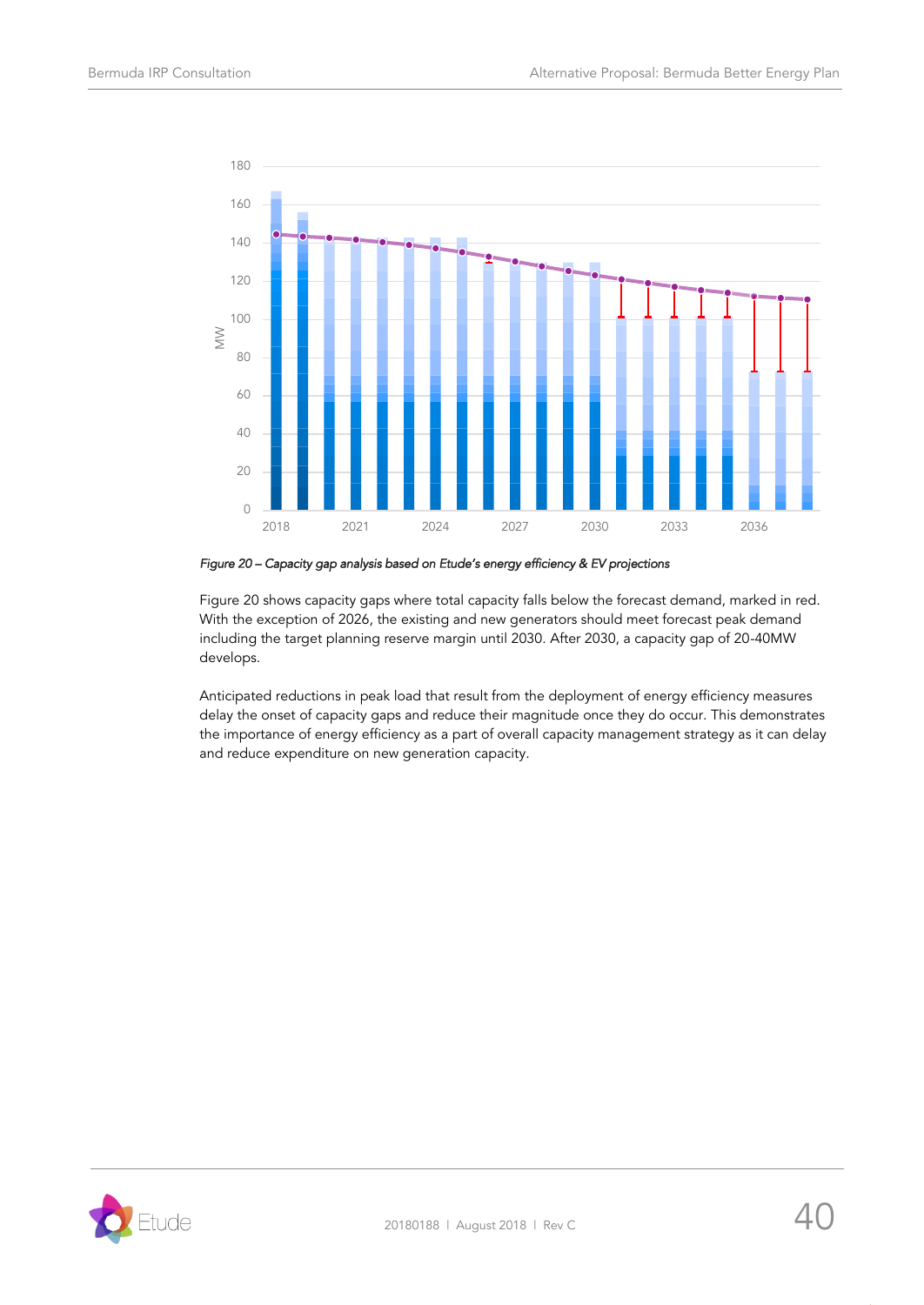# <span id="page-40-0"></span>7.0 ACTION PLAN

This action plan outlines key steps required to develop an optimal energy generation mix in Bermuda, measured in terms of stabilising energy prices and dramatically reducing carbon emissions. Short term actions over the next three years are presented in compliance with the Regulatory Authority of Bermuda's consultation requirements. Longer term actions arising out of the analyses within this proposal are then proposed to present a clear pathway toward decarbonising Bermuda's electricity supply.

[Figure 21](#page-40-1) outlines the optimum renewables scenario that has been identified for Bermuda. This scenario has been developed to offer a least-cost solution to achieve deep reductions in carbon emissions, up to 62% less than a business as usual case based on fuel oil. It takes full advantage of Bermuda's excellent solar and wind resources to minimise dependency on imported fuels and exposure to fossil fuel price volatility. It also encourages the up-take of distributed solar energy resources, reducing annual energy costs for consumers by over \$10M a year.



<span id="page-40-1"></span>*Figure 21 – Bermuda's changing energy mix in the optimum renewables scenario* 

There is a diverse range of stakeholders in Bermuda who are involved in the development of the energy sector. These include the Government, the Regulatory Authority of Bermuda, the TD&R licensee, solar installation companies, independent power producers, building service engineers, architects, facilities managers and many more. As a consequence, it is not possible to outline a specific action plan as it could be interpreted as imposing requirements upon these stakeholders. The action plans outlined below have therefore been expressed in terms of outlining a vision explaining likely trends and key actions that would result in development of the optimum renewables scenario.

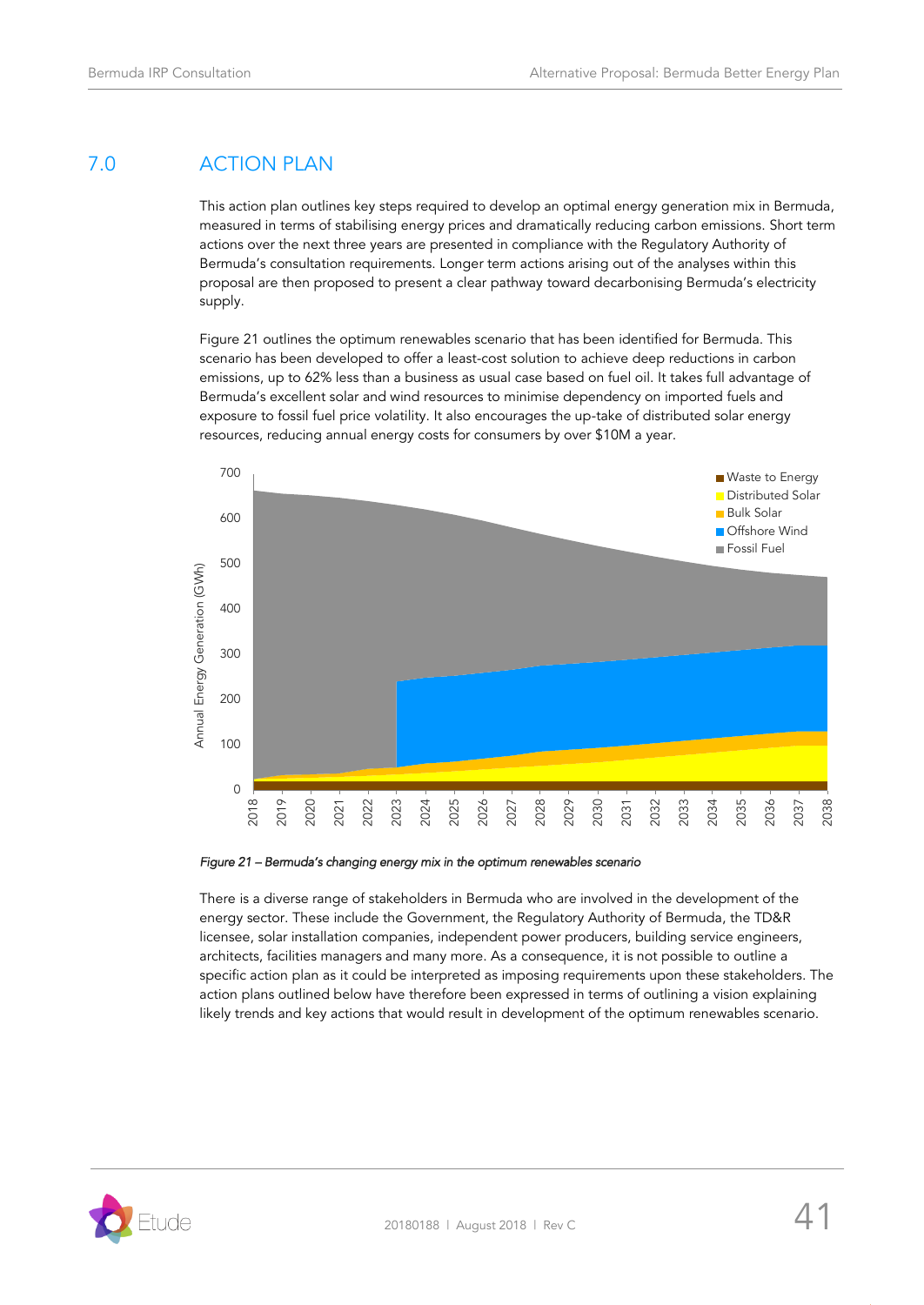# <span id="page-41-0"></span>7.1 Three-year plan: 2018-2022

The first three years are an important period that is used to build consensus around an energy plan that all of Bermuda supports. The government is assumed to work with the energy industry to introduce a range of legislative amendments to reduce investment risk for renewables, encourage continued development of distributed solar and to ensure the TD&R licensee is able to remain profitable as their role begins to change in the early 2020s.

### 7.1.1 Fossil fuels

Construction of the TD&R licensee's North Power Station begins. Plans for an LNG regasification terminal are abandoned as projected reductions in the future capacity factor of fossil fuel generation raises questions over the ability to repay capital costs while maintaining affordable electricity prices.

Attention shifts to assessing the feasibility of LPG, which can offer similar advantages to LNG in terms of cost and carbon, while providing greater flexibility and being better suited to an environment of declining fossil fuel use. The first large scale battery storage system in Bermuda becomes operational, allowing the TD&R licensee to gain experience in operating storage for system stability.

### 7.1.2 Distributed solar

Structural issues that have developed within the solar market are addressed to steadily ramp up installation of distributed solar systems. These include developing a feed in tariff that is based on the levelized energy cost of distributed solar, rather than the avoided cost of oil generation. Setting tariffs based on encouraging steady long-term investment at fair rates of return becomes commonplace for renewables as well as the TD&R licensee. The facilities charge structure is overhauled to remove discriminatory charges for solar and open up the market to smaller homes. As a result 1.5MW of distributed solar is being installed each year by 2021.

### 7.1.3 Bulk solar

Bermuda's first bulk solar installation comes online in 2019, immediately providing the island's leastcost source of energy. The cost of a unit of electricity sold from this system is lower than the cost of fuel required to generate a unit of electricity from fuel oil. A second phase at the airport is deployed while the government and quangos initiate separate projects on their land, increasing bulk solar capacity to 15MW by 2021.

### 7.1.4 Offshore wind

Technical feasibility studies begin in 2018 to determine the most suitable locations for offshore wind turbines. Once these are complete in 2019, the government develops a Renewable Energy Act which sets aside appropriate areas of seabed for offshore wind generation and contains provisions to minimise the risks of investment in offshore wind. This acts as a signal of support to investors, reducing the weighted average cost of capital for offshore wind projects and lowering the future cost of electricity. The government works with the TD&R licensee to establish a competitive bidding process. Construction is planned for the early 2020s.

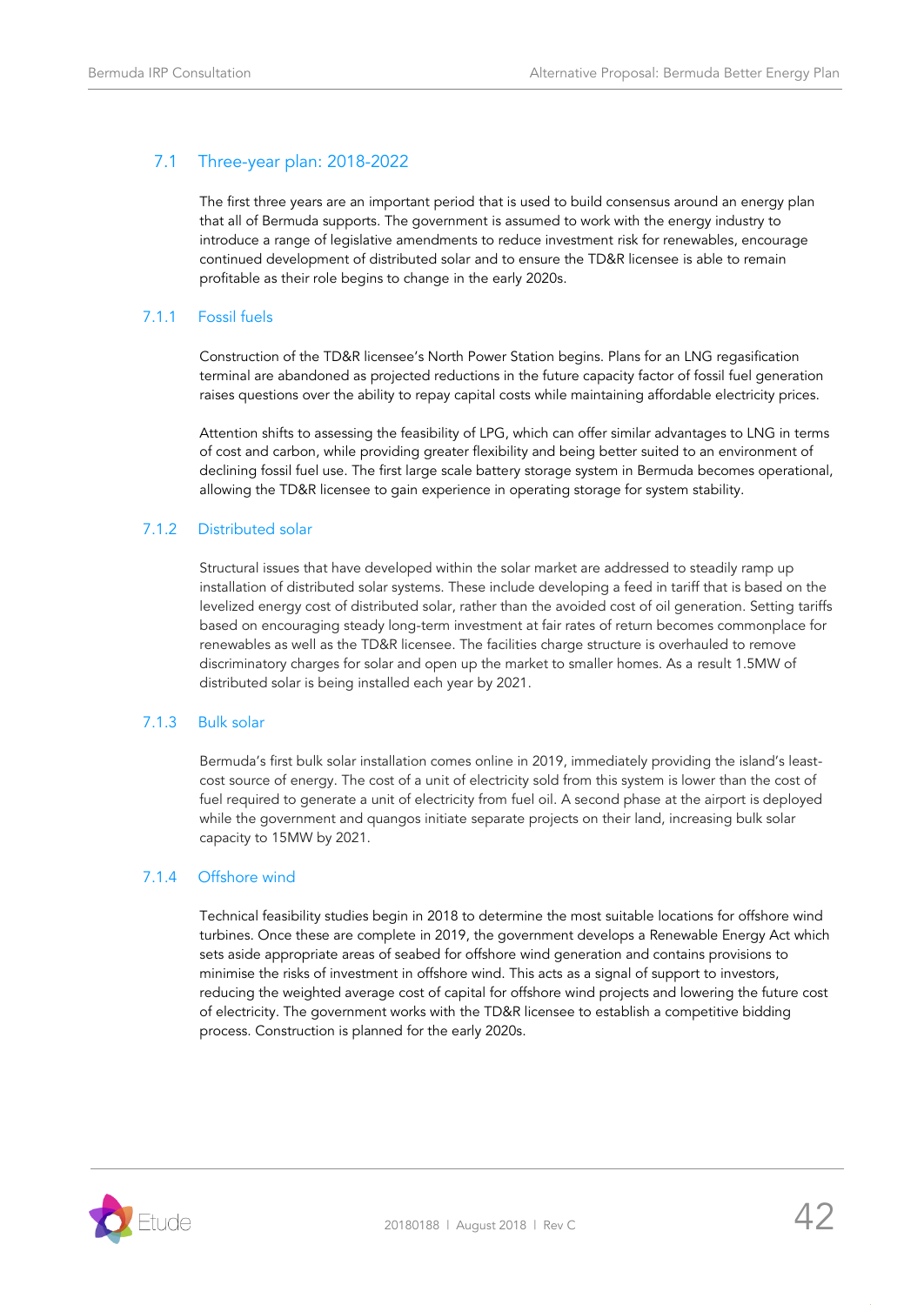# <span id="page-42-0"></span>7.2 Longer term plan: 2022 – 2038

The optimum renewables scenario sees the momentum of both distributed and bulk solar photovoltaic systems build rapidly in the early 2020s as the costs of solar technology continue to fall. Bulk solar is already the least cost energy source to the island at wholesale electricity prices, while distributed solar offers a least cost solution to end-users relative to retail electricity prices. Offshore wind joins the generation mix in 2023, signifying the beginning of a new energy era for the islands.

The use of electric vehicles becomes more common, with several thousand on the road by the late 2030s. The total battery capacity of these vehicles is over 145MWh, with smart charging providing a valuable form of demand response. By the end of 2038, wind and solar provide the majority of the island's energy for a stable cost. Hundreds of millions of dollars a year stay within the local economy that historically would have been spent importing fuel.

### 7.2.1 Fossil fuels & storage

The TD&R licensee's North Power Station comes online in 2022, replacing aged generation plant with modern reliable assets that work in harmony with solar and wind energy generation systems to provide the island's power. Compatible generators are gradually converted to run on LPG, leading to improvements in local air quality and substantial reductions in carbon emissions.

With the new power station operational and several years' experience operating the island's first large scale battery the TD&R licensee is able to focus on the challenge of integrating offshore wind and increasing amounts of solar into the generation mix. The government works with the energy sector to develop new legislation, which separates generation of electricity from delivery and balancing. These are regulated separately and a managed decline in the use of fossil fuels begins. This is supported by the TD&R licensee as the new regulations provide for a fair rate of return as their role changes.

### 7.2.2 Distributed solar

Throughout the 2030s the cost of solar continues to reach new lows, with global cost reductions gradually being reflected in local system pricing. The government works with the solar industry to minimise the soft costs of small solar systems. This reduces the installed cost per kW from \$3,700 in 2022 to under \$3,000. The levelized energy cost from small solar systems drops to \$0.15 per kWh. The rate of installations increases steadily throughout the early 2020's to reach 3MW per year by 2030 and 4MW by the early 2030s as costs continue to decline.

Initial adoption of residential energy storage systems driven by the high facilities charge for solar systems reduces after the facilities charges are restructured to reflect the cost of bulk storage for the TD&R licensee, which is more cost effective than distributed storage. Feed in tariffs, which had initially been increased in 2019 to meet the expected levelized energy cost are gradually reduced to reflect reductions in system cost. By 2038 over 60MW of distributed solar systems have been installed.

### 7.2.3 Bulk solar

A steady pipeline of projects are delivered in the early to mid-2020s, with contracted power purchase costs falling from \$0.10 per kWh to below \$0.08 per kWh. By the late 2020s the majority of viable large-scale sites have been utilised, providing 24MW of installed capacity. Future plans are developed to repower the airport solar array and other early projects in the late 2030s based on improving energy yields through greater panel density and modest efficiency improvements.

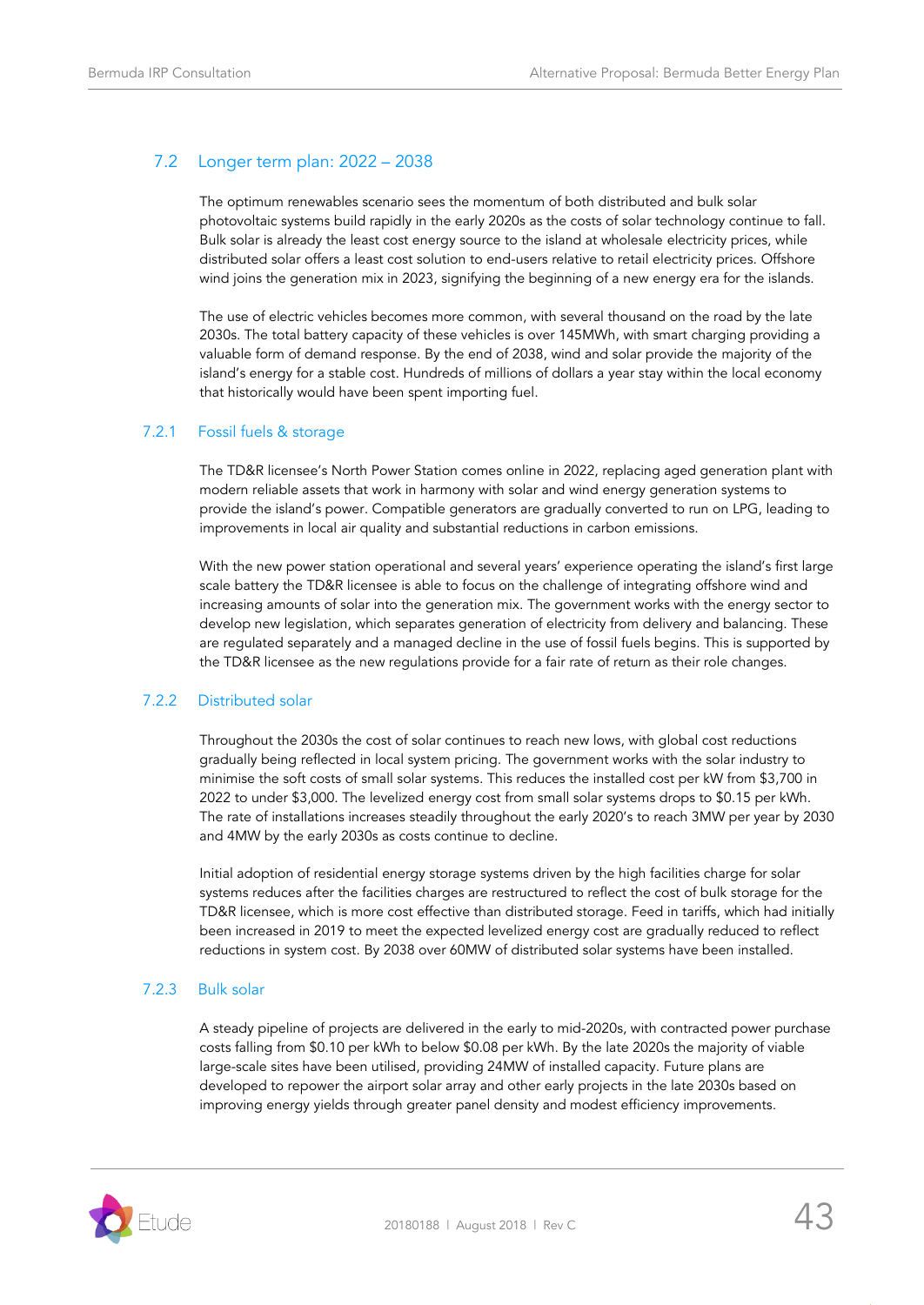# 7.2.4 Offshore wind

Mid 2023 is a historical turning point for Bermuda's energy supply as a 60MW offshore wind farm comes online. This results in an immediate reduction in the grid carbon content and significant longterm reduction in Bermuda's dependence on fossil fuels. A marine conservation area is established around the windfarm, which is frequented by recreational boats and tourist charters. Bermuda becomes an example to other small islands in how offshore wind can reduce their fossil fuel dependency.

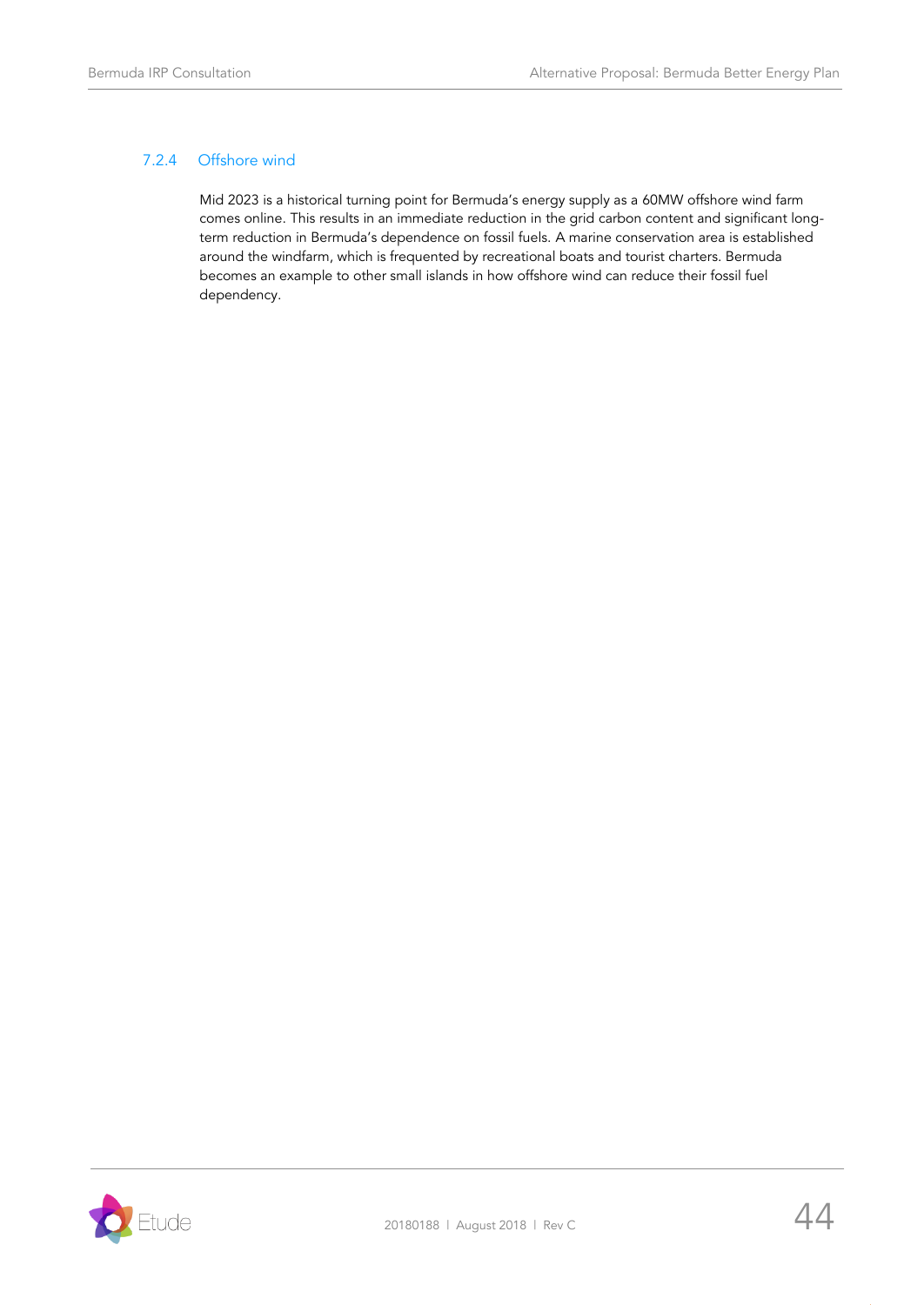# <span id="page-44-1"></span><span id="page-44-0"></span>8.0 KEY INSIGHTS

### 8.1 Key insights

The insights below summarise the key findings from our work developing this Alternative Proposal. When considered within the context of the purposes of the Electricity Act, these provide a clear message in terms of the optimum generation mix for Bermuda.

### 8.1.1 Energy efficiency

Energy efficiency reduces peak demand with no investment by the TD&R licensee. This is the most effective strategy to reduce installed capacity requirements. Case studies indicate the financial returns are excellent.

### 8.1.2 Energy security

Compared internationally Bermuda has very good solar and wind resources. It has no fossil fuel resources and relies completely on imports.

Operation on LNG is more complex than oil and less flexible. The LNG supply chain involves liquefaction of the fuel, transport via highly specialised ships, which might have to be specifically constructed for Bermuda, regasification in Bermuda and delivery through a new pipeline. This introduces multiple potential points of failure to the supply chain and may reduce the diversity of potential supply chain options relative to fuel oil or LPG.

Investment costs are spread in the optimum renewables scenario among a large number of stakeholders in the electricity sector. This naturally results in a more diverse competitive energy sector that is likely to drive prices down. This is demonstrated by Bermuda's first bulk solar project, which is contracted to sell electricity for less than the current fuel cost alone.

### 8.1.3 Carbon

The carbon difference between scenarios is significant. The relative difference in average grid carbon content between scenarios is unlikely to change over time.

Scenarios with LNG or LPG are lower carbon than for fuel oil. The carbon content of LNG or LPG fuel is lower than for fuel oil, therefore using either fuel is an effective way to reduce emissions relative to oil.

High solar and optimum renewables scenarios with fuel oil are lower carbon than the baseline LNG scenario. Renewable energy is an essential tool to achieve deep carbon reductions.

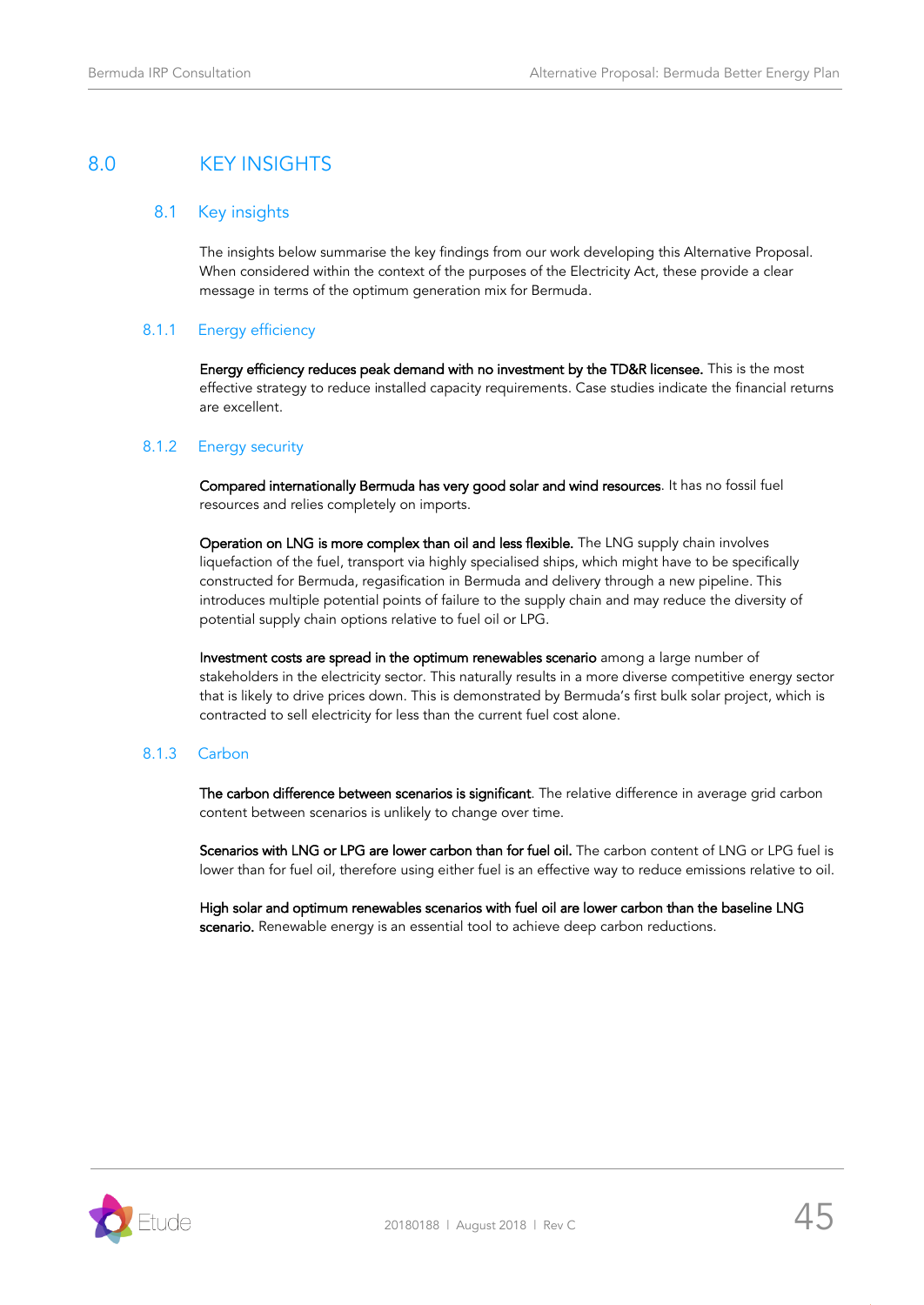### 8.1.4 Cost

The cost difference between scenarios is negligible. Bermuda can decarbonise its electricity supply, reduce harmful emissions and develop a more diverse secure energy mix with minimal exposure to fossil fuel price inflation for a similar cost to other options.

Bulk solar is currently the least-cost option to Bermuda, as evidenced by the power purchase agreement for the bulk solar systems at the airport.

Distributed solar is already a least-cost solution to many consumers. Distributed solar is a unique resource as it allows property owners to generate their own electricity, avoiding the costs associated with the grid. Systems with battery storage are becoming cost competitive with grid electricity and represent a risk of grid defection due to the high facilities charge for solar.

The cost of solar photovoltaics, offshore wind and energy storage is dropping. Their costs are also straightforward to predict based on well-established industry trends. The cost of fossil fuels is increasing and can be volatile. The financial case for the high solar and optimum renewables scenarios is therefore likely to improve over time. Scenarios that lock in high proportions of fossil fuel generation are likely to be the most expensive over time.

The government can reduce the cost of renewables without using subsidies. Examples include: Taking actions that reduce the risk to investors, reducing the weighted average cost of capital; Developing a streamlined planning and interconnection process for distributed solar.

The current feed in tariff is below the LCOE for distributed solar. Feed in tariffs for solar need to be designed to encourage steady investment in the technology while providing reasonable rates of return. Designing tariffs based on avoided fuel cost risks introducing unnecessary volatility to the sector and could discourage long-term growth.



Electricity costs from fossil fuels increase with high penetrations of renewable energy due to reduced capacity factors. This is likely to further incentivise adoption of renewables by either the TD&R licensee or end users.

*Figure 22 – Fossil fuel cost variation with capacity factor* 

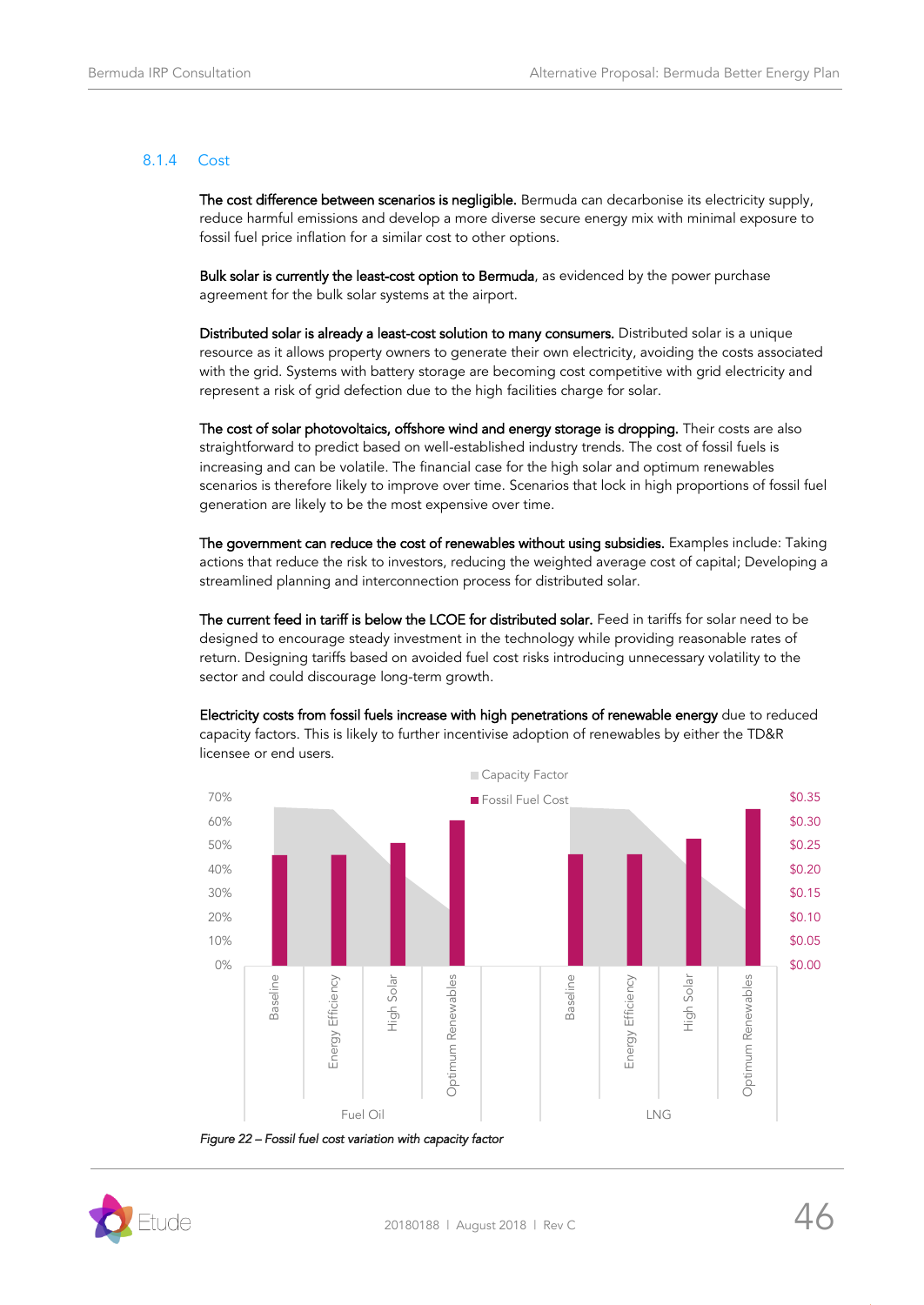### 8.1.5 Energy mix

The capacity factor for fossil fuels decreases significantly in the high solar and preferred renewables scenarios. The Bermuda energy industry needs to work together to ensure the TD&R licensee is able to maintain profitability as its primary role shifts from electricity generation to delivery and balancing.

LNG regasification at the scale proposed in Bermuda is uncommon. While LNG has a long history of use for electricity generation, small scale regasification plant at the scale proposed for Bermuda is a developing concept. Dispatch modelling indicates demand for LNG will range from 4 to 12MMcfd.



*Figure 23 – Regasification cost based on daily demand (©McKinsey<sup>41</sup> )* 

LPG avoids the capital costs and risk associated with LNG infrastructure yet achieves similar carbon reductions for a similar fuel cost. Although not compared in the scenarios investigated in this study, LPG appears to offer a low risk route to reduce the carbon content of fossil fuel generation in Bermuda while integrating renewable energy.

Renewable energy does not significantly reduce annual peak demand, without substantial amounts of energy storage, though the frequency of demand peaks does reduce.

Electric vehicles offer significant potential for demand response, and potentially also energy storage. By 2038, there could be over 145MWh of combined storage capacity in electric vehicles across Bermuda. Smart charging of these vehicles represents an opportunity to make better use of intermittent renewable energy.

<sup>41</sup> McKinsey Energy Insights (2017) *Will a gas market develop in the Caribbean?*

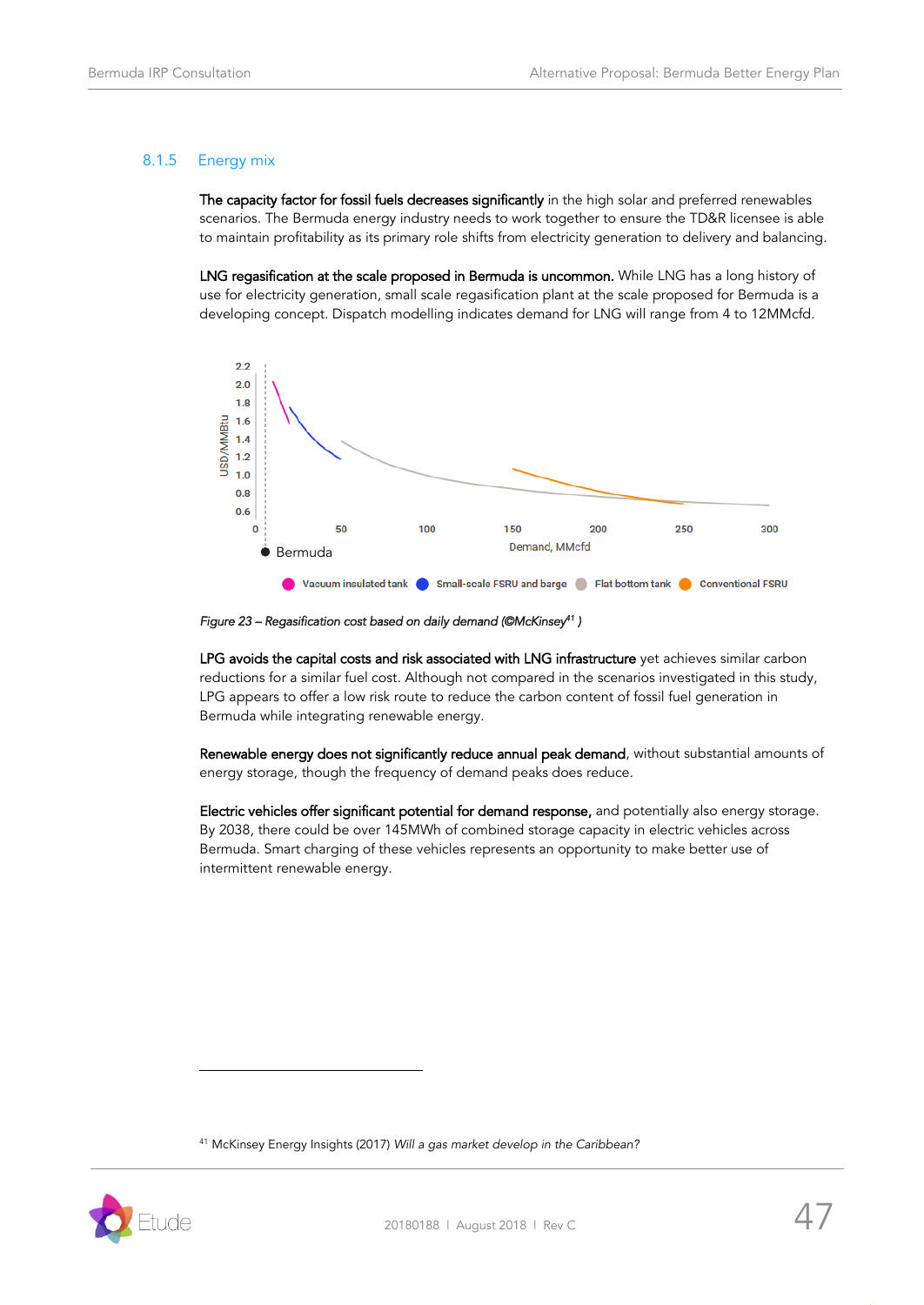# <span id="page-47-0"></span>APPENDIX A – INTEGRATED RESOURCE PLANS FROM OTHER JURISDICTIONS

### Barbados

Barbados' IRP (2014) considers three 'worlds' to set the demand context, and five scenarios of future supply options were selected using criteria including plausibility, uniqueness from other scenarios, and consistency with regulatory and policy requirements. Two of the five scenarios include a target of 29% renewable energy generation by 2029, based on the indicative target identified in the Sustainable Energy Framework for Barbados (SEFB), whereas the recommended scenario reaches between 16.6% and 27.8% renewable energy generation depending on the demand context.

### Hawaii

Hawaii's IRP (2013) combines proposals for five Hawaiian Islands and states clear priorities as: accelerating the deactivation of older oil-fired steam generators; procuring or developing low-cost, fast track utility-scale renewable energy resources; and converting existing generating units to cost effective renewable and lower carbon fuels, including biomass, biofuels, and liquefied natural gas. Renewable energy generation is targeted at over 80% by 2030 in the most ambitious scenario.

The islands start from a baseline of 13.9% renewable energy generation in 2012, in line with interim targets set by Hawaii's Renewable Portfolio Standard (RPS) towards a final 40% renewable energy generation target by the end of 2030. The report states that rooftop and utility-scale solar photovoltaic facilities on all islands, along with wind energy geothermal energy production are contributing to the high baseline. "By the end of 2013, we expect to achieve 18% renewable energy, twice the percentage of just five years ago and well ahead of the 2015 Renewable Portfolio Standard goal of 15%. Correspondingly, the Companies have cut oil use by 500,000 barrels a year, avoiding spending \$69 million for oil in 2012."

### St. Lucia

St Lucia is one of the Small Island Developing States (SIDS) that submitted a climate action plan to the United Nations Framework Convention on Climate Change (UNFCCC) in 2015 and ratified the Paris Agreement on Climate Change in 2016. The island also set targets for renewable energy penetration and reduction in energy consumption in the public sector in 2014 (20% and 35% respectively by 2050). The Government of Saint Lucia and St. Lucia Electricity Services (LUCELEC) have worked together to develop the Saint Lucia National Energy Transition Strategy and Integrated Resource Plan (NET-IRP), and they commissioned RMI-CWR and Clinton Climate Initiative (CCI) to support this development.

Building upon the standard IRP methodology, the NET-IRP followed a participatory and collaborative approach, engaging stakeholders in the energy sector (RMI, 2016). The NETS-IRP presents five scenarios balancing total cost to operate over 20 years against percentage renewable penetration. The recommended scenario, considered cost optimal while protecting against fuel price volatility and providing continued reliability, targets 38.9% renewables penetration by 2025, which represents a mix of centrally owned solar, wind, energy storage, energy efficiency, and existing diesel generation. The optimal scenario for renewable penetration is 75.3% by 2025, which includes geothermal energy.

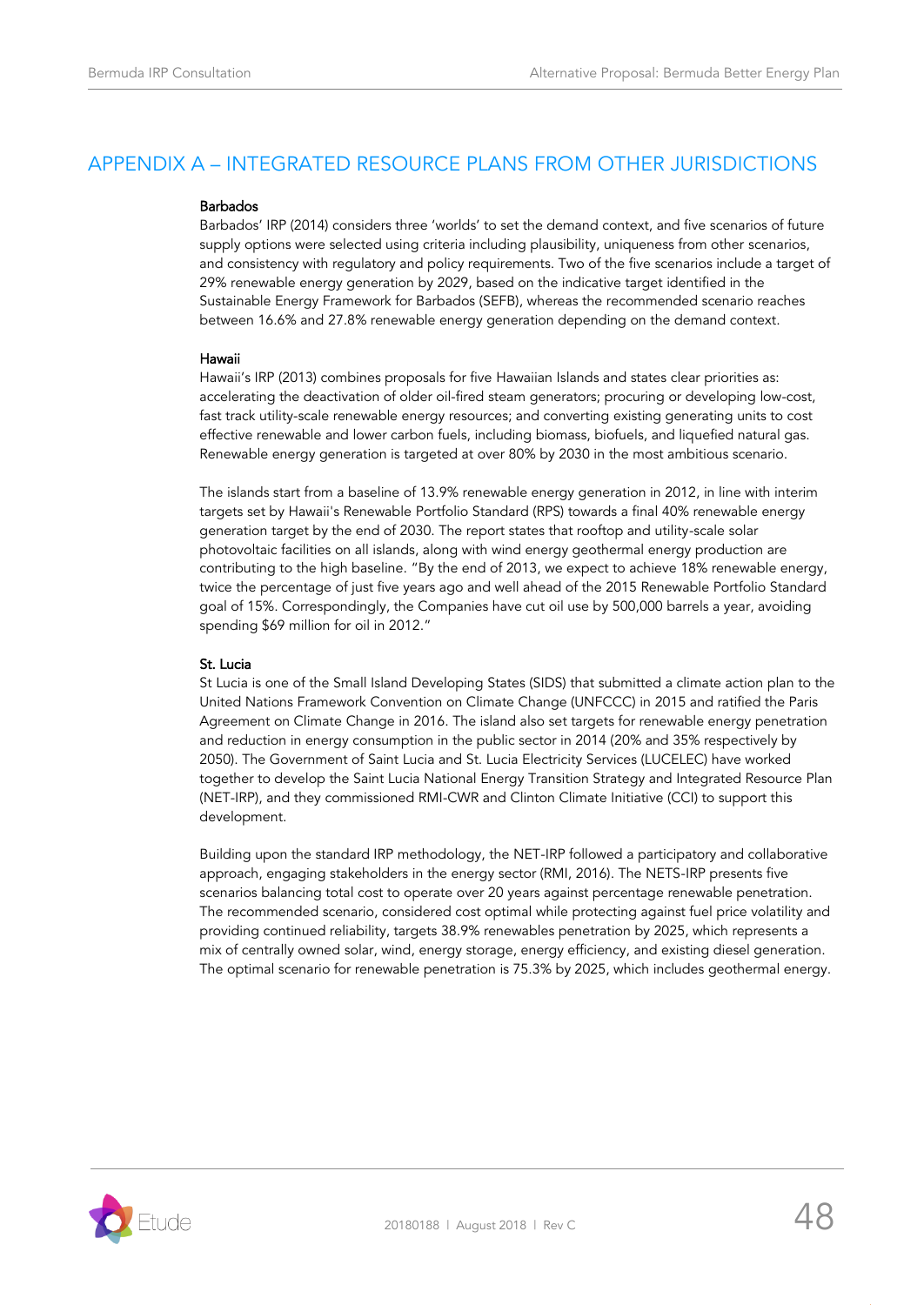# <span id="page-48-0"></span>APPENDIX B – INTEGRATED RESOURCE PLAN BEST PRACTICE

### Regulatory Assistance Project: Best practices in electric utility integrated resource planning

The regulatory assistance project is a global non-profit established to promote regulatory best practice. This Alternative Proposal has considered key recommendations for developing integrated resource plans from their quidance<sup>42</sup>. Key components of their recommended approach are illustrated by IRENA<sup>43</sup>:



#### Siemens: Next Generation Integrated Resource Planning

A white paper issued by Siemens<sup>44</sup> describes the need for integrated resource plans to consider transmission and distribution during IRP development. The model for integrated resource plans must consider the impact of increasing levels of distributed energy resources, the necessary investments to bring renewables to load centres and intra-hour assessments to evaluate the system's ability to reliably serve load with intermittent renewables. Optimum solutions should be developed through multiple iterations and simulations. While this Alternative Proposal only fulfils part of this recommendation, Etude supports their approach and suggests that this document be used as a starting point for a more thorough technical evaluation.

- <sup>43</sup> IRENA (2017) *Planning for the renewable future*
- <sup>44</sup> Siemens (2015) *Next Generation Integrated Resource Planning*



<sup>42</sup> Regulatory Assistance Project (2013) *Best practices in electric utility electric resource planning*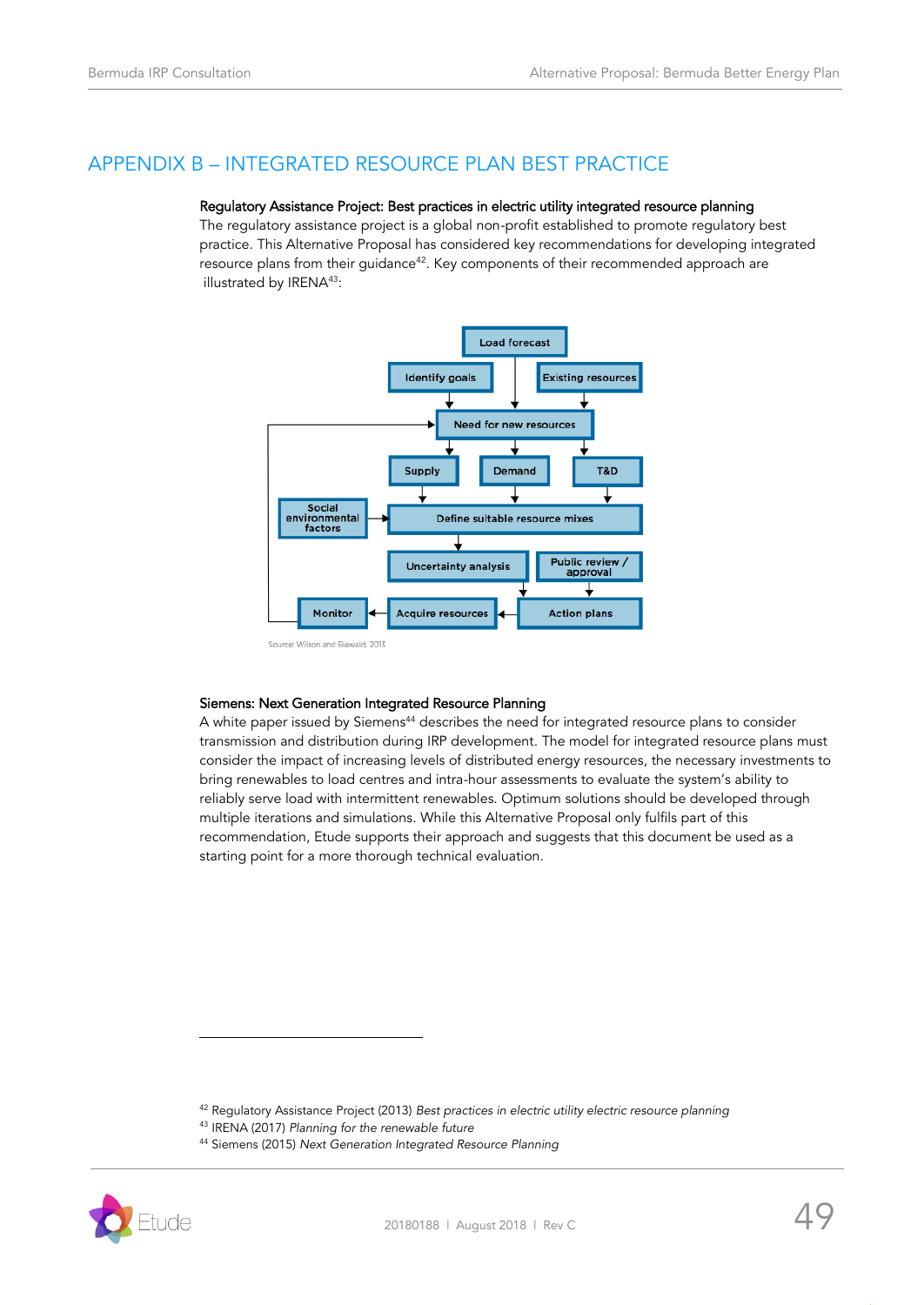### IRENA: Insights on planning for power system regulators

IRENA identify the key elements of an integrated resource plan in their recently released guidance on power system planning<sup>45</sup>. These have been considered in the development of this Alternative Proposal.



### Rocky Mountain Institute: Valuation of renewable resources: Implications for the IRP process

This report<sup>46</sup>, based on Dr. Joel Swhisher's 1997 textbook on integrated resource planning, outlines 10 fundamental tasks which should be accomplished by an integrated resource plan. The report also considers previous work by the Rocky Mountain Institute $^{47}$ .



<sup>45</sup> IRENA (2018) *Insights on Planning for Power System Regulators*

<sup>46</sup> Rocky Mountain Institute (2006) *Valuation of Renewable and Distributed Resources: Implications for the Integrated Resource Planning Process*

<sup>47</sup> Rocky Mountain Institute (2001) *Small is Profitable: Hidden Economic Benefits of Making Electrical Resources the Right Size*

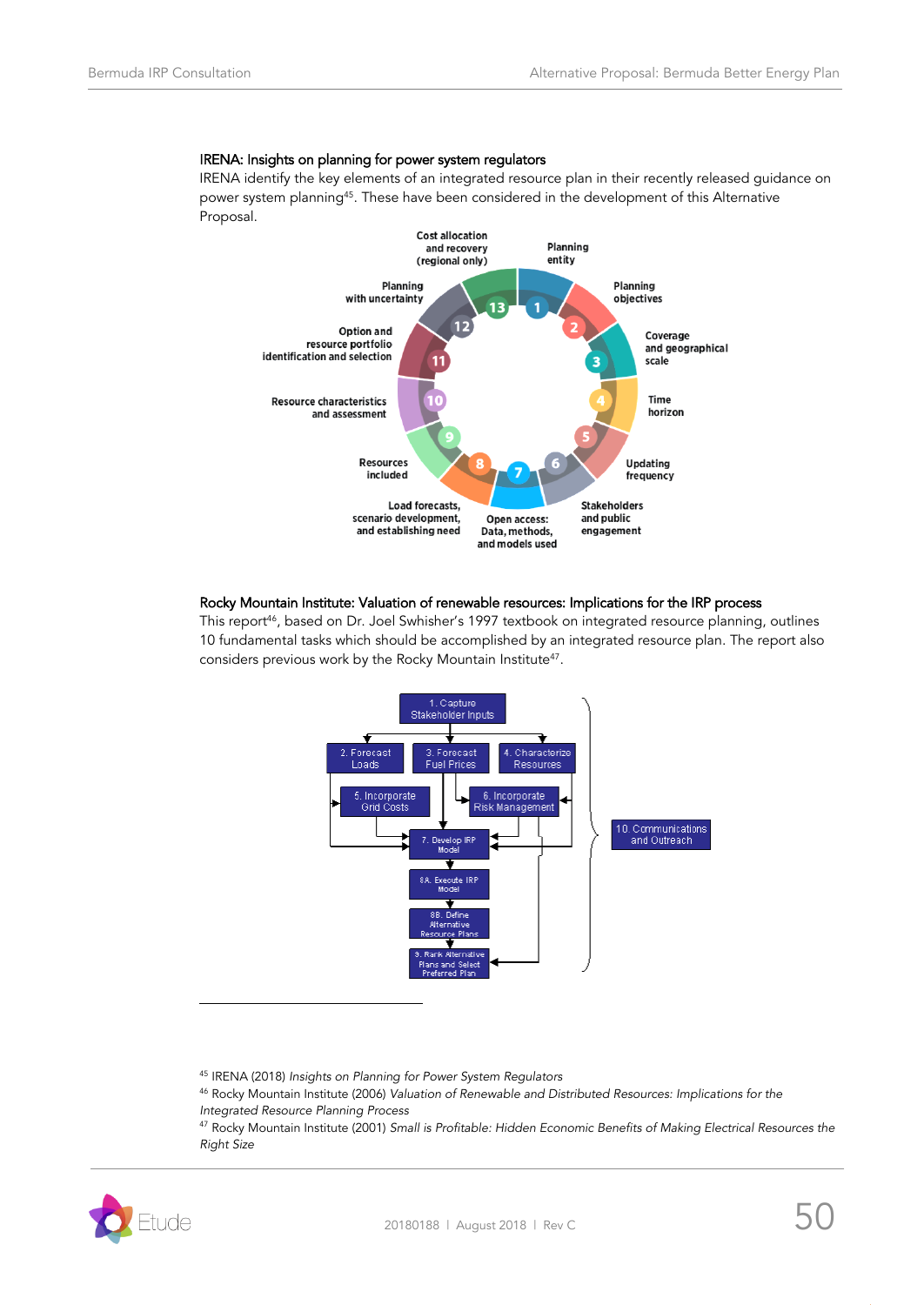# <span id="page-50-0"></span>APPENDIX C – LEVELISED ENERGY COST ASSUMPTIONS

### Solar Photovoltaics

|                                                  | <b>Bulk Solar</b>                                                                                             | <b>Distributed Solar</b><br>Commercial                                                                      | Distributed Solar Residential                                                                                                 |  |  |
|--------------------------------------------------|---------------------------------------------------------------------------------------------------------------|-------------------------------------------------------------------------------------------------------------|-------------------------------------------------------------------------------------------------------------------------------|--|--|
| Capital Cost                                     | Low: \$1,000<br>High: \$2,000                                                                                 | Low: \$3,249<br>High: \$4,131                                                                               | Low: \$3,600<br>High: \$4,491                                                                                                 |  |  |
|                                                  | Based on system prices in Europe<br>and North America. Sense checked<br>against airport solar contract price. | Based on actual prices for<br>systems installed in<br>Bermuda adjusted for 2022<br>using IRENA projections. | Based on actual prices and<br>quotations for systems<br>installed in Bermuda adjusted<br>for 2022 using IRENA<br>projections. |  |  |
| <b>WACC</b>                                      | Low: 5% based similar projects<br>achieving as low as 2%                                                      | Low 6.25% based on local<br>green loan                                                                      | Low 5.75% based on local<br>mortgage rates                                                                                    |  |  |
|                                                  | High 8% based on IRP                                                                                          | High 8% based on IRP                                                                                        | High 8% based on IRP                                                                                                          |  |  |
| Lifetime                                         | Low: 25 years<br>High: 30 years                                                                               | Low: 25 years<br>High: 30 years                                                                             | Low: 25 years<br>High: 30 years                                                                                               |  |  |
|                                                  | Based on power output warranties<br>of these lengths for commercially<br>available solar modules.             | Based on power output<br>warranties of these lengths<br>for commercially available<br>solar modules.        | Based on power output<br>warranties of these lengths for<br>commercially available solar<br>modules.                          |  |  |
| O&M Costs                                        | Low: \$10 /kW/year<br>High: \$20 /kW/year                                                                     | Low: \$5 /kW/year<br>High: \$10 /kW/year                                                                    | Low: \$0<br>High: \$10 /kW/year                                                                                               |  |  |
|                                                  | Based on EPRI48, Some<br>maintenance associated with larger<br>ground mounted systems.                        | Nominal sum as<br>systems are effectively<br>maintenance free.                                              | Nominal sum as<br>systems are effectively<br>maintenance free.                                                                |  |  |
| Capacity Factor<br>(annual energy<br>generation) |                                                                                                               | Low: 17%<br>High: 19%                                                                                       |                                                                                                                               |  |  |
|                                                  | Based on several years operational data from dozens of systems. Accounts for tilt, orientation, inverter      |                                                                                                             |                                                                                                                               |  |  |
| Degradation                                      |                                                                                                               | type and losses.<br>Low: 0.4%<br>High: 0.8%                                                                 |                                                                                                                               |  |  |
|                                                  | Low figure based on commercially available solar modules. High end based on typical conservative              | industry estimate.                                                                                          |                                                                                                                               |  |  |

<sup>48</sup> EPRI (2015) Budgeting for Solar PV Plant Operations & Maintenance: Practices and Pricing

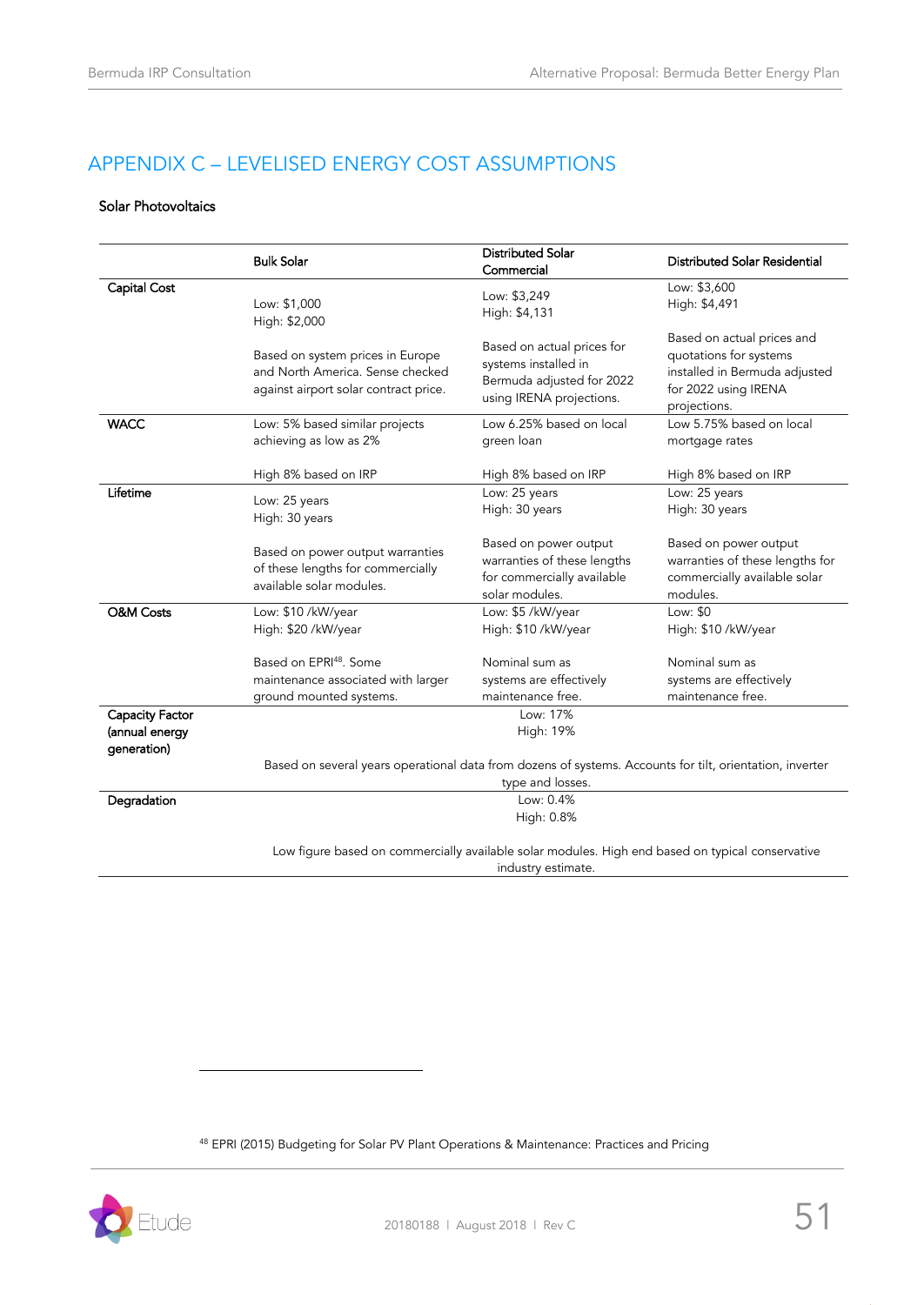### Offshore Wind

|                                               | <b>TD&amp;R</b> licensee IRP | <b>Etude Low Case</b>                                                                             | Etude High Case                                                                                    |  |
|-----------------------------------------------|------------------------------|---------------------------------------------------------------------------------------------------|----------------------------------------------------------------------------------------------------|--|
| Capital Cost                                  |                              | \$4,000                                                                                           | \$5,600                                                                                            |  |
|                                               | \$6,500                      | Based on Bren wind study, IRENA<br>projections and industry experts                               | Based on Bren wind study<br>and industry experts                                                   |  |
| <b>WACC</b>                                   |                              | 7.5%                                                                                              | 10%                                                                                                |  |
|                                               | 10%                          | Based on IRENA reports, and<br>offshore wind industry experts                                     | Conservative assumption                                                                            |  |
| Lifetime                                      |                              | 30                                                                                                | 25                                                                                                 |  |
|                                               | Unknown                      | Based on offshore wind industry<br>experts. Reflects turbines currently<br>coming onto the market | Based on stated turbine<br>design life                                                             |  |
| <b>O&amp;M Costs</b>                          |                              | \$21 per kW fixed                                                                                 |                                                                                                    |  |
|                                               | \$41 per MWh                 | \$40 per MWh variable                                                                             |                                                                                                    |  |
|                                               |                              | Based on Bren wind study and confirmed by industry experts                                        |                                                                                                    |  |
| Capacity Factor<br>(annual energy generation) |                              | 46%                                                                                               | 44%                                                                                                |  |
|                                               | Unknown                      | Based on larger 5MW turbines,<br>Bren study and Etude analysis of<br>Bermuda wind speed data      | Based on smaller 3MW<br>turbines, Bren study and<br>Etude analysis of Bermuda<br>wind speed data   |  |
| Losses                                        | Unknown                      | 11.53%<br>Based on reduced turbulence<br>wake losses, line losses and<br>increased availability   | 20.84%<br>Based on increased<br>turbulence wake losses, line<br>losses and reduced<br>availability |  |

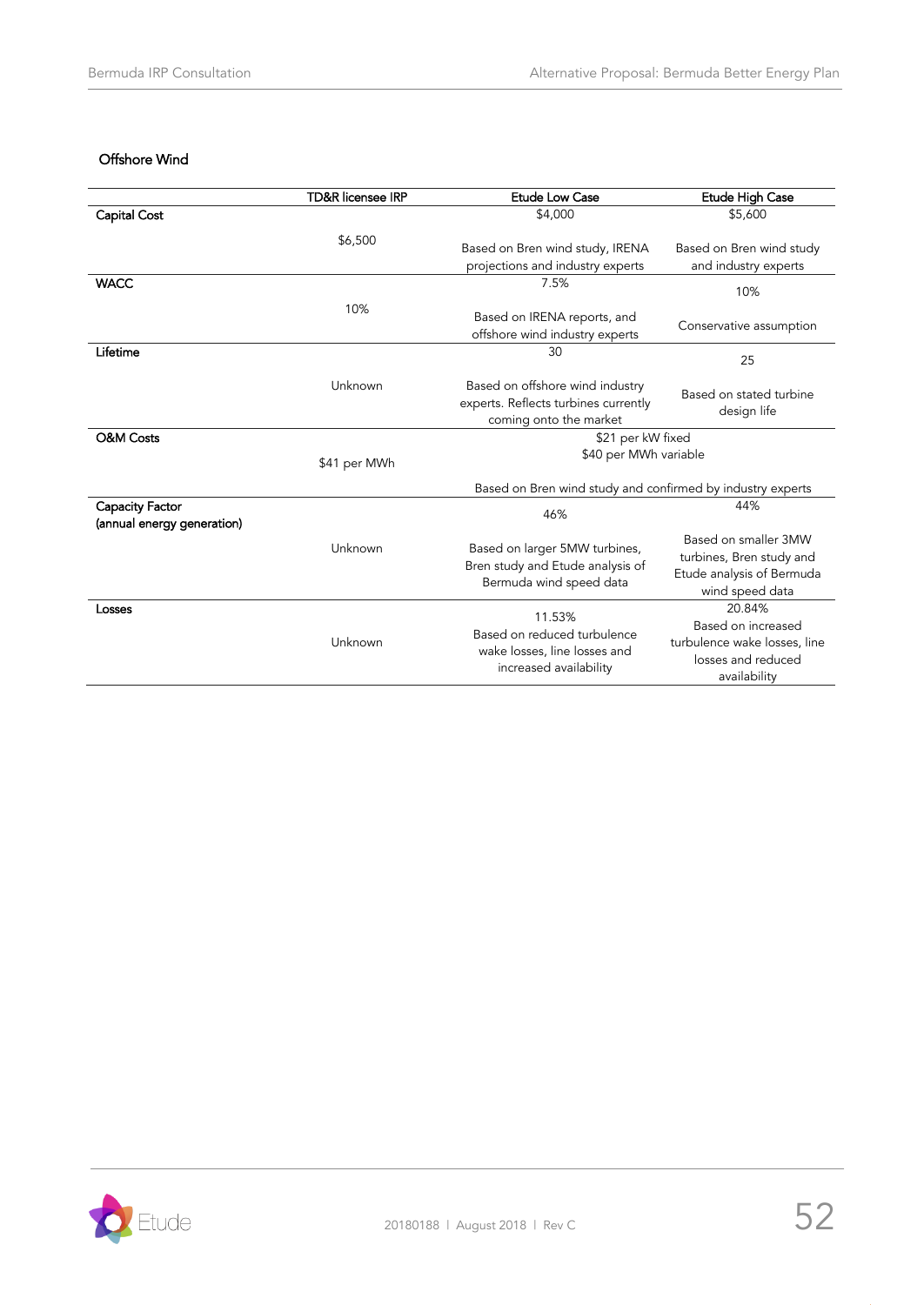### Fuel Oil

|                            | <b>TD&amp;R</b> licensee IRP                     | <b>Etude Low Case</b>                                               | Etude High Case                           |
|----------------------------|--------------------------------------------------|---------------------------------------------------------------------|-------------------------------------------|
| Capital Cost               |                                                  |                                                                     |                                           |
|                            | Not specifically stated.                         | \$1,994                                                             |                                           |
|                            | Assumed to be \$1,994                            |                                                                     |                                           |
| <b>WACC</b>                |                                                  | Based on TD&R liceness's IRP Appendix II.D2<br>8%                   |                                           |
|                            |                                                  | Based on TD&R liceness's IRP                                        |                                           |
| Lifetime                   |                                                  | 30 years                                                            |                                           |
|                            |                                                  | Based on TD&R liceness's IRP                                        |                                           |
| <b>O&amp;M Costs</b>       |                                                  | \$36.16 per kw fixed                                                |                                           |
|                            |                                                  | \$6.30 per MWh variable                                             |                                           |
|                            |                                                  | Based on TD&R liceness's IRP for new engines in North Power Station |                                           |
| Capacity Factor            |                                                  |                                                                     | 25%                                       |
| (annual energy generation) |                                                  | 65.7%                                                               |                                           |
|                            | Not specifically stated.                         |                                                                     | Based on initial dispatch                 |
|                            | Assumed to be 65.7%                              | Based on dispatch modelling for                                     | modelling for Etude<br>optimum renewables |
|                            |                                                  | Etude baseline scenario                                             | scenario.                                 |
| <b>Total Fuel Cost:</b>    | \$14.76 / mmBtu                                  |                                                                     |                                           |
| Consisting of:             |                                                  | \$12.70 / mmBtu                                                     | \$32.15 / mmBtu                           |
|                            | Blended cost based onTD&R<br>licensee's IRP      | <b>Blended</b> cost                                                 | <b>Blended</b> cost                       |
| 1. Commodity Price         |                                                  | \$4.93 / mmBtu for                                                  | \$24.37 / mmBtu for                       |
|                            | \$6.98 / mmBtu for<br>#6 residual fuel oil       | #6 residual fuel oil                                                | #6 residual fuel oil                      |
|                            |                                                  | \$11.12 / mmBtu for                                                 | \$32.80 / mmBtu for                       |
|                            | $$14.09$ / mmBtu for<br>#2 distillate fuel oil   | #2 distillate fuel oil                                              | #2 distillate fuel oil                    |
|                            |                                                  | Based on EIA AEO 2018:                                              | Based on EIA AEO 2018:                    |
|                            |                                                  | Low Oil Case for 2022                                               | Low Oil Case for 2022                     |
| 2. Through-put             |                                                  | \$1.19 / mmBtu for #6 residual fuel oil                             |                                           |
|                            |                                                  | \$1.00 / mmBtu for #2 distillate fuel oil                           |                                           |
|                            |                                                  | Based on TD&R licensee's IRP                                        |                                           |
| 3. Freight and supply      |                                                  | \$1.44 / mmBtu for #6 residual fuel oil                             |                                           |
|                            |                                                  | \$0.92 / mmBtu for #2 distillate fuel oil                           |                                           |
|                            |                                                  | Based on TD&R licensee's IRP                                        |                                           |
| 7. UNESCO Tax              |                                                  | \$0.06 / mmBtu                                                      |                                           |
|                            |                                                  |                                                                     |                                           |
|                            |                                                  | Based on TD&R licensee's IRP                                        |                                           |
| 6. Customs Duty            |                                                  | \$5.37 / mmBtu                                                      |                                           |
|                            |                                                  | Based on TD&R liceness's IRP                                        |                                           |
| Efficiency                 | Not specifically stated.                         | 41%                                                                 |                                           |
|                            | Assumed to be 41% based on                       |                                                                     |                                           |
|                            | back-calculating from the<br>TD&R liceness's IRP | Based on back-calculating from the TD&R liceness's IRP              |                                           |
|                            |                                                  |                                                                     |                                           |

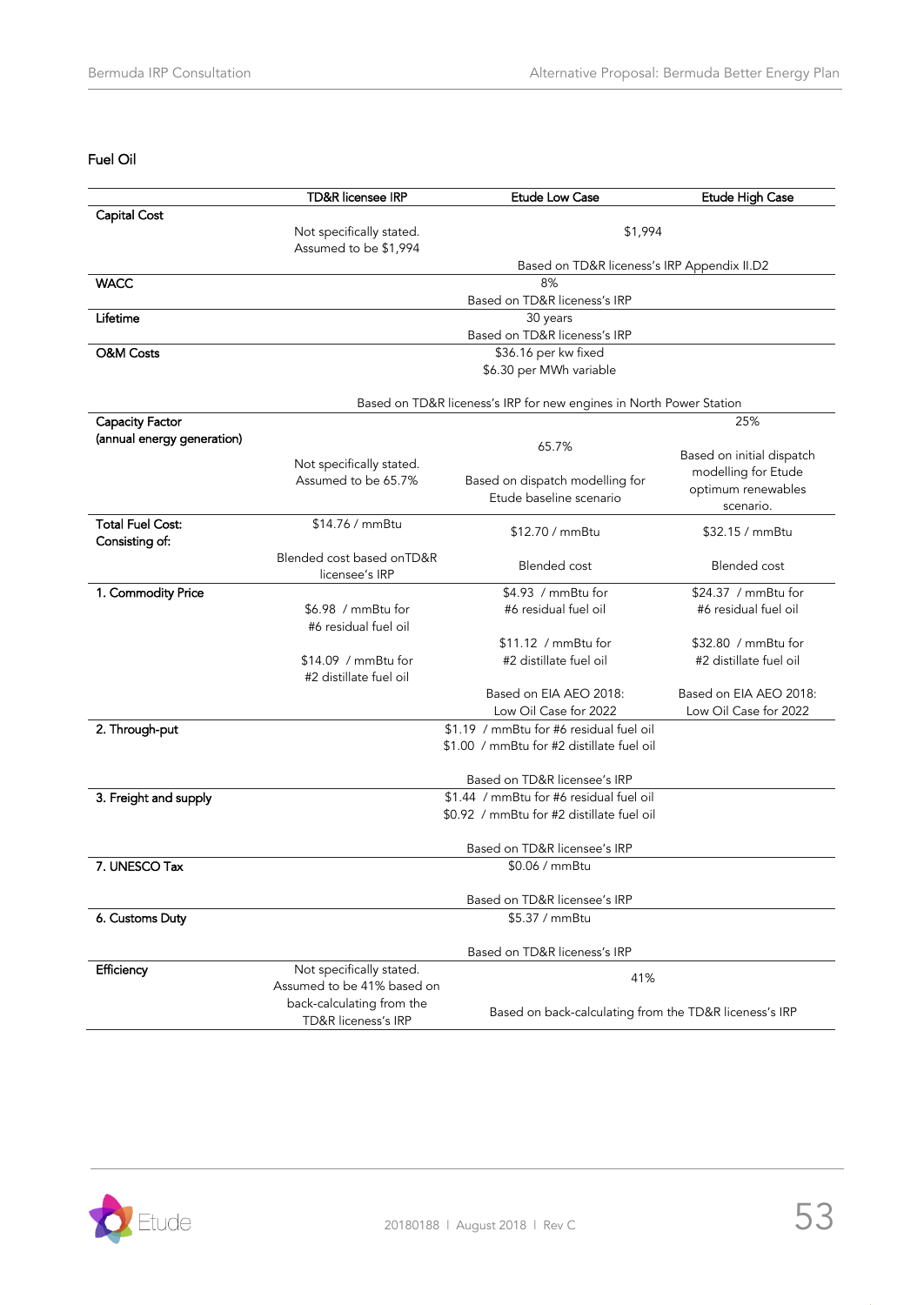### Liquified Natural Gas

|                            | <b>TD&amp;R</b> licensee IRP                        | <b>Etude Low Case</b>                                                                        | Etude High Case                                                 |
|----------------------------|-----------------------------------------------------|----------------------------------------------------------------------------------------------|-----------------------------------------------------------------|
| Capital Cost               | Not specifically stated.                            | \$2,737                                                                                      |                                                                 |
|                            | Assumed to be \$2,737                               | Based on TD&R liceness's IRP Appendix II.D4                                                  |                                                                 |
| <b>WACC</b>                |                                                     | 8%                                                                                           |                                                                 |
|                            |                                                     | Based on TD&R liceness's IRP                                                                 |                                                                 |
| Lifetime                   |                                                     | 30 years                                                                                     |                                                                 |
|                            |                                                     | Based on TD&R liceness's IRP                                                                 |                                                                 |
| O&M Costs                  |                                                     | 36.16 per kw fixed                                                                           |                                                                 |
|                            |                                                     | 6.30 per MWh variable<br>Based on TD&R liceness's IRP for new engines in North Power Station |                                                                 |
| Capacity Factor            |                                                     |                                                                                              | 25%                                                             |
| (annual energy generation) | Not specifically stated.                            | 65.7%                                                                                        | Based on initial dispatch                                       |
|                            | Assumed to be 65.7%                                 | Based on dispatch modelling for                                                              | modelling for Etude optimum                                     |
|                            |                                                     | Etude baseline scenario                                                                      | renewables scenario.                                            |
| <b>Total Fuel Cost:</b>    | \$17.56 / mmBtu                                     | \$17.65 / mmBtu                                                                              | \$20.24 / mmBtu                                                 |
| Consisting of:             |                                                     |                                                                                              |                                                                 |
| 1. Commodity Price         | \$4.37 / mmBtu                                      | \$3.97 / mmBtu                                                                               | \$5.84 / mmBtu                                                  |
|                            |                                                     |                                                                                              | Based on EIA AEO 2018: Low                                      |
|                            | Based on EIA AEO 2017: High<br>Oil Case or LNG High | Based on EIA AEO 2018:                                                                       | Oil & Gas Resource &                                            |
|                            | Resource Case for 2022                              | Low Oil Case for 2022                                                                        | Technology for 2022                                             |
| 2. Liquifaction            |                                                     | \$3.00 / mmBtu                                                                               | \$3.50 / mmBtu                                                  |
|                            |                                                     |                                                                                              |                                                                 |
|                            |                                                     | Based on Oxford Institute for                                                                | Based on Wartsila <sup>50</sup> and                             |
|                            | \$6.22 / mmBtu                                      | Energy Studies <sup>49</sup>                                                                 | McKinsey                                                        |
| 3. Shipping                |                                                     |                                                                                              | \$0.60 / mmBtu                                                  |
|                            | Includes 'margin'.                                  | \$1.85 / mmBtu                                                                               |                                                                 |
|                            | $+$ \$0.37 Listed as                                |                                                                                              | Based on Oxford Institute for                                   |
|                            | 'commodity adder'                                   | Based on Wartsila paper on                                                                   | Energy Studies. Conservative<br>figure as this scenario assumes |
|                            |                                                     | LNG for small tropical locations                                                             | Bermuda invests \$75M in its                                    |
|                            |                                                     |                                                                                              | own ship.                                                       |
| 4. Terminal Capital Costs  |                                                     |                                                                                              | \$3.77 / mmBtu                                                  |
|                            |                                                     | \$2.30 / mmBtu                                                                               |                                                                 |
|                            | \$1.93 / mmBtu                                      |                                                                                              | Based on \$117M facility                                        |
|                            |                                                     | Based on \$117M facility CAPEX                                                               | CAPEX from TD&R licensee's                                      |
|                            | Based on \$117M facility                            | from TD&R licensee's IRP.                                                                    | IRP and \$75M ship from                                         |
|                            | <b>CAPEX</b>                                        | Accounts for reduced energy                                                                  | Castalia study <sup>51</sup> . Accounts for                     |
|                            |                                                     | demand in Etude energy                                                                       | reduced energy demand in                                        |
|                            |                                                     | efficiency scenario                                                                          | Etude energy efficiency                                         |
| 5. Terminal OPEX           | \$0.55 / mmBtu                                      | \$1.05 / mmBtu                                                                               | scenario<br>\$1.57 / mmBtu                                      |
| 7. UNESCO Tax              |                                                     | \$0.11 / mmBtu                                                                               |                                                                 |
|                            |                                                     | Based on TD&R licensee's IRP                                                                 |                                                                 |
| 6. Customs Duty            |                                                     | \$5.37 / mmBtu                                                                               |                                                                 |
|                            |                                                     | Normalised to maintain government revenue neutrality. Based on TD&R licensee's IRP.          |                                                                 |
| Efficiency                 |                                                     | 34%                                                                                          |                                                                 |
|                            |                                                     | Based on TD&R liceness's IRP                                                                 |                                                                 |

<sup>49</sup> Oxford Institute for Energy Studies (2018) *The LNG Shipping Forecast: costs rebounding, outlook uncertain*

<sup>50</sup> Wartsila (2014) *Small and Medium size LNG for Power Production*

<sup>51</sup> Castalis (2014) *Viability of Liquified Natural Gas in Bermuda*

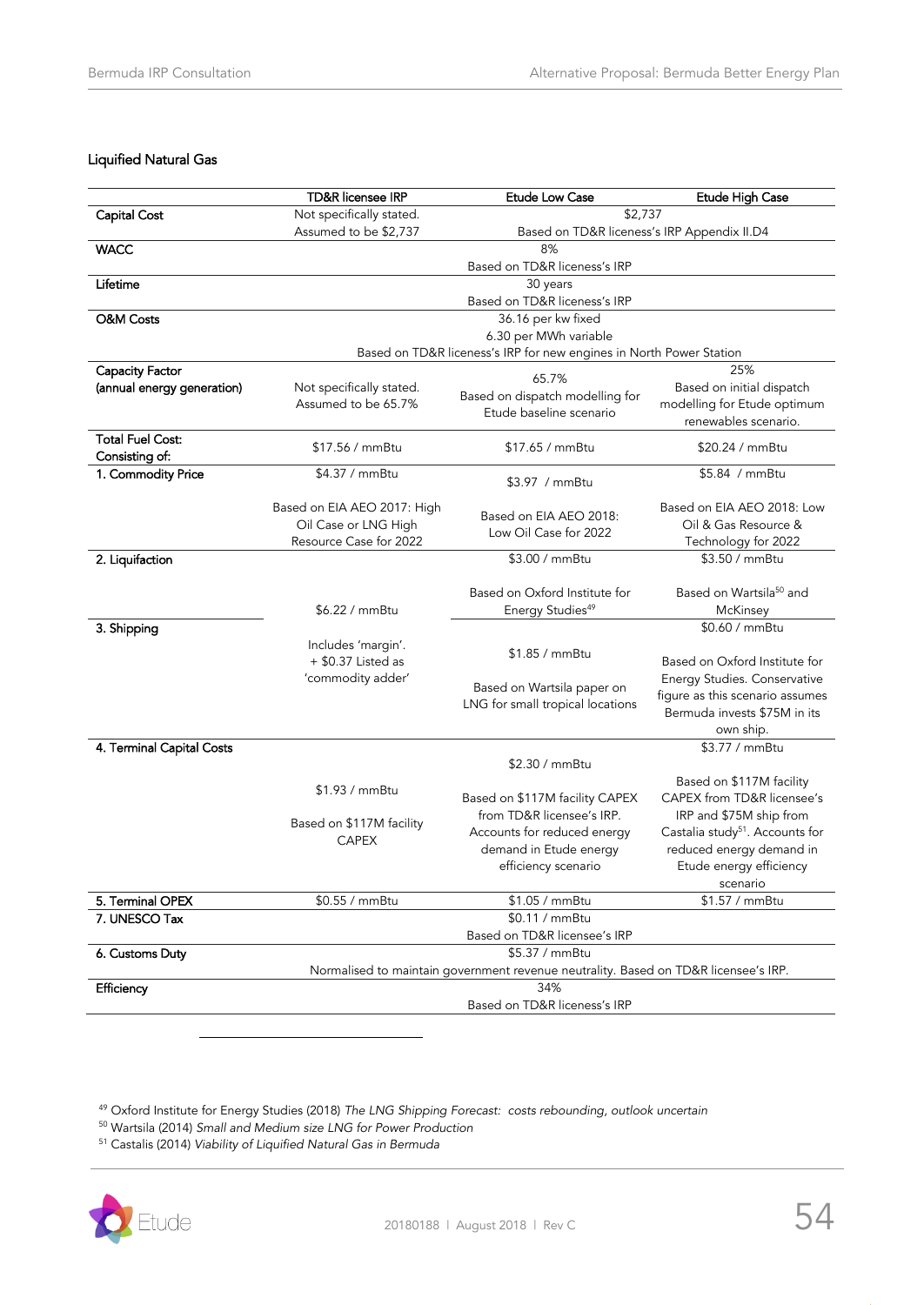# <span id="page-54-0"></span>APPENDIX D – KEY REFERENCES

Leidos (2018), 2018 Integrated Resource Plan Proposal (Bermuda Electric Light Company Limited)

Department of Statistics (2016), Facts and figures 2016. (Government of Bermuda)

Department of Statistics (2016), 2016 Census report. (Government of Bermuda)

Tetra Tech (2012), Energy Efficiency and Micro-Generation in Caribbean Hotels Consultancy, Final Report. (Caribbean Hotel Energy Efficiency Action Programme)

Ascendant group (2017), Bermudian energy sales and generation breakdown from 2017. (Shareholders report)

Mindmaps. (2010), Department of Energy Research Report: Energy opinion survey (Bermuda Government)